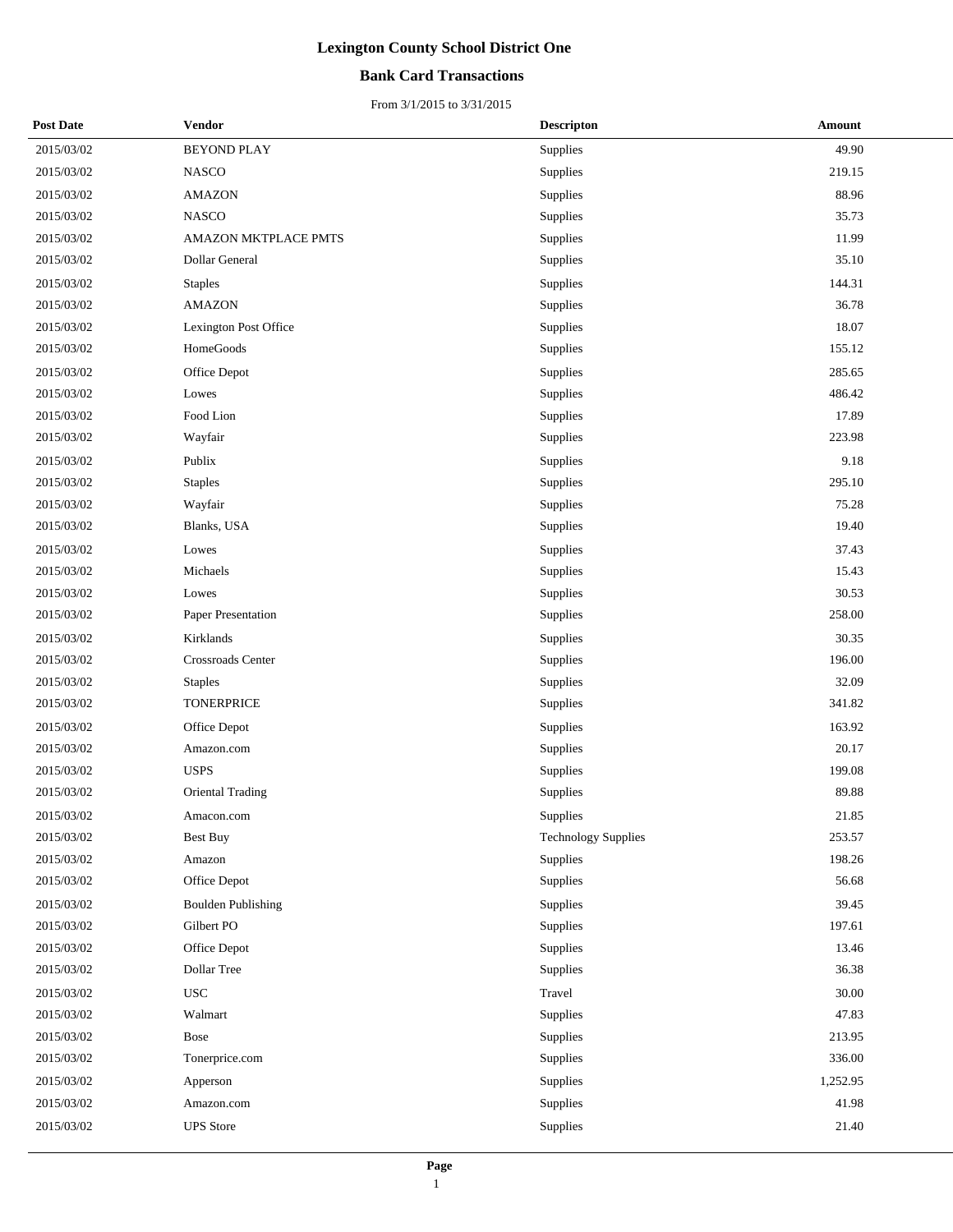### **Bank Card Transactions**

| <b>Post Date</b> | <b>Vendor</b>               | <b>Descripton</b>    | Amount   |
|------------------|-----------------------------|----------------------|----------|
| 2015/03/02       | <b>USPS</b>                 | Supplies             | 6.49     |
| 2015/03/02       | Walmart                     | Supplies             | 60.68    |
| 2015/03/02       | <b>US Airways</b>           | Travel               | 50.48    |
| 2015/03/02       | <b>US Airways</b>           | Travel               | 424.40   |
| 2015/03/02       | Office Depot                | Supplies             | 54.54    |
| 2015/03/02       | Lowe's                      | Supplies             | 63.49    |
| 2015/03/02       | Office Depot                | Supplies             | 288.85   |
| 2015/03/02       | Lowe's                      | Supplies             | 12.74    |
| 2015/03/02       | Office Depot                | Supplies             | 13.90    |
| 2015/03/02       | Lowe's                      | Supplies             | 134.98   |
| 2015/03/02       | Office Depot                | Supplies             | 56.68    |
| 2015/03/02       | Target                      | Supplies             | 42.54    |
| 2015/03/02       | Office Depot                | Supplies             | 38.67    |
| 2015/03/02       | School Health               | Supplies             | 101.52   |
| 2015/03/02       | HILTON MYRTLE BEACH         | Pupil Transportation | 1,129.98 |
| 2015/03/02       | HILTON MYRTLE BEACH         | Travel               | 395.16   |
| 2015/03/02       | HANKCOCK FABRICS 1450       | Supplies             | 114.24   |
| 2015/03/02       | AMAZON.COM                  | Supplies             | 296.70   |
| 2015/03/02       | <b>HANCOCK FABRICS 1450</b> | Supplies             | 98.09    |
| 2015/03/02       | HANCOCK FABRICS 1450        | Supplies             | 17.84    |
| 2015/03/02       | <b>VISTAPRINT</b>           | Supplies             | 92.99    |
| 2015/03/02       | <b>JW PEPPER</b>            | Supplies             | 234.49   |
| 2015/03/02       | <b>VISTAPRINT</b>           | Supplies             | 72.11    |
| 2015/03/02       | AMAZON.COM                  | Supplies             | 30.61    |
| 2015/03/02       | AMAZON.COM                  | Supplies             | 60.92    |
| 2015/03/02       | <b>VISTAPRINT</b>           | Supplies             | 106.99   |
| 2015/03/02       | paypal - SC Music Educators | Travel               | 220.00   |
| 2015/03/02       | The Trophy and Gift Shop    | Supplies             | 51.36    |
| 2015/03/02       | Office Depot                | Supplies             | 37.95    |
| 2015/03/02       | Awards Unlimited            | Supplies             | 45.64    |
| 2015/03/02       | The Webstaurant Store       | Supplies             | 191.66   |
| 2015/03/02       | <b>Hilton Hotels</b>        | Pupil Transportation | 227.18   |
| 2015/03/02       | Enterprise Rent A Car       | Pupil Transportation | 161.31   |
| 2015/03/02       | Murphy Express              | Pupil Transportation | 33.38    |
| 2015/03/02       | Palmetto Express            | Pupil Transportation | 33.17    |
| 2015/03/02       | Murphy Express              | Pupil Transportation | 22.00    |
| 2015/03/02       | Palmetto Express            | Pupil Transportation | 7.04     |
| 2015/03/02       | Enterprise Rent A Car       | Pupil Transportation | 161.31   |
| 2015/03/02       | <b>Hilton Hotels</b>        | Travel               | 113.59   |
| 2015/03/02       | USC EMALL                   | Travel               | 65.00    |
| 2015/03/02       | Amazon                      | Supplies             | 102.98   |
| 2015/03/02       | IGA                         | Supplies             | 4.69     |
| 2015/03/02       | Jo-Ann Fabrics              | Supplies             | 84.45    |
| 2015/03/02       | Jo-Ann Fabrics              | Supplies             | 19.98    |
| 2015/03/02       | Office Depot                | Supplies             | 44.46    |
|                  |                             |                      |          |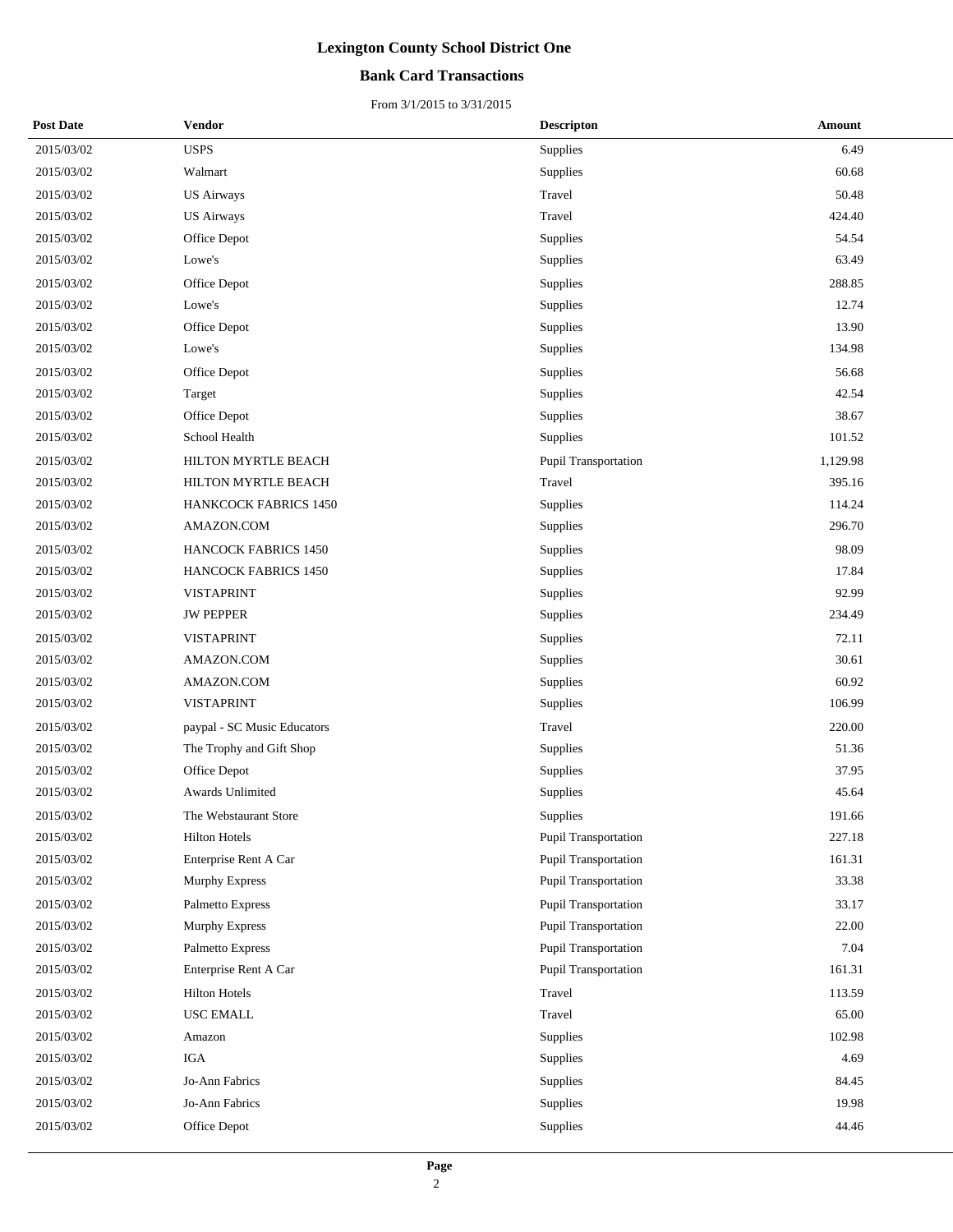### **Bank Card Transactions**

| <b>Post Date</b> | Vendor                        | <b>Descripton</b>         | Amount   |
|------------------|-------------------------------|---------------------------|----------|
| 2015/03/02       | Amzon.com                     | Supplies                  | 69.90    |
| 2015/03/02       | <b>WALMART</b>                | Supplies                  | 201.55   |
| 2015/03/02       | INTERNATIONAL BACCALAUREATE   | Other Prof & Tech Service | 84.30    |
| 2015/03/02       | SCLEOA.ORG/LECC               | Travel                    | 30.00    |
| 2015/03/02       | AMAZON.COM                    | Supplies                  | 157.82   |
| 2015/03/02       | <b>GMYLE</b>                  | Supplies                  | 92.82    |
| 2015/03/02       | Amazon.com                    | Supplies                  | 54.88    |
| 2015/03/02       | Hardees                       | <b>Supplies</b>           | 29.00    |
| 2015/03/02       | <b>BI-LO</b>                  | Supplies                  | 37.80    |
| 2015/03/02       | Walmart                       | Supplies                  | 101.18   |
| 2015/03/02       | School Health                 | Supplies                  | 284.78   |
| 2015/03/02       | School Nurse Supply           | Supplies                  | 30.90    |
| 2015/03/02       | <b>DEMCO</b>                  | Supplies                  | 70.05    |
| 2015/03/02       | Barnes & Noble                | Library Books             | 16.30    |
| 2015/03/02       | <b>Starfall Publications</b>  | Software Renewal/Agreemen | 270.00   |
| 2015/03/02       | Surveymonkey.com              | Software Renewal/Agreemen | 78.00    |
| 2015/03/02       | Office Depot                  | Supplies                  | 18.81    |
| 2015/03/02       | Office Depot                  | Supplies                  | 169.30   |
| 2015/03/02       | <b>Educational Wonderland</b> | Supplies                  | 465.10   |
| 2015/03/02       | Demco                         | Supplies                  | 182.00   |
| 2015/03/02       | InfoBase Learning             | <b>Library Books</b>      | 101.49   |
| 2015/03/02       | Embassy                       | Travel                    | $-87.69$ |
| 2015/03/02       | <b>Embassy Credit</b>         | Travel                    | $-13.74$ |
| 2015/03/02       | <b>Hilton Hotels</b>          | Travel                    | 117.62   |
| 2015/03/02       | RiverBanks Zoo                | Travel                    | 20.00    |
| 2015/03/02       | RiverBanks Zoo                | Travel                    | 60.00    |
| 2015/03/02       | <b>USPS</b>                   | Supplies                  | 147.00   |
| 2015/03/02       | <b>AMAZON</b>                 | Supplies                  | 32.97    |
| 2015/03/02       | <b>NASCO</b>                  | Supplies                  | $0.01\,$ |
| 2015/03/02       | EB 2015 Tansform SC           | Travel                    | 106.98   |
| 2015/03/02       | <b>USPS</b>                   | Supplies                  | 9.92     |
| 2015/03/02       | <b>USPS</b>                   | Supplies                  | 10.15    |
| 2015/03/02       | EB 2015 Transform SC          | Travel                    | 160.47   |
| 2015/03/02       | Office Depot                  | Supplies                  | 26.73    |
| 2015/03/02       | Amazon                        | Supplies-Maintenace       | 17.90    |
| 2015/03/02       | ACME, First Aid Only          | Supplies-Maintenace       | 298.47   |
| 2015/03/02       | Home Depot                    | <b>Supplies</b>           | 180.83   |
| 2015/03/02       | PITT STOP                     | Supplies                  | 74.34    |
| 2015/03/02       | <b>GATTIS PRO AUDIO</b>       | Supplies                  | 17.12    |
| 2015/03/02       | <b>WALMART</b>                | Supplies                  | 15.10    |
| 2015/03/02       | LOWE'S                        | Supplies                  | 22.30    |
| 2015/03/02       | Lowe's                        | Supplies-Maintenace       | 35.97    |
| 2015/03/02       | Walker Hardware               | Supplies                  | 11.37    |
| 2015/03/02       | Lowes                         | Supplies                  | 164.05   |
| 2015/03/02       | Lowes                         | Supplies                  | 535.43   |
|                  |                               |                           |          |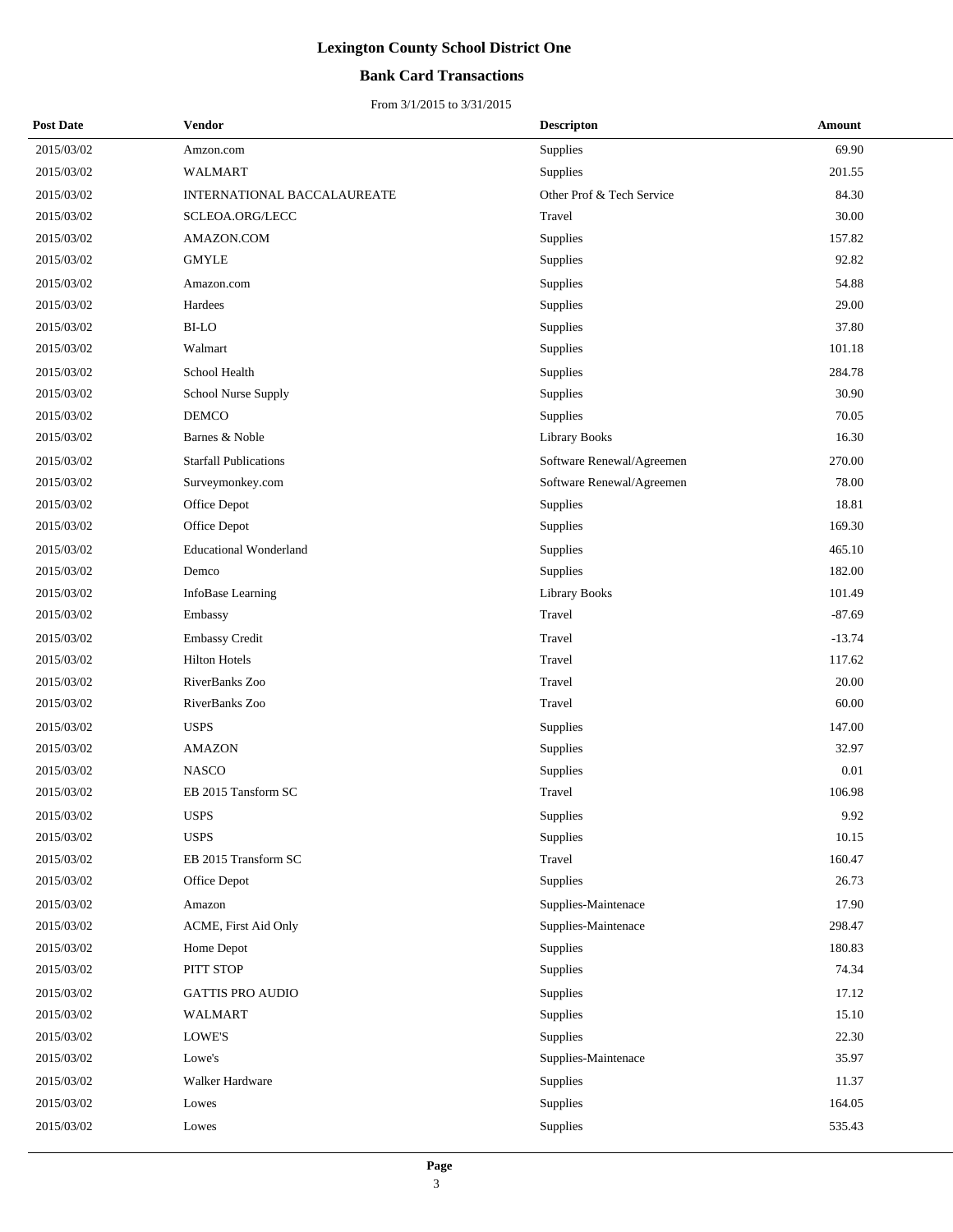### **Bank Card Transactions**

| <b>Post Date</b> | Vendor                         | <b>Descripton</b>         | Amount    |
|------------------|--------------------------------|---------------------------|-----------|
| 2015/03/02       | Walker Hardware                | Supplies                  | 7.49      |
| 2015/03/02       | Shell Oil - Corner Pantry      | Supplies                  | 31.17     |
| 2015/03/02       | Walker Hardware                | Supplies                  | 12.57     |
| 2015/03/02       | Walker Hardware                | Supplies                  | 1.77      |
| 2015/03/02       | Walker Hardware                | Supplies                  | 1.51      |
| 2015/03/02       | Lowe's                         | Supplies                  | 58.65     |
| 2015/03/02       | Walmart                        | Supplies                  | 52.04     |
| 2015/03/02       | Harbor Freight                 | Supplies                  | 59.56     |
| 2015/03/02       | Lowes                          | Supplies                  | 94.10     |
| 2015/03/02       | Decker Equipment               | Supplies                  | 60.83     |
| 2015/03/02       | Lowes                          | Supplies                  | 66.61     |
| 2015/03/02       | Dollar General                 | Supplies                  | 59.76     |
| 2015/03/02       | LOWES #01066                   | <b>Supplies</b>           | 8.51      |
| 2015/03/02       | City Electric                  | Supplies-Maintenace       | 78.86     |
| 2015/03/02       | Lowe's                         | Supplies-Maintenace       | 70.96     |
| 2015/03/02       | WW Grainger                    | Supplies-Maintenace       | 56.29     |
| 2015/03/02       | Lowes                          | Supplies                  | 27.02     |
| 2015/03/02       | Lowes                          | Supplies                  | 24.82     |
| 2015/03/02       | Lowe's                         | Supplies-Maintenace       | 4.79      |
| 2015/03/02       | Tractor Supply Co.             | Supplies                  | 51.33     |
| 2015/03/02       | Lowe's                         | Supplies                  | 16.18     |
| 2015/03/02       | Lowe's                         | Supplies                  | 66.53     |
| 2015/03/02       | Murphy Express                 | Supplies                  | 75.00     |
| 2015/03/02       | Murphy Express                 | Supplies                  | 21.50     |
| 2015/03/02       | Electric Control & Supply      | Supplies-Maintenace       | 91.49     |
| 2015/03/02       | Lowes                          | Supplies                  | 40.98     |
| 2015/03/02       | Lowes                          | Supplies                  | 146.03    |
| 2015/03/02       | Lowes                          | <b>Supplies</b>           | 444.55    |
| 2015/03/02       | Univ. of Tennessee             | Travel                    | 100.00    |
| 2015/03/02       | N.C. A&T University            | Travel                    | 200.00    |
| 2015/03/02       | Clemson University             | Travel                    | 100.00    |
| 2015/03/02       | Hilton                         | Travel                    | 308.14    |
| 2015/03/02       | <b>USC Career Center</b>       | Travel                    | 230.00    |
| 2015/03/02       | Expedia                        | Travel                    | 61.34     |
| 2015/03/02       | <b>Survey Monkey</b>           | Travel                    | $-204.00$ |
| 2015/03/02       | SC Assoc of School Administrat | Travel                    | 155.00    |
| 2015/03/02       | SC Assoc of School Administrat | Travel                    | 155.00    |
| 2015/03/02       | Georgia Regents University Exp | Travel                    | 125.00    |
| 2015/03/02       | Appalachian State              | Travel                    | 140.00    |
| 2015/03/02       | Survey Monkey                  | Software Renewal/Agreemen | 204.00    |
| 2015/03/02       | SC Assoc/Career Network        | Advertising               | 440.00    |
| 2015/03/02       | <b>SLED</b>                    | Other Prof & Tech Service | 256.00    |
| 2015/03/02       | Texas Dept of Public Safety    | Other Prof & Tech Service | 3.58      |
| 2015/03/02       | Post Office                    | Supplies                  | 20.05     |
| 2015/03/02       | Office Depot                   | Supplies                  | 75.94     |
|                  |                                |                           |           |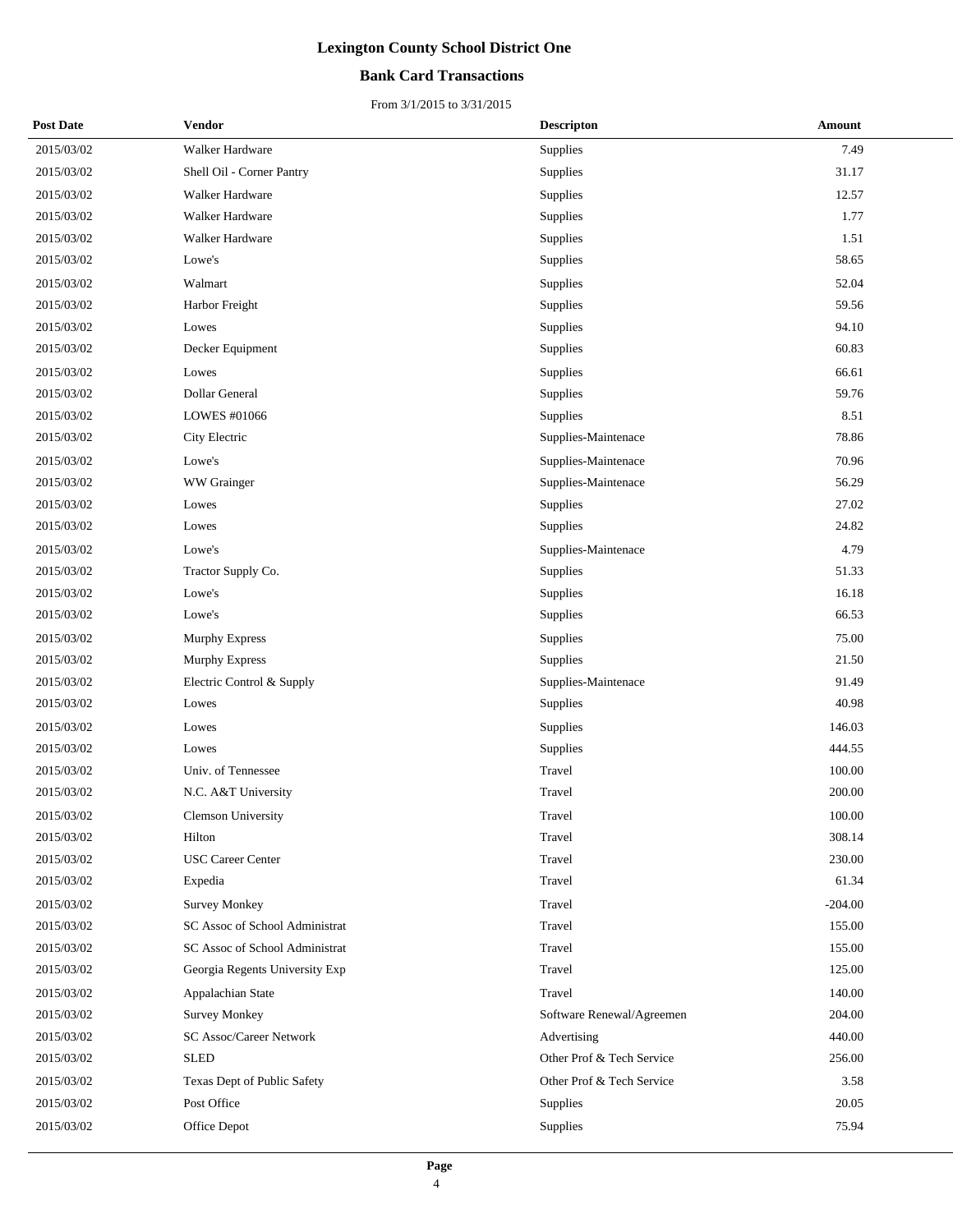### **Bank Card Transactions**

| <b>Post Date</b> | Vendor                        | <b>Descripton</b> | Amount    |
|------------------|-------------------------------|-------------------|-----------|
| 2015/03/02       | Office Depot                  | Supplies          | 275.70    |
| 2015/03/02       | Office Depot                  | Supplies          | 57.76     |
| 2015/03/02       | Kittys Hallmark               | Supplies          | 35.25     |
| 2015/03/02       | Office Depot                  | Supplies          | 146.88    |
| 2015/03/02       | Brother                       | Supplies          | 73.28     |
| 2015/03/02       | WalMart                       | Other Objects     | 27.20     |
| 2015/03/02       | Pelion Elementary             | Supplies          | 107.40    |
| 2015/03/02       | Walmart                       | Supplies          | 42.66     |
| 2015/03/02       | <b>USPS</b>                   | Supplies          | 245.00    |
| 2015/03/02       | Home Depot                    | Supplies          | 25.57     |
| 2015/03/02       | F.Covey                       | Travel            | 349.00    |
| 2015/03/02       | F.Covey                       | Travel            | 349.00    |
| 2015/03/02       | F.Covey                       | Travel            | 349.00    |
| 2015/03/02       | F.Covey                       | Travel            | 349.00    |
| 2015/03/02       | F.Covey                       | Travel            | 349.00    |
| 2015/03/02       | F.Covey                       | Travel            | 349.00    |
| 2015/03/02       | F.Covey                       | Travel            | 349.00    |
| 2015/03/02       | BiLo                          | Supplies          | 22.94     |
| 2015/03/02       | Walmart                       | Supplies          | 64.04     |
| 2015/03/02       | Walmart                       | Supplies          | 88.62     |
| 2015/03/02       | Target                        | Supplies          | 41.69     |
| 2015/03/02       | Target                        | Supplies          | 40.74     |
| 2015/03/02       | Target                        | Supplies          | 166.61    |
| 2015/03/02       | <b>Oriental Trading</b>       | Supplies          | 59.71     |
| 2015/03/02       | <b>Tiger Supply</b>           | Supplies          | 220.50    |
| 2015/03/02       | <b>WALMART</b>                | Supplies          | 146.65    |
| 2015/03/02       | <b>LOWE'S</b>                 | Supplies          | 19.26     |
| 2015/03/02       | <b>AMAZON</b>                 | Supplies          | 38.51     |
| 2015/03/02       | <b>AMAZON</b>                 | Supplies          | 26.25     |
| 2015/03/02       | Owl Brand Discovery           | Supplies          | 232.80    |
| 2015/03/02       | Walmart                       | Supplies          | 169.02    |
| 2015/03/02       | Publix                        | Supplies          | 23.46     |
| 2015/03/02       | Walmart                       | Supplies          | 128.92    |
| 2015/03/02       | <b>Educational Wonderland</b> | Supplies          | 18.86     |
| 2015/03/02       | DOLRTREE 774                  | Supplies          | 24.98     |
| 2015/03/02       | Lowes                         | Supplies          | $-275.52$ |
| 2015/03/02       | ${\bf EB}$                    | Travel            | 53.49     |
| 2015/03/02       | Barnes & Noble                | Supplies          | 91.51     |
| 2015/03/02       | <b>ASCD</b>                   | Supplies          | 415.84    |
| 2015/03/02       | Wall Street Journal           | Supplies          | 12.00     |
| 2015/03/02       | <b>Boulden Publishing</b>     | Supplies          | 120.00    |
| 2015/03/02       | Embassy Kingston              | Travel            | 192.70    |
| 2015/03/02       | Overstock                     | Supplies          | 83.48     |
| 2015/03/02       | <b>JROTC EXCHANGE</b>         | Pupil Activity    | 244.70    |
| 2015/03/02       | Office Depot                  | Pupil Activity    | 38.78     |
|                  |                               |                   |           |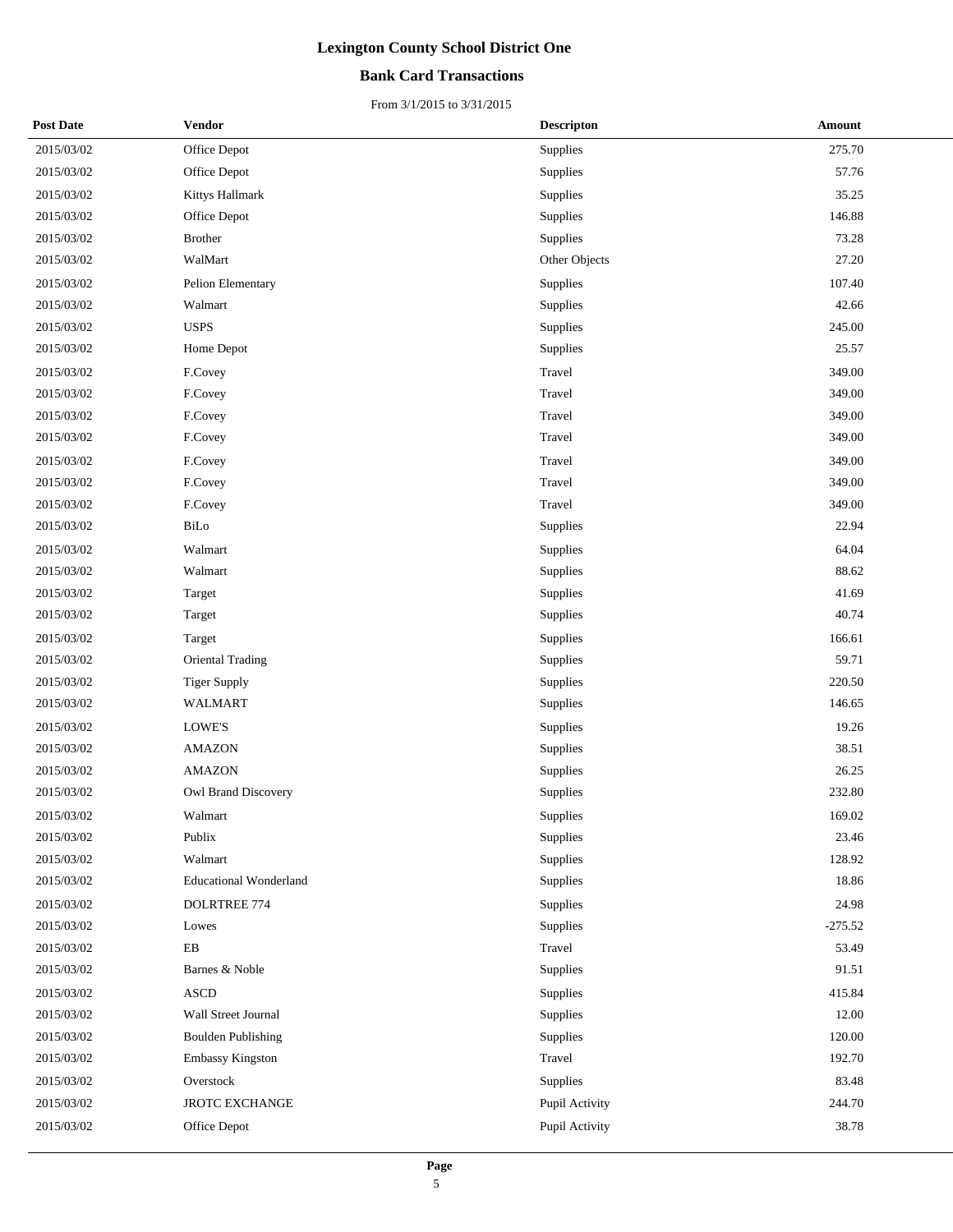### **Bank Card Transactions**

| <b>Post Date</b> | <b>Vendor</b>                  | <b>Descripton</b> | Amount |
|------------------|--------------------------------|-------------------|--------|
| 2015/03/02       | <b>NAME</b> Store              | Pupil Activity    | 38.50  |
| 2015/03/02       | <b>JW</b> Pepper               | Pupil Activity    | 35.99  |
| 2015/03/02       | <b>Staples</b>                 | Pupil Activity    | 56.69  |
| 2015/03/02       | <b>Staples</b>                 | Pupil Activity    | 132.61 |
| 2015/03/02       | Office Depot                   | Pupil Activity    | 75.83  |
| 2015/03/02       | PAK Mail                       | Pupil Activity    | 73.41  |
| 2015/03/02       | <b>AMAZON</b>                  | Pupil Activity    | 45.00  |
| 2015/03/02       | <b>AMAZON</b>                  | Pupil Activity    | 12.97  |
| 2015/03/02       | <b>WALMART</b>                 | Pupil Activity    | 2.15   |
| 2015/03/02       | <b>DICK BLICK</b>              | Pupil Activity    | 207.78 |
| 2015/03/02       | AMAZON MKTPLACE PMTS           | Pupil Activity    | 58.92  |
| 2015/03/02       | Lowe's                         | Pupil Activity    | 90.68  |
| 2015/03/02       | <b>WALMART</b>                 | Pupil Activity    | 260.54 |
| 2015/03/02       | Shmoop University              | Pupil Activity    | 28.00  |
| 2015/03/02       | Random House                   | Pupil Activity    | 104.96 |
| 2015/03/02       | Educreation                    | Pupil Activity    | 99.00  |
| 2015/03/02       | Educreation                    | Pupil Activity    | 99.00  |
| 2015/03/02       | <b>Staples</b>                 | Pupil Activity    | 75.76  |
| 2015/03/02       | Michaels                       | Pupil Activity    | 8.34   |
| 2015/03/02       | The Markerboard People         | Pupil Activity    | 298.70 |
| 2015/03/02       | <b>Staples</b>                 | Pupil Activity    | 56.36  |
| 2015/03/02       | Ollie's Bargain Outlet         | Pupil Activity    | 112.11 |
| 2015/03/02       | <b>DMV</b>                     | Pupil Activity    | 64.80  |
| 2015/03/02       | The Reading Warehouse          | Pupil Activity    | 207.15 |
| 2015/03/02       | Wal Mart                       | Pupil Activity    | 7.96   |
| 2015/03/02       | Dollar Tree                    | Pupil Activity    | 26.75  |
| 2015/03/02       | DBC Blick Art material         | Pupil Activity    | 185.84 |
| 2015/03/02       | Amazon                         | Pupil Activity    | 66.01  |
| 2015/03/02       | Dollar Tree                    | Pupil Activity    | 3.21   |
| 2015/03/02       | Dollar Tree                    | Pupil Activity    | 8.56   |
| 2015/03/02       | Tap Space Publications         | Pupil Activity    | 334.71 |
| 2015/03/02       | Dollar Tree                    | Pupil Activity    | 8.56   |
| 2015/03/02       | Dollar General                 | Pupil Activity    | 18.19  |
| 2015/03/02       | Pet Smart                      | Pupil Activity    | 7.48   |
| 2015/03/02       | Dollar Tree                    | Pupil Activity    | 3.21   |
| 2015/03/02       | Walmart                        | Pupil Activity    | 30.22  |
| 2015/03/02       | Wal-Mart                       | Pupil Activity    | 47.33  |
| 2015/03/02       | DAI Shop "The History Channel" | Pupil Activity    | 15.25  |
| 2015/03/02       | Lakeshore Learning             | Pupil Activity    | 584.38 |
| 2015/03/02       | Upstart                        | Pupil Activity    | 58.90  |
| 2015/03/02       | Demco                          | Pupil Activity    | 51.95  |
| 2015/03/02       | <b>JW</b> Pepper               | Pupil Activity    | 81.99  |
| 2015/03/02       | Wal-Mart                       | Pupil Activity    | 66.66  |
| 2015/03/02       | Wal-Mart                       | Pupil Activity    | 35.06  |
| 2015/03/02       | <b>PITSCO</b>                  | Pupil Activity    | 261.04 |
|                  |                                |                   |        |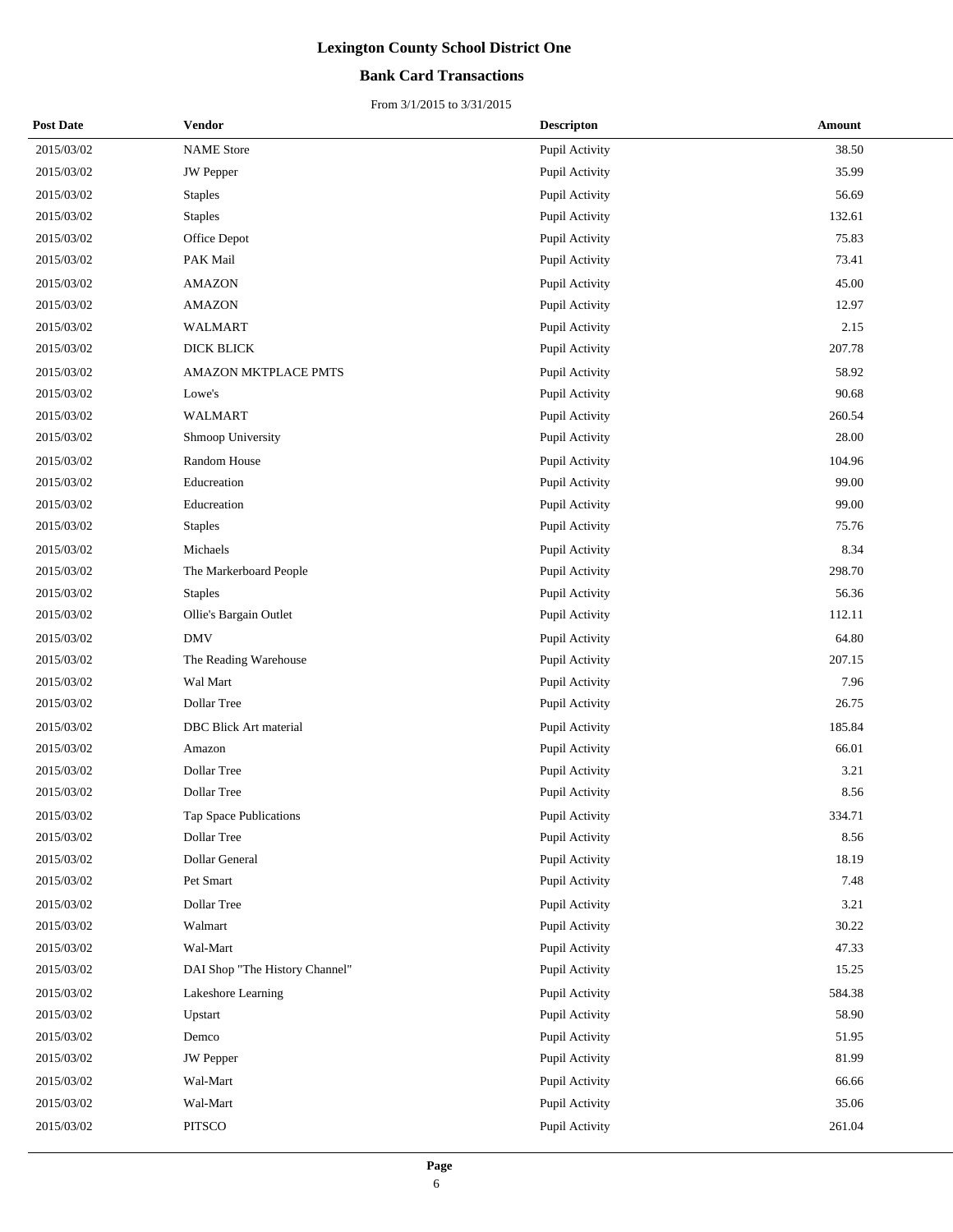### **Bank Card Transactions**

| <b>Post Date</b> | <b>Vendor</b>                  | <b>Descripton</b>    | Amount |
|------------------|--------------------------------|----------------------|--------|
| 2015/03/02       | Ward's Science                 | Pupil Activity       | 539.26 |
| 2015/03/02       | <b>TOTES</b>                   | Pupil Activity       | 214.00 |
| 2015/03/02       | White House Florist            | Pupil Activity       | 72.23  |
| 2015/03/02       | Crown Reef Resort              | Pupil Activity       | 231.84 |
| 2015/03/02       | <b>Glazier Clinics</b>         | Pupil Activity       | 397.00 |
| 2015/03/02       | <b>Buffalo Wild Wings</b>      | Pupil Activity       | 111.00 |
| 2015/03/02       | Hardee's                       | Pupil Activity       | 55.38  |
| 2015/03/02       | IPN/Lockertags                 | Pupil Activity       | 18.75  |
| 2015/03/02       | Storey's Florist               | Pupil Activity       | 65.00  |
| 2015/03/02       | Private Property               | Pupil Activity       | 106.18 |
| 2015/03/02       | Publix                         | Pupil Activity       | 22.76  |
| 2015/03/02       | Pelion Flower Shop             | Pupil Activity       | 20.48  |
| 2015/03/02       | Bilo                           | Pupil Activity       | 7.99   |
| 2015/03/02       | Walmart                        | Pupil Activity       | 71.28  |
| 2015/03/02       | Walmart                        | Pupil Activity       | 11.96  |
| 2015/03/02       | <b>Little Caesars</b>          | Pupil Activity       | 41.73  |
| 2015/03/02       | Bilo                           | Pupil Activity       | 40.66  |
| 2015/03/02       | Lowes                          | Pupil Activity       | 40.64  |
| 2015/03/02       | Lowes                          | Pupil Activity       | 33.04  |
| 2015/03/02       | Amazon                         | Pupil Activity       | 667.70 |
| 2015/03/02       | <b>Team Express</b>            | Pupil Activity       | 63.90  |
| 2015/03/02       | <b>Team Express</b>            | Pupil Activity       | 63.90  |
| 2015/03/02       | Goalfitness                    | Pupil Activity       | 375.96 |
| 2015/03/02       | Storey's Florist               | Pupil Activity       | 25.00  |
| 2015/03/02       | Tennis Warehouse               | Pupil Activity       | 189.00 |
| 2015/03/02       | <b>Total Tennis</b>            | Pupil Activity       | 73.18  |
| 2015/03/02       | Computer Design Consulting, In | Pupil Activity       | 122.63 |
| 2015/03/02       | NASP, Inc.                     | Pupil Activity       | 113.00 |
| 2015/03/02       | The Home Depot                 | Pupil Activity       | 439.00 |
| 2015/03/02       | Family Dollar                  | Pupil Activity       | 36.22  |
| 2015/03/02       | Allen's Crown and Trophies     | Pupil Activity       | 691.96 |
| 2015/03/02       | Shumpert's IGA                 | Pupil Activity       | 22.83  |
| 2015/03/02       | Dodge Learning                 | Supplies             | 342.18 |
| 2015/03/03       | Office Depot                   | Supplies             | 53.48  |
| 2015/03/03       | Amazon Marketplace             | Supplies             | 14.46  |
| 2015/03/03       | Crossroads USPS                | Printing and Binding | 3.22   |
| 2015/03/03       | <b>USPS</b>                    | Printing and Binding | 6.49   |
| 2015/03/03       | Office Depot                   | Supplies             | 70.60  |
| 2015/03/03       | Office depot                   | Supplies             | 211.66 |
| 2015/03/03       | lowe's                         | Supplies             | 59.59  |
| 2015/03/03       | Amazon                         | Supplies             | 57.68  |
| 2015/03/03       | monoprice                      | Supplies             | 36.08  |
| 2015/03/03       | Target                         | Supplies             | 15.80  |
| 2015/03/03       | Amazon                         | Supplies             | 85.62  |
| 2015/03/03       | Lowes                          | Supplies             | 99.08  |
|                  |                                |                      |        |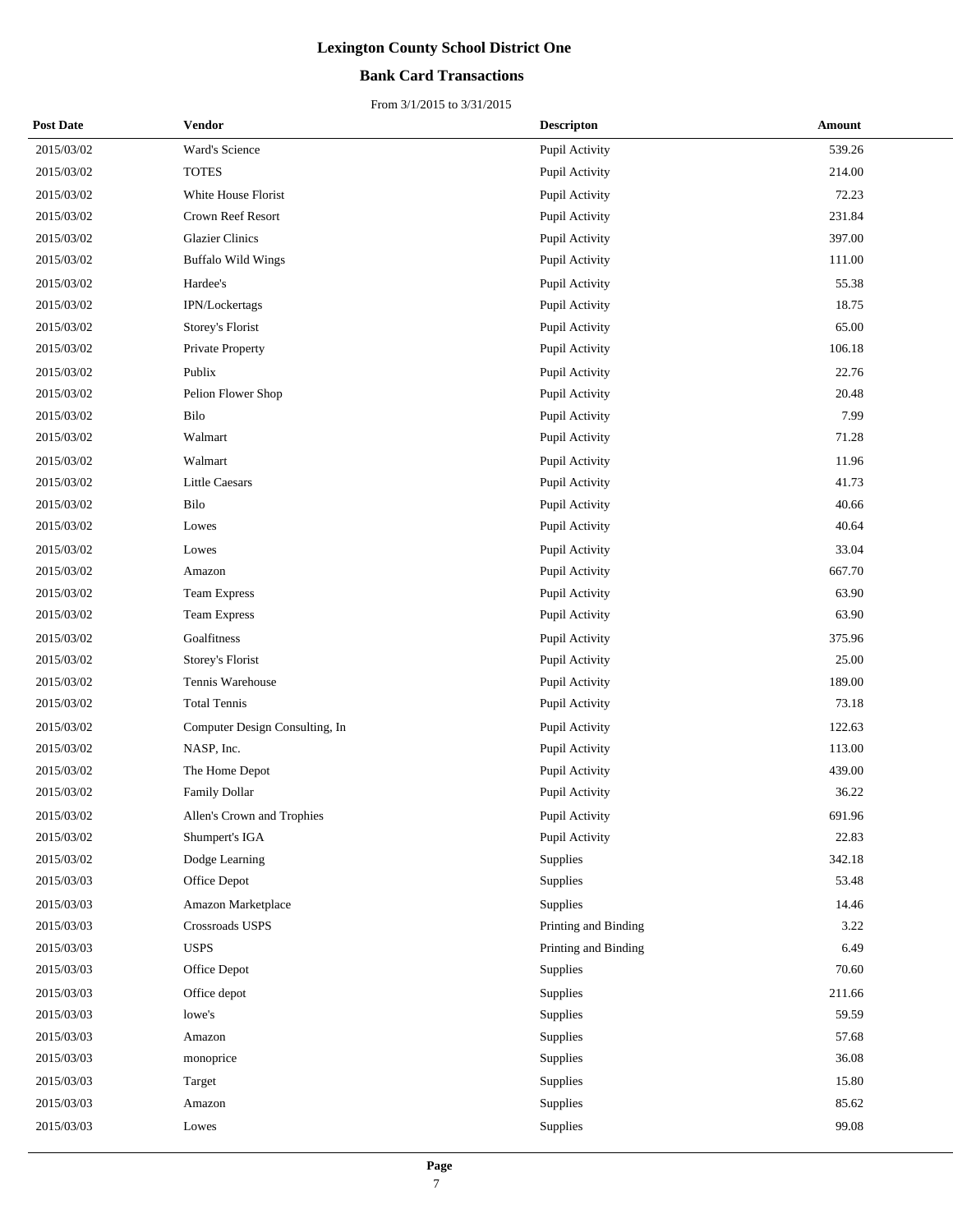### **Bank Card Transactions**

| <b>Post Date</b> | <b>Vendor</b>                  | <b>Descripton</b>         | Amount |
|------------------|--------------------------------|---------------------------|--------|
| 2015/03/03       | Lowes                          | Supplies                  | 77.68  |
| 2015/03/03       | Lowes                          | Supplies                  | 52.73  |
| 2015/03/03       | Lowes                          | Supplies                  | 28.87  |
| 2015/03/03       | Radioshack                     | Supplies                  | 49.70  |
| 2015/03/03       | Printertech.com                | Supplies                  | 163.57 |
| 2015/03/03       | Amazon.com                     | Supplies                  | 52.55  |
| 2015/03/03       | Amazon.com                     | Supplies                  | 216.23 |
| 2015/03/03       | <b>JW PEPPER</b>               | Supplies                  | 195.00 |
| 2015/03/03       | RAPTORWARE.COM                 | Supplies                  | 288.00 |
| 2015/03/03       | STEVE WEISS MUSIC              | Supplies                  | 297.10 |
| 2015/03/03       | DIGITAL OFFICE SOLUTIONS       | Supplies                  | 92.93  |
| 2015/03/03       | Amazon                         | <b>Supplies</b>           | 59.95  |
| 2015/03/03       | Amazon                         | Supplies                  | 340.69 |
| 2015/03/03       | These Builders                 | Supplies                  | 113.75 |
| 2015/03/03       | Amazon                         | Supplies                  | 33.80  |
| 2015/03/03       | Target                         | Supplies                  | 110.61 |
| 2015/03/03       | Office Depot                   | Supplies                  | 173.80 |
| 2015/03/03       | PITT STOP                      | Supplies                  | 19.60  |
| 2015/03/03       | <b>TRACTOR SUPPLY</b>          | Supplies                  | 77.35  |
| 2015/03/03       | <b>LOWES</b>                   | Supplies                  | 64.18  |
| 2015/03/03       | OFFICE DEPOT                   | Supplies                  | 245.01 |
| 2015/03/03       | <b>AMAZON</b>                  | Supplies                  | 484.48 |
| 2015/03/03       | METALS AND ALLOYS              | Supplies                  | 34.45  |
| 2015/03/03       | Shell                          | Pupil Transportation      | 13.00  |
| 2015/03/03       | Gator's Market                 | Pupil Transportation      | 39.86  |
| 2015/03/03       | <b>Enterprise Leasing</b>      | Pupil Transportation      | 248.55 |
| 2015/03/03       | Holiday Inn Express            | Travel                    | 280.65 |
| 2015/03/03       | ProVantage                     | Supplies                  | 110.55 |
| 2015/03/03       | <b>Minute Man Press</b>        | Printing and Binding      | 70.82  |
| 2015/03/03       | Office Depot                   | Supplies                  | 147.64 |
| 2015/03/03       | WELKERSWIKINOMICS              | Software Renewal/Agreemen | 150.00 |
| 2015/03/03       | <b>CIRCLE K</b>                | Supplies                  | 9.50   |
| 2015/03/03       | Amazon                         | Supplies                  | 11.98  |
| 2015/03/03       | Amazon                         | Supplies                  | 23.94  |
| 2015/03/03       | Amazon                         | Supplies                  | 161.82 |
| 2015/03/03       | Amazon                         | Supplies                  | 32.49  |
| 2015/03/03       | National Center for Youth Issu | Supplies                  | 19.90  |
| 2015/03/03       | Amazon Marketplace             | Supplies                  | 18.93  |
| 2015/03/03       | Amazon.com                     | Supplies                  | 21.80  |
| 2015/03/03       | Youthlight Inc.                | Supplies                  | 17.96  |
| 2015/03/03       | Amazon.com                     | Supplies                  | 13.96  |
| 2015/03/03       | Walmart                        | Supplies                  | 14.64  |
| 2015/03/03       | Walmart                        | Supplies                  | 18.13  |
| 2015/03/03       | Dollar General                 | Supplies                  | 37.34  |
| 2015/03/03       | Amazon                         | Supplies                  | 22.98  |
|                  |                                |                           |        |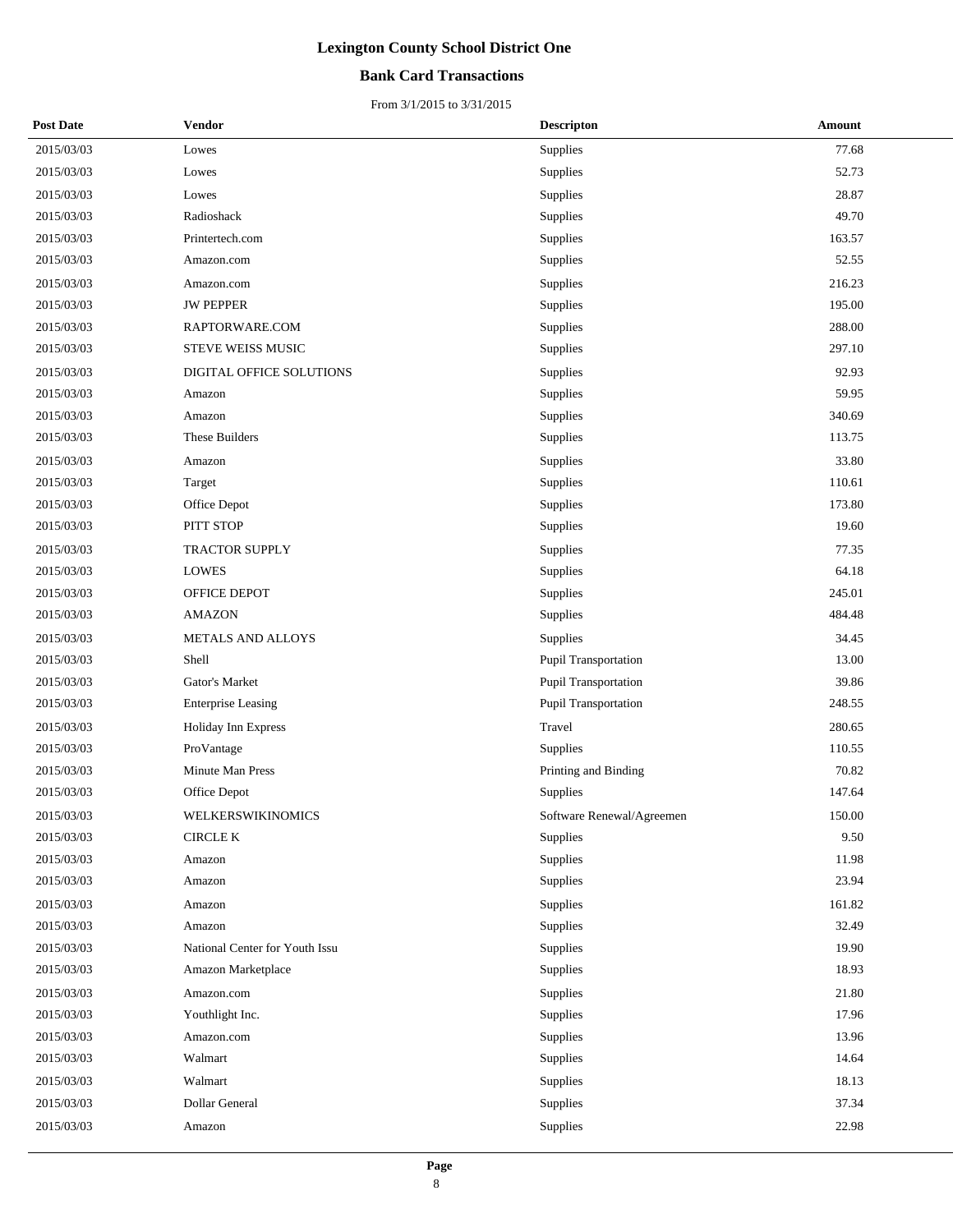### **Bank Card Transactions**

| <b>Post Date</b> | Vendor                         | <b>Descripton</b>          | Amount |
|------------------|--------------------------------|----------------------------|--------|
| 2015/03/03       | Amazon                         | <b>Technology Supplies</b> | 296.96 |
| 2015/03/03       | <b>IXL</b> Learning            | Software Renewal/Agreemen  | 249.00 |
| 2015/03/03       | Enterprise                     | Rentals                    | 117.03 |
| 2015/03/03       | Murphy Express                 | Rentals                    | 42.93  |
| 2015/03/03       | <b>SC</b> Association          | Travel                     | 195.00 |
| 2015/03/03       | Eventbrite/2015 Transform SC   | Travel                     | 53.49  |
| 2015/03/03       | <b>CLB - SCEPUR</b>            | Travel                     | 115.00 |
| 2015/03/03       | <b>CLB - SCEPUR</b>            | Travel                     | 115.00 |
| 2015/03/03       | <b>SCFLTA</b>                  | Travel                     | 75.00  |
| 2015/03/03       | Paypal Southerncon             | Travel                     | 225.00 |
| 2015/03/03       | <b>AERA</b>                    | Travel                     | 180.00 |
| 2015/03/03       | The Cypress Inn                | Travel                     | 110.87 |
| 2015/03/03       | <b>AERA</b>                    | Travel                     | 180.00 |
| 2015/03/03       | 2015 Transform SC              | Travel                     | 53.49  |
| 2015/03/03       | <b>SC</b> Association          | Travel                     | 195.00 |
| 2015/03/03       | Paypal Southerncon             | Travel                     | 190.00 |
| 2015/03/03       | <b>CLB - SCEPUR</b>            | Travel                     | 115.00 |
| 2015/03/03       | Hilton Garden Inn              | Travel                     | 434.48 |
| 2015/03/03       | Office Depot                   | Supplies                   | 962.90 |
| 2015/03/03       | <b>ACCO Brands Direct</b>      | Supplies                   | 92.56  |
| 2015/03/03       | White House florist            | Supplies                   | 64.15  |
| 2015/03/03       | Office Depot                   | Supplies                   | 90.99  |
| 2015/03/03       | Amazon                         | Supplies                   | 32.93  |
| 2015/03/03       | <b>BI-LO</b>                   | Supplies                   | 28.97  |
| 2015/03/03       | Dollar Tree                    | Supplies-Instruction       | 5.35   |
| 2015/03/03       | Food Lion                      | Other Objects              | 14.97  |
| 2015/03/03       | Kmart                          | Other Objects              | 19.48  |
| 2015/03/03       | <b>BI-LO</b>                   | Other Objects              | 51.92  |
| 2015/03/03       | Four Oaks Farm                 | Other Objects              | 48.95  |
| 2015/03/03       | EVENTBRITE.COM                 | Travel                     | 51.99  |
| 2015/03/03       | TRANSFORM SC SPRING CONFERENCE | Travel                     | 53.49  |
| 2015/03/03       | asso supervision and curr      | Travel                     | 89.00  |
| 2015/03/03       | <b>WALMART</b>                 | Supplies                   | 53.77  |
| 2015/03/03       | EB 2015                        | Travel                     | 53.49  |
| 2015/03/03       | <b>SC Law Enforcement</b>      | Travel                     | 30.00  |
| 2015/03/03       | <b>USPS</b>                    | Supplies                   | 8.56   |
| 2015/03/03       | Office Depot                   | Supplies                   | 39.45  |
| 2015/03/03       | Gilbert Main Post Office       | Supplies                   | 98.00  |
| 2015/03/03       | Staples.com                    | Supplies                   | 107.09 |
| 2015/03/03       | The UPS Store                  | Supplies                   | 168.57 |
| 2015/03/03       | Staples.com                    | Supplies                   | 224.49 |
| 2015/03/03       | <b>Best Buy</b>                | Supplies                   | 171.17 |
| 2015/03/03       | Pine Press Printing            | Supplies                   | 119.63 |
| 2015/03/03       | <b>US Postal Service</b>       | Supplies                   | 204.00 |
| 2015/03/03       | LR Hook                        | Repairs and Maintenance    | 24.95  |
|                  |                                |                            |        |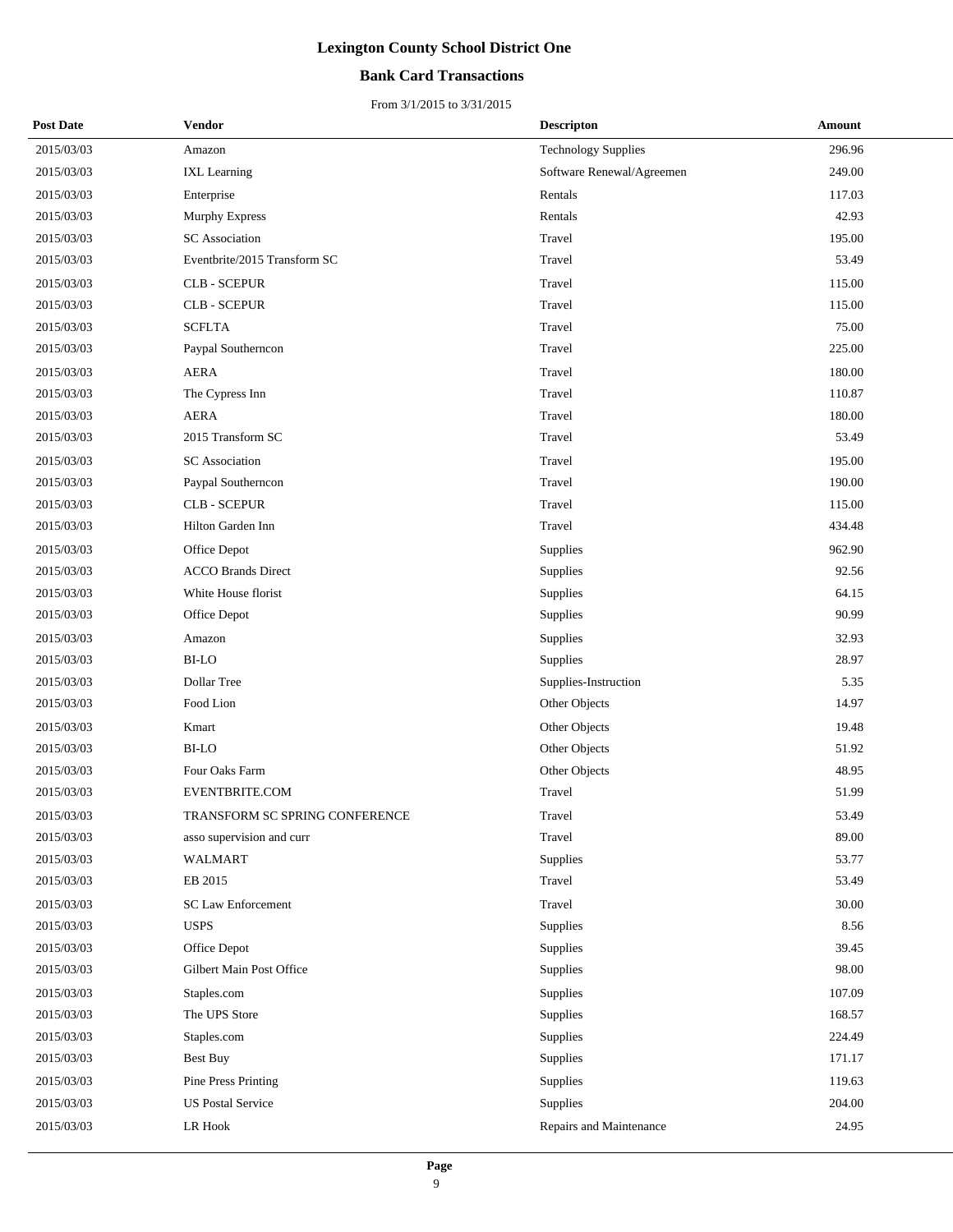### **Bank Card Transactions**

| <b>Post Date</b> | Vendor                         | <b>Descripton</b>       | Amount |
|------------------|--------------------------------|-------------------------|--------|
| 2015/03/03       | A-Z Lawnmower                  | Repairs and Maintenance | 62.49  |
| 2015/03/03       | LR Hook                        | Repairs and Maintenance | 12.95  |
| 2015/03/03       | Enlows                         | Supplies-Maintenace     | 65.25  |
| 2015/03/03       | Enlows                         | Supplies-Maintenace     | 32.69  |
| 2015/03/03       | Sherwin Williams               | Supplies-Maintenace     | 32.95  |
| 2015/03/03       | CarQuest                       | Supplies-Maintenace     | 57.72  |
| 2015/03/03       | Enlows                         | Supplies-Maintenace     | 25.44  |
| 2015/03/03       | Pitt Stop                      | Supplies-Maintenace     | 46.32  |
| 2015/03/03       | <b>BBT</b>                     | Supplies-Maintenace     | 35.00  |
| 2015/03/03       | WeatherTech                    | Supplies-Maintenace     | 197.90 |
| 2015/03/03       | Price's                        | Supplies-Maintenace     | 51.30  |
| 2015/03/03       | Home Depot                     | Supplies-Maintenace     | 244.97 |
| 2015/03/03       | Jim Hudson Ford                | Supplies-Maintenace     | 93.20  |
| 2015/03/03       | Enlows                         | Supplies-Maintenace     | 43.74  |
| 2015/03/03       | Enlows                         | Supplies-Maintenace     | 19.57  |
| 2015/03/03       | Enlows                         | Supplies-Maintenace     | 101.82 |
| 2015/03/03       | WeatherTech                    | Supplies-Maintenace     | 119.95 |
| 2015/03/03       | Enlows                         | Supplies-Maintenace     | 26.75  |
| 2015/03/03       | CarQuest                       | Supplies-Maintenace     | 28.39  |
| 2015/03/03       | Enlows                         | Supplies-Maintenace     | 49.84  |
| 2015/03/03       | CarQuest                       | Supplies-Maintenace     | 52.73  |
| 2015/03/03       | CarQuest                       | Supplies-Maintenace     | 230.34 |
| 2015/03/03       | Jim Hudson Ford                | Supplies-Maintenace     | 25.83  |
| 2015/03/03       | Enlows                         | Supplies-Maintenace     | 17.12  |
| 2015/03/03       | <b>NAPA</b>                    | Supplies-Maintenace     | 12.83  |
| 2015/03/03       | <b>Tractor Supply</b>          | Supplies-Maintenace     | 11.90  |
| 2015/03/03       | Home Depot                     | Supplies-Maintenace     | 95.23  |
| 2015/03/03       | A-Z Lawnmower                  | Supplies-Maintenace     | 21.81  |
| 2015/03/03       | Enlows                         | Supplies-Maintenace     | 159.91 |
| 2015/03/03       | A-Z Lawnmower                  | Supplies-Maintenace     | 174.69 |
| 2015/03/03       | LOWE'S                         | Supplies                | 12.82  |
| 2015/03/03       | SHOE DEPT.                     | Supplies                | 37.40  |
| 2015/03/03       | <b>SEARS</b>                   | <b>Supplies</b>         | 48.10  |
| 2015/03/03       | LOWE'S                         | Supplies                | 418.30 |
| 2015/03/03       | LOWE'S                         | Supplies                | 89.02  |
| 2015/03/03       | A-Z Lawnmower                  | Supplies-Maintenace     | 77.10  |
| 2015/03/03       | <b>Independent Water Works</b> | Supplies-Maintenace     | 54.67  |
| 2015/03/03       | Ed Smith Lumber                | Supplies-Maintenace     | 40.45  |
| 2015/03/03       | Jim Hudson Ford                | Supplies-Maintenace     | 46.26  |
| 2015/03/03       | Enlows                         | Supplies-Maintenace     | 41.20  |
| 2015/03/03       | City Electric                  | Supplies-Maintenace     | 183.75 |
| 2015/03/03       | Home Depot                     | Supplies-Maintenace     | 50.02  |
| 2015/03/03       | Metals & Alloys                | Supplies-Maintenace     | 55.66  |
| 2015/03/03       | WW Grainger                    | Supplies-Maintenace     | 27.57  |
| 2015/03/03       | City Electric                  | Supplies-Maintenace     | 29.21  |
|                  |                                |                         |        |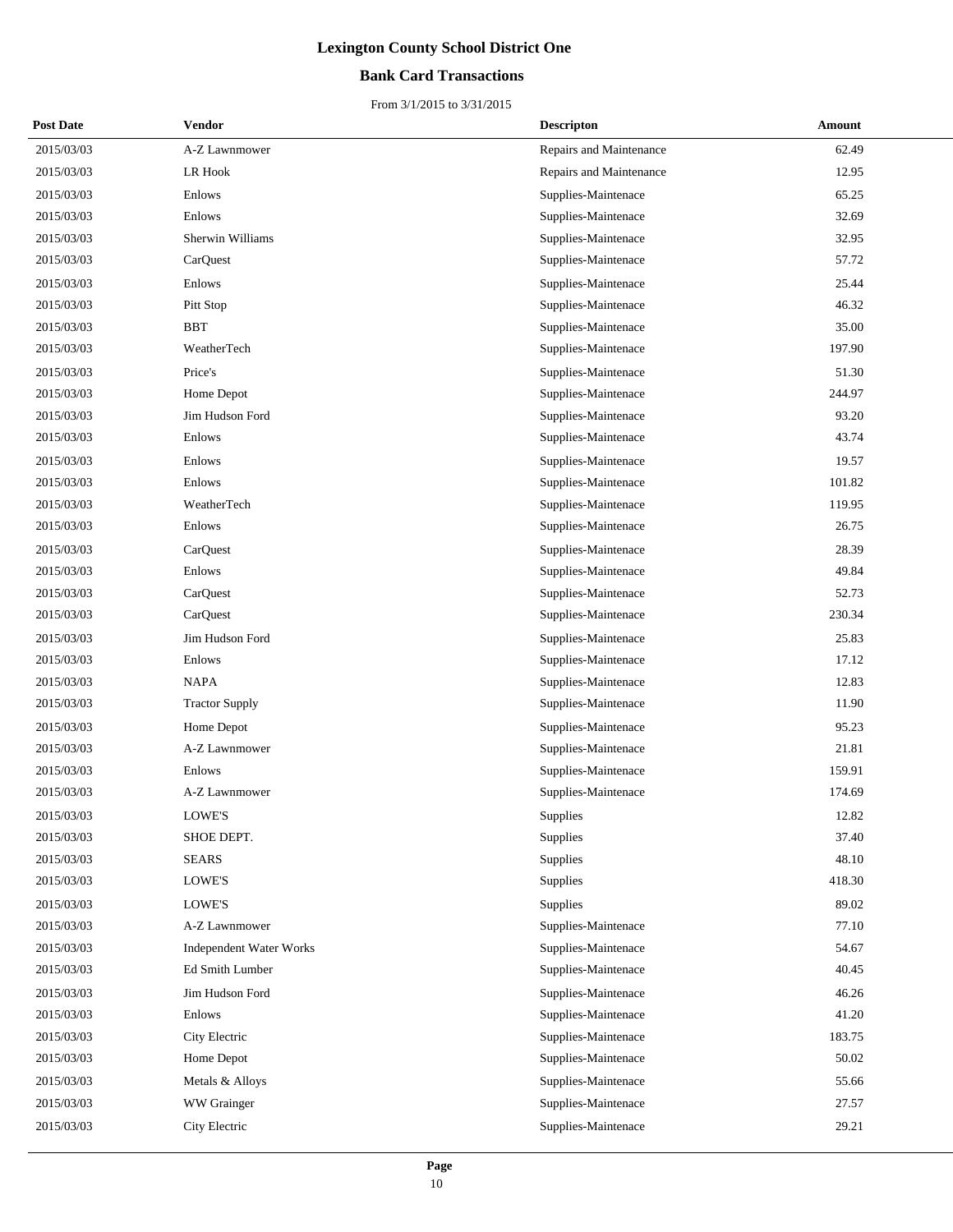### **Bank Card Transactions**

| <b>Post Date</b> | <b>Vendor</b>             | <b>Descripton</b>   | Amount   |
|------------------|---------------------------|---------------------|----------|
| 2015/03/03       | Triangle Safe & Lock      | Supplies-Maintenace | 42.80    |
| 2015/03/03       | A-Z Lawnmower             | Supplies-Maintenace | 28.64    |
| 2015/03/03       | Lowe's                    | Supplies-Maintenace | 10.13    |
| 2015/03/03       | A-Z Lawnmower             | Supplies-Maintenace | 63.13    |
| 2015/03/03       | Epting Dist.              | Supplies-Maintenace | 46.23    |
| 2015/03/03       | Ed Smith Lumber           | Supplies-Maintenace | 55.36    |
| 2015/03/03       | A-Z Lawnmower             | Supplies-Maintenace | 63.13    |
| 2015/03/03       | Enlows                    | Supplies-Maintenace | 54.31    |
| 2015/03/03       | <b>EXXON MOBIL</b>        | Supplies            | 32.45    |
| 2015/03/03       | TRUE VALUE                | Supplies            | 26.50    |
| 2015/03/03       | <b>Tractor Supply</b>     | Supplies-Maintenace | 17.62    |
| 2015/03/03       | A-Z Lawnmower             | Supplies-Maintenace | 31.79    |
| 2015/03/03       | A-Z Lawnmower             | Supplies-Maintenace | 27.51    |
| 2015/03/03       | Amazon                    | Supplies            | 14.78    |
| 2015/03/03       | Mayer                     | Supplies-Maintenace | 152.62   |
| 2015/03/03       | Walmart                   | Supplies            | 324.57   |
| 2015/03/03       | Lowes                     | Supplies            | 165.56   |
| 2015/03/03       | Lowes                     | Supplies            | 13.19    |
| 2015/03/03       | Sherwin Williams          | Supplies-Maintenace | 171.29   |
| 2015/03/03       | Ed Smith Lumber           | Supplies            | 8.32     |
| 2015/03/03       | Ed Smith Lumber           | Supplies            | 9.57     |
| 2015/03/03       | Ed Smith Lumber           | Supplies            | 17.43    |
| 2015/03/03       | Sherwin Williams          | Supplies-Maintenace | 171.29   |
| 2015/03/03       | <b>Bearing Supply</b>     | Supplies-Maintenace | 22.47    |
| 2015/03/03       | Lowe's                    | Supplies-Maintenace | 80.21    |
| 2015/03/03       | Enlows                    | Supplies-Maintenace | 12.84    |
| 2015/03/03       | <b>GBC</b>                | Supplies            | 175.27   |
| 2015/03/03       | Lowe's                    | Supplies            | 811.58   |
| 2015/03/03       | Graybar                   | Supplies-Maintenace | 68.72    |
| 2015/03/03       | AutoZone                  | Supplies-Maintenace | 228.70   |
| 2015/03/03       | Johnstone                 | Supplies-Maintenace | 102.32   |
| 2015/03/03       | A-Z Lawnmower             | Supplies-Maintenace | 77.10    |
| 2015/03/03       | The Trane Company         | Supplies-Maintenace | 225.06   |
| 2015/03/03       | Marriott                  | Travel              | 25.58    |
| 2015/03/03       | Fairfield Inn - Marriott  | Travel              | 603.00   |
| 2015/03/03       | Pitt Stop - Exxon Mobile  | Travel              | 49.31    |
| 2015/03/03       | Delta Airlines            | Travel              | 5,049.60 |
| 2015/03/03       | Enterprise Rent-A-Car     | Travel              | 142.56   |
| 2015/03/03       | Enterprise Car Rental     | Travel              | 246.88   |
| 2015/03/03       | Fairfield Inn - Marriott  | Travel              | 603.00   |
| 2015/03/03       | Northern Tool & Equipment | Supplies            | 165.70   |
| 2015/03/03       | Lowe's                    | Supplies            | 267.39   |
| 2015/03/03       | The Home Depot            | Supplies            | 13.44    |
| 2015/03/03       | <b>BBT</b>                | Supplies            | 35.00    |
| 2015/03/03       | Hudson Brothers           | Supplies            | 106.95   |
|                  |                           |                     |          |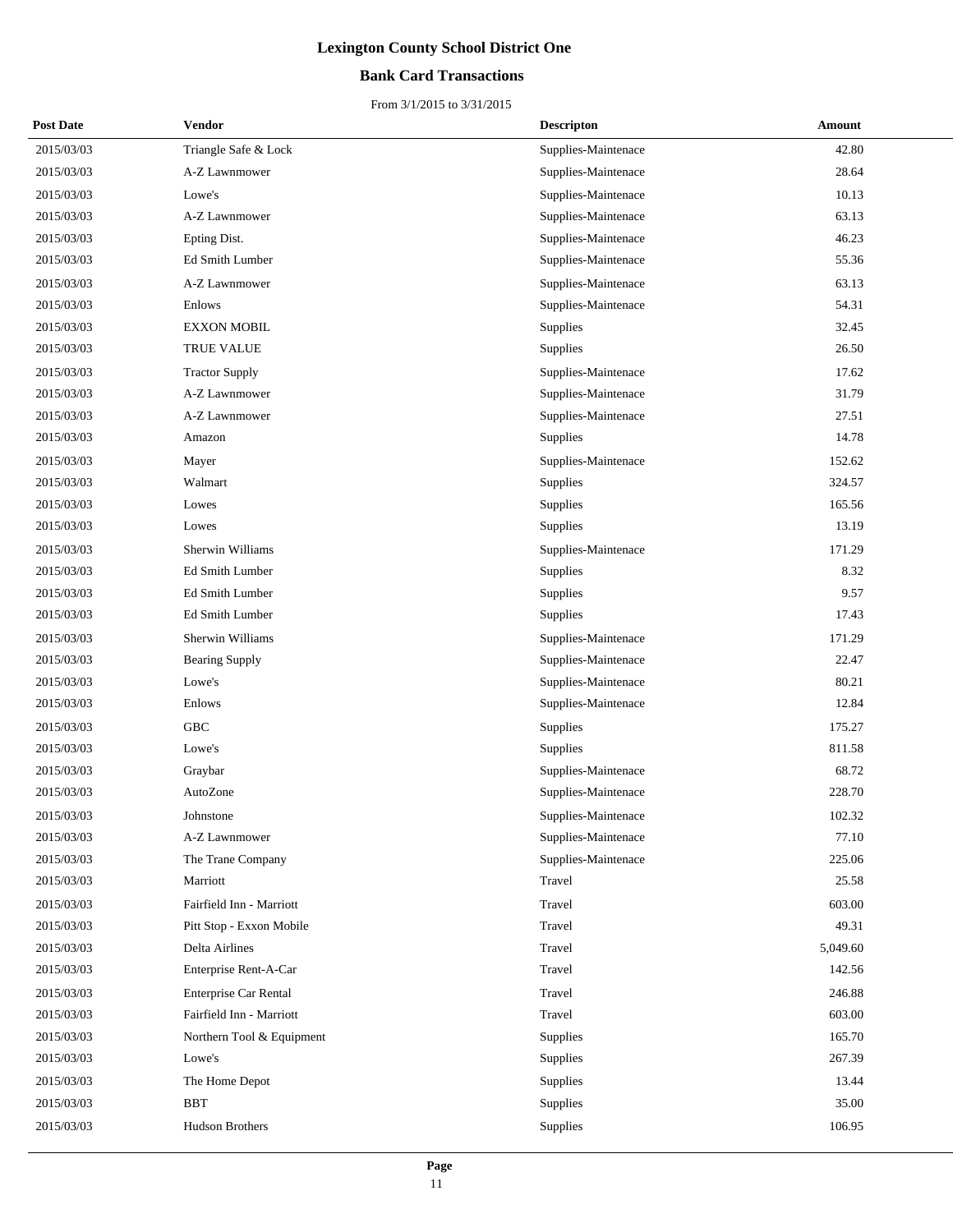### **Bank Card Transactions**

| <b>Post Date</b> | Vendor                   | <b>Descripton</b>          | Amount     |
|------------------|--------------------------|----------------------------|------------|
| 2015/03/03       | Lowe's                   | Supplies                   | 66.29      |
| 2015/03/03       | Amazon.com               | Supplies                   | 148.26     |
| 2015/03/03       | Lowe's                   | Supplies                   | 7.99       |
| 2015/03/03       | Office Depot             | Supplies                   | 32.09      |
| 2015/03/03       | Lowe's                   | Supplies                   | 314.29     |
| 2015/03/03       | Lowe's                   | Supplies                   | 40.08      |
| 2015/03/03       | Lowe's                   | Supplies                   | 48.22      |
| 2015/03/03       | Office Depot             | Supplies                   | 43.30      |
| 2015/03/03       | Best Buy                 | Supplies                   | 74.88      |
| 2015/03/03       | True Value               | Supplies                   | 80.23      |
| 2015/03/03       | Over limit fee           | Supplies                   | 35.00      |
| 2015/03/03       | Office Depot             | Supplies                   | 140.33     |
| 2015/03/03       | Carolina Honda           | <b>Technology Supplies</b> | 2,499.99   |
| 2015/03/03       | TeachersPayTeachers      | Supplies                   | 4.00       |
| 2015/03/03       | Amazon.com               | Supplies                   | 9.18       |
| 2015/03/03       | TeachersPayTeachers      | Supplies                   | 11.00      |
| 2015/03/03       | Dollar General           | Supplies                   | 16.91      |
| 2015/03/03       | TeachersPayTeachers      | Supplies                   | 43.00      |
| 2015/03/03       | Walmart                  | Supplies                   | 69.77      |
| 2015/03/03       | Paypal NAFEPA            | Travel                     | 720.00     |
| 2015/03/03       | Delta Airlines           | Travel                     | 607.20     |
| 2015/03/03       | Delta Airlines           | Travel                     | 607.20     |
| 2015/03/03       | Paypal NAFEPA            | Travel                     | 720.00     |
| 2015/03/03       | Intl Reading Association | Supplies                   | 31.90      |
| 2015/03/03       | Amazon                   | Supplies                   | 12.20      |
| 2015/03/03       | Amazon                   | Supplies                   | 37.50      |
| 2015/03/03       | Amazon                   | Supplies                   | 15.00      |
| 2015/03/03       | Target                   | Supplies                   | $-24.58$   |
| 2015/03/03       | Target                   | Supplies                   | 28.31      |
| 2015/03/03       | SC Speech Language       | Travel                     | 145.00     |
| 2015/03/03       | Wal-Mart                 | Supplies                   | 14.95      |
| 2015/03/03       | Quill                    | Supplies                   | 63.08      |
| 2015/03/03       | Office Depot             | Supplies                   | 121.93     |
| 2015/03/03       | SC Speech Language       | Travel                     | 145.00     |
| 2015/03/03       | SC Speech Language       | Travel                     | 145.00     |
| 2015/03/03       | SC Speech Language       | Travel                     | 145.00     |
| 2015/03/03       | Motivations Inc          | Travel                     | 475.00     |
| 2015/03/03       | Motivations Inc          | Travel                     | 475.00     |
| 2015/03/03       | SC Speech Language       | Travel                     | 145.00     |
| 2015/03/03       | SC Speech Language       | Travel                     | 145.00     |
| 2015/03/03       | LOWES                    | Supplies                   | 120.11     |
| 2015/03/03       | Shutterstock             | Software Renewal/Agreemen  | 220.00     |
| 2015/03/03       | Amazon                   | Supplies                   | 202.95     |
| 2015/03/03       | Amazon                   | Supplies                   | 771.21     |
| 2015/03/03       | Amazon                   | Supplies                   | $100.08\,$ |
|                  |                          |                            |            |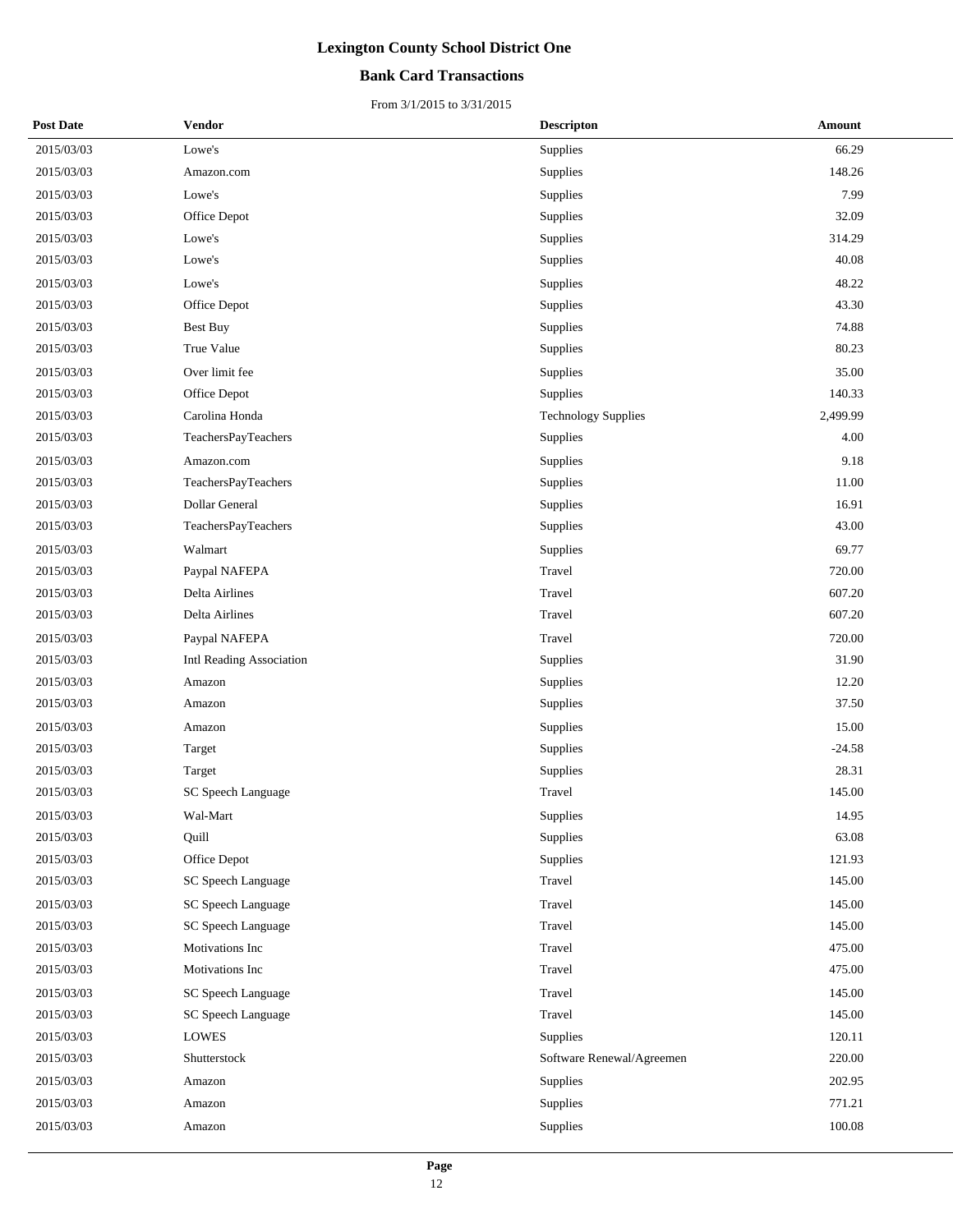### **Bank Card Transactions**

| <b>Post Date</b> | Vendor                         | <b>Descripton</b>     | <b>Amount</b> |
|------------------|--------------------------------|-----------------------|---------------|
| 2015/03/03       | Amazon                         | Supplies              | 121.14        |
| 2015/03/03       | Target                         | Supplies              | 72.72         |
| 2015/03/03       | Randon House                   | Supplies              | 4.80          |
| 2015/03/03       | Amazon Marketplace             | Supplies              | 24.80         |
| 2015/03/03       | Hilton Myrtle Beach Resort     | Travel                | 211.70        |
| 2015/03/03       | Office Depot                   | Supplies              | 107.59        |
| 2015/03/03       | Office Depot                   | Supplies              | 326.69        |
| 2015/03/03       | Office Depot                   | Supplies              | 346.67        |
| 2015/03/03       | Office Depot                   | Supplies              | 181.88        |
| 2015/03/03       | Office Depot                   | Supplies              | 143.36        |
| 2015/03/03       | Office Depot                   | Supplies              | 125.16        |
| 2015/03/03       | Office Depot                   | Supplies              | 6.41          |
| 2015/03/03       | Walgreens                      | Supplies              | 23.52         |
| 2015/03/03       | School Nutrition Association o | Dues and Fees         | 125.00        |
| 2015/03/03       | Home Depot                     | Supplies              | 18.01         |
| 2015/03/03       | School Nutrition Association   | Dues and Fees         | 40.00         |
| 2015/03/03       | Lowe's                         | Supplies              | 198.62        |
| 2015/03/03       | Lowe's                         | Supplies              | 13.52         |
| 2015/03/03       | Lowe's                         | Supplies              | 17.48         |
| 2015/03/03       | Lowe's                         | Supplies              | 21.37         |
| 2015/03/03       | Hagemeyer                      | Supplies              | 17.98         |
| 2015/03/03       | Office Depot                   | Supplies              | 67.70         |
| 2015/03/03       | Lowe's                         | Supplies              | 27.12         |
| 2015/03/03       | <b>BEN'S CLEANERS</b>          | Pupil Activity        | 273.55        |
| 2015/03/03       | <b>BI-LO</b>                   | Pupil Activity        | 16.32         |
| 2015/03/03       | Hancock Fabrics                | Pupil Activity        | 27.23         |
| 2015/03/03       | Hancock Fabrics                | Pupil Activity        | 19.77         |
| 2015/03/03       | Bilo                           | Pupil Activity        | 39.20         |
| 2015/03/03       | walmart                        | Pupil Activity        | 44.96         |
| 2015/03/03       | <b>ACL National Latin</b>      | Pupil Activity        | 140.00        |
| 2015/03/03       | WALMART                        | <b>Pupil Activity</b> | 115.71        |
| 2015/03/03       | WALMART                        | Pupil Activity        | 75.84         |
| 2015/03/03       | PUBLIX                         | Pupil Activity        | 84.24         |
| 2015/03/03       | PUBLIX                         | Pupil Activity        | 18.03         |
| 2015/03/03       | <b>WALMART</b>                 | Pupil Activity        | 24.08         |
| 2015/03/03       | HOBBY LOBBY                    | Pupil Activity        | 19.20         |
| 2015/03/03       | OFFICE DEPOT                   | Pupil Activity        | 219.32        |
| 2015/03/03       | dooley's sports ship inc.      | Pupil Activity        | 31.46         |
| 2015/03/03       | Walmart                        | Pupil Activity        | 90.79         |
| 2015/03/03       | walmart                        | Pupil Activity        | 63.72         |
| 2015/03/03       | walmart                        | Pupil Activity        | 8.43          |
| 2015/03/03       | Publix                         | Pupil Activity        | 25.68         |
| 2015/03/03       | publix                         | Pupil Activity        | 12.84         |
| 2015/03/03       | <b>NASP</b>                    | Pupil Activity        | 345.00        |
| 2015/03/03       | Lowe's                         | Pupil Activity        | 78.87         |
|                  |                                |                       |               |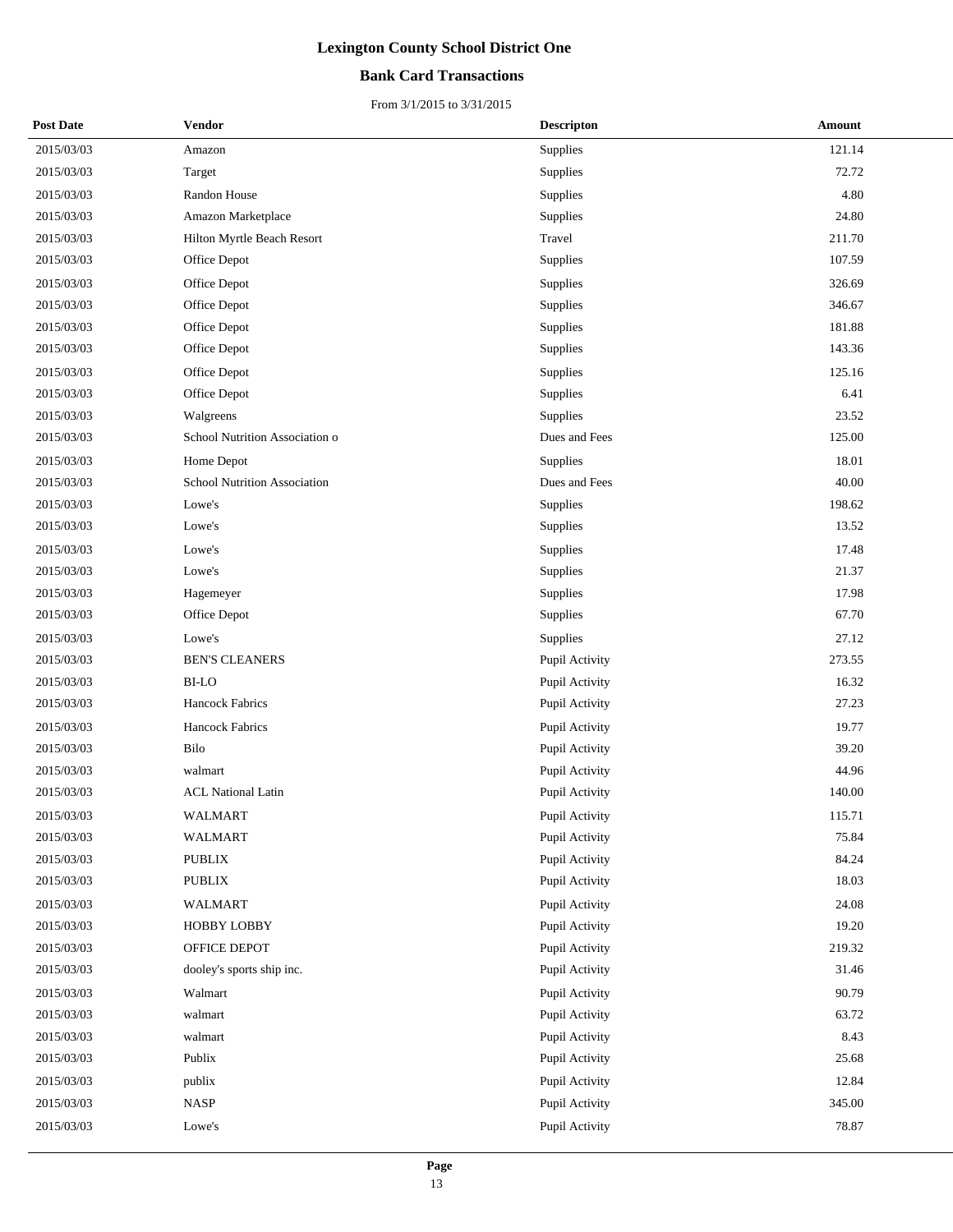### **Bank Card Transactions**

| <b>Post Date</b> | Vendor                         | <b>Descripton</b>          | Amount    |
|------------------|--------------------------------|----------------------------|-----------|
| 2015/03/03       | Little ceasars                 | Pupil Activity             | 35.31     |
| 2015/03/04       | Amazon                         | Supplies                   | 10.60     |
| 2015/03/04       | Walmart                        | Supplies                   | 117.16    |
| 2015/03/04       | Amazon                         | Supplies                   | 70.72     |
| 2015/03/04       | Baudville                      | Supplies                   | 94.25     |
| 2015/03/04       | <b>Teachers Pay Teachers</b>   | Supplies                   | 22.00     |
| 2015/03/04       | <b>WALMART</b>                 | Supplies                   | 48.78     |
| 2015/03/04       | Walmart                        | Supplies                   | 79.62     |
| 2015/03/04       | Walmart                        | Supplies                   | 124.85    |
| 2015/03/04       | Office Depot                   | Supplies                   | 131.93    |
| 2015/03/04       | Amazon.com                     | Supplies                   | 67.00     |
| 2015/03/04       | Office Depot                   | Supplies                   | 232.10    |
| 2015/03/04       | Amazon.com                     | <b>Technology Supplies</b> | 248.63    |
| 2015/03/04       | Make Music Inc                 | Supplies                   | 373.39    |
| 2015/03/04       | JW Pepper                      | Supplies                   | 29.99     |
| 2015/03/04       | Office Depot                   | Supplies                   | 31.01     |
| 2015/03/04       | <b>US Post Office</b>          | Supplies                   | 49.00     |
| 2015/03/04       | Office Depot                   | Supplies                   | 265.60    |
| 2015/03/04       | Food Lion                      | Supplies                   | 72.19     |
| 2015/03/04       | <b>Little Caesars</b>          | Other Objects              | 262.15    |
| 2015/03/04       | Walmart                        | Supplies                   | 23.41     |
| 2015/03/04       | <b>Sports Flags</b>            | Supplies                   | 35.25     |
| 2015/03/04       | Paypal - Unbeatablesale        | Supplies                   | 39.00     |
| 2015/03/04       | Amazon.com                     | <b>Library Books</b>       | 74.20     |
| 2015/03/04       | Amazon                         | Supplies                   | 14.50     |
| 2015/03/04       | Amazon.com                     | <b>Library Books</b>       | 53.97     |
| 2015/03/04       | Eventbrite                     | Travel                     | 106.98    |
| 2015/03/04       | White House Florist            | Supplies                   | 74.85     |
| 2015/03/04       | Dollar Tree                    | Supplies                   | 84.53     |
| 2015/03/04       | DELTA AIR 0062301172033 DELTA. | Travel                     | 383.20    |
| 2015/03/04       | SASBO 336-2699922 NC           | Travel                     | 350.00    |
| 2015/03/04       | SASBO 336-269-9922 NC          | Travel                     | 350.00    |
| 2015/03/04       | SASBO 336-2699922 NC           | Travel                     | 350.00    |
| 2015/03/04       | <b>CREDIT VOUCHER</b>          | Supplies                   | $-239.00$ |
| 2015/03/04       | USPS 45500000729800364 LEXINGT | Supplies                   | 17.81     |
| 2015/03/04       | ACCOUNTANCY BOARD 803-896-4326 | Dues and Fees              | 80.00     |
| 2015/03/04       | ACCOUNTANCY BOARD 803-896-4326 | Dues and Fees              | 80.00     |
| 2015/03/04       | ACCOUNTANCY BOARD 803-896-4326 | Dues and Fees              | 80.00     |
| 2015/03/04       | Atlas Outdoors                 | Repairs and Maintenance    | 98.10     |
| 2015/03/04       | Lee Transport                  | Supplies-Maintenace        | 81.87     |
| 2015/03/04       | CarQuest                       | Supplies-Maintenace        | 178.91    |
| 2015/03/04       | Enlows                         | Supplies-Maintenace        | 37.17     |
| 2015/03/04       | Pitt Stop                      | Supplies-Maintenace        | 48.08     |
| 2015/03/04       | Lexington DMV                  | Supplies-Maintenace        | 34.00     |
| 2015/03/04       | Shell Oil                      | Supplies-Maintenace        | 64.86     |
|                  |                                |                            |           |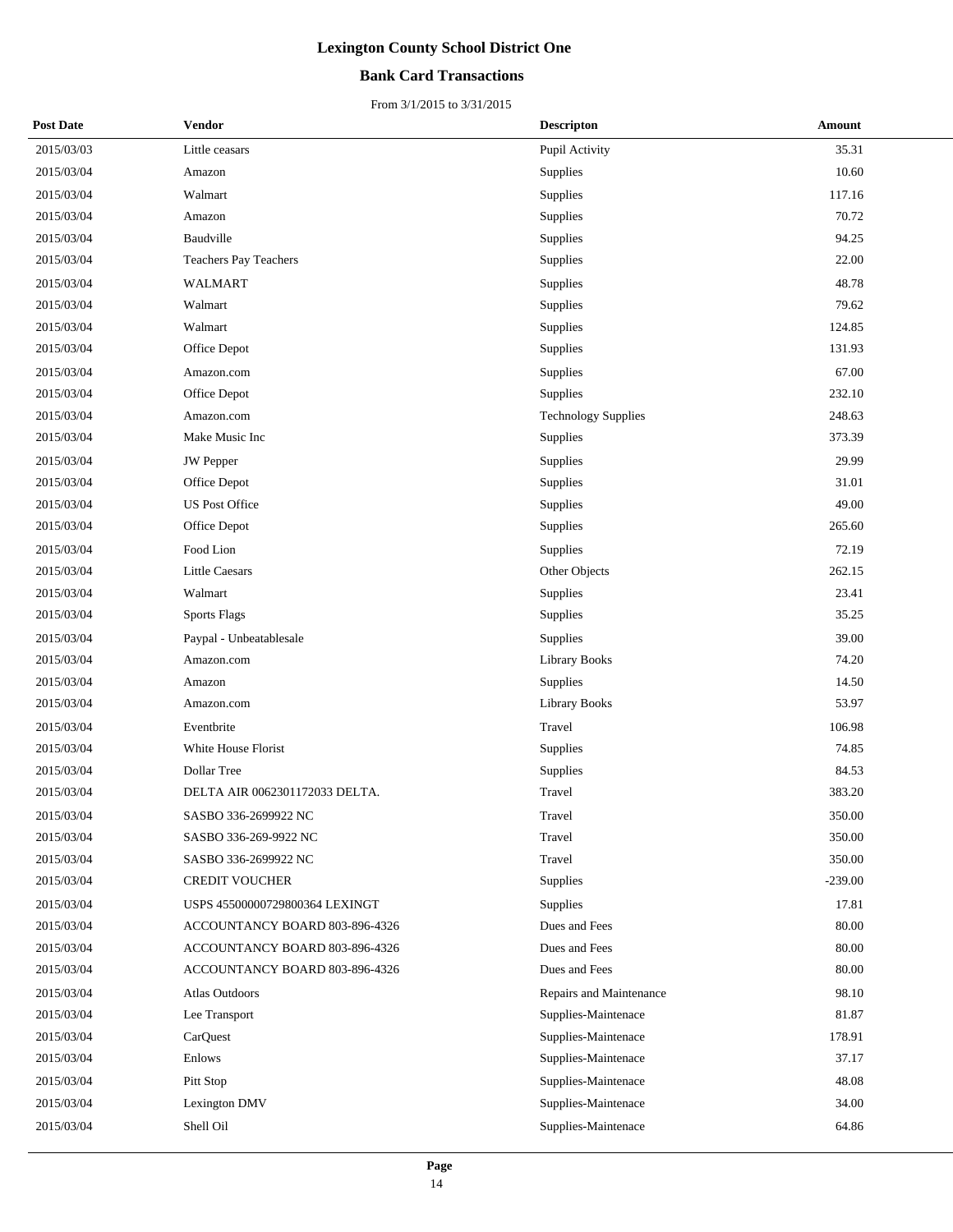### **Bank Card Transactions**

| <b>Post Date</b> | Vendor                         | <b>Descripton</b>         | Amount   |
|------------------|--------------------------------|---------------------------|----------|
| 2015/03/04       | City Electric Supply           | Supplies-Maintenace       | 24.51    |
| 2015/03/04       | Machine & Welding Supply       | Supplies-Maintenace       | 44.93    |
| 2015/03/04       | Sherwin Williams               | Supplies-Maintenace       | 114.53   |
| 2015/03/04       | Lowe's                         | Supplies-Maintenace       | 171.76   |
| 2015/03/04       | <b>LR Hook</b>                 | Supplies-Maintenace       | 99.42    |
| 2015/03/04       | A-Z Lawnmower                  | Supplies-Maintenace       | 148.23   |
| 2015/03/04       | Lowes                          | Supplies                  | 129.96   |
| 2015/03/04       | Sherwin Williams               | Supplies-Maintenace       | 114.53   |
| 2015/03/04       | Pine Press                     | Printing and Binding      | 147.78   |
| 2015/03/04       | <b>SLED</b>                    | Other Prof & Tech Service | 112.00   |
| 2015/03/04       | Office Depot                   | Supplies                  | 106.99   |
| 2015/03/04       | Walmart                        | Supplies                  | 50.66    |
| 2015/03/04       | Office Depot                   | Supplies                  | 311.63   |
| 2015/03/04       | Office Depot                   | Supplies                  | 93.33    |
| 2015/03/04       | Office Depot                   | Supplies                  | 147.64   |
| 2015/03/04       | Office Depot                   | Supplies                  | 93.07    |
| 2015/03/04       | Office Depot                   | Supplies                  | 482.73   |
| 2015/03/04       | Office Depot                   | Supplies                  | 19.24    |
| 2015/03/04       | Lowes                          | Supplies                  | 25.29    |
| 2015/03/04       | Office Depot                   | Supplies                  | 88.54    |
| 2015/03/04       | Office Depot                   | Supplies                  | 368.05   |
| 2015/03/04       | Mid State Electronics          | Supplies                  | 162.00   |
| 2015/03/04       | <b>LTD Commodities</b>         | Supplies                  | 76.50    |
| 2015/03/04       | Amazon Mktplace                | Supplies                  | 99.64    |
| 2015/03/04       | <b>Insect Lore</b>             | Supplies                  | 121.69   |
| 2015/03/04       | Michael's                      | Supplies                  | $-20.85$ |
| 2015/03/04       | Shell Oil                      | Supplies                  | 60.00    |
| 2015/03/04       | Nashville Wraps                | Supplies                  | 58.65    |
| 2015/03/04       | ExxonMobil                     | Supplies                  | 10.00    |
| 2015/03/04       | Publix #512                    | Food                      | 14.57    |
| 2015/03/04       | Wal Mart                       | Food                      | 17.86    |
| 2015/03/04       | Playscripts Inc                | Pupil Activity            | 240.83   |
| 2015/03/04       | Amazon.com                     | Pupil Activity            | 8.97     |
| 2015/03/04       | Lowe's                         | Pupil Activity            | 23.52    |
| 2015/03/04       | Target                         | Pupil Activity            | 7.25     |
| 2015/03/04       | Walmart                        | Pupil Activity            | 150.78   |
| 2015/03/04       | <b>Big Lots</b>                | Pupil Activity            | 7.70     |
| 2015/03/04       | <b>Educational Innovations</b> | Pupil Activity            | 27.85    |
| 2015/03/04       | Walmart                        | Pupil Activity            | 6.00     |
| 2015/03/04       | Lowe's                         | Pupil Activity            | 4.64     |
| 2015/03/04       | Amazon Marketplace             | Pupil Activity            | 76.80    |
| 2015/03/04       | Walmart                        | Pupil Activity            | 23.24    |
| 2015/03/04       | Dooley's Sport Shop            | Pupil Activity            | 53.93    |
| 2015/03/04       | Amazon.com                     | Pupil Activity            | 174.84   |
| 2015/03/04       | The Home Depot                 | Pupil Activity            | 24.83    |
|                  |                                |                           |          |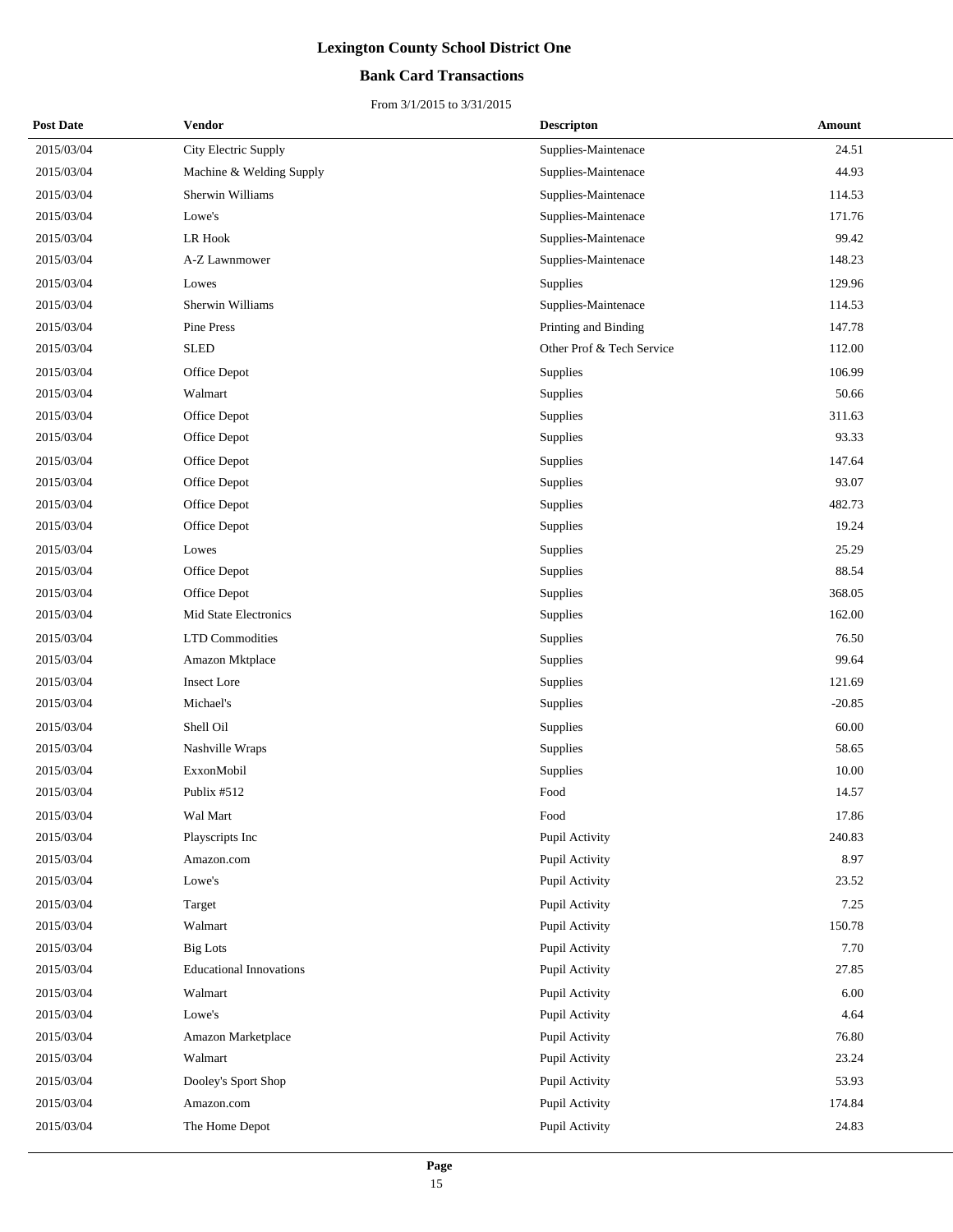### **Bank Card Transactions**

| <b>Post Date</b> | <b>Vendor</b>                  | <b>Descripton</b>          | <b>Amount</b> |
|------------------|--------------------------------|----------------------------|---------------|
| 2015/03/04       | <b>Industrial Arts Supply</b>  | Pupil Activity             | 32.16         |
| 2015/03/04       | Office Depot                   | Pupil Activity             | 75.94         |
| 2015/03/04       | House of Fabrics               | Pupil Activity             | 41.47         |
| 2015/03/04       | <b>Bi-Lo Grocery</b>           | Pupil Activity             | 55.64         |
| 2015/03/06       | <b>BEST BUY</b>                | Supplies                   | 53.48         |
| 2015/03/06       | <b>BLICK ART-</b>              | Supplies                   | 210.30        |
| 2015/03/06       | <b>RADIOSHACK</b>              | Supplies                   | 90.95         |
| 2015/03/06       | <b>CLEMSON UNIVERSITY</b>      | Supplies                   | 7.00          |
| 2015/03/06       | Kiawah Island Golf Resort      | Travel                     | 165.70        |
| 2015/03/06       | Amazon                         | Supplies                   | 139.16        |
| 2015/03/06       | Amazon                         | <b>Technology Supplies</b> | 29.99         |
| 2015/03/06       | Office Depot                   | Supplies                   | 431.62        |
| 2015/03/06       | <b>EMBASSY SUITES</b>          | Travel                     | 195.34        |
| 2015/03/06       | Credit Voucher from Embassy Su | Travel                     | -135.82       |
| 2015/03/06       | Walmart                        | Supplies                   | 202.76        |
| 2015/03/06       | Label City                     | Supplies                   | 105.39        |
| 2015/03/06       | Amazon                         | Supplies                   | 154.58        |
| 2015/03/06       | CU NATIONAL DROPOUT PREVENTION | Dues and Fees              | 320.00        |
| 2015/03/06       | <b>SCCEC</b>                   | Travel                     | 140.00        |
| 2015/03/06       | Transform SC                   | Travel                     | 160.47        |
| 2015/03/06       | <b>Embassy Suites</b>          | Travel                     | 293.01        |
| 2015/03/06       | Transform SC                   | Travel                     | 53.49         |
| 2015/03/06       | THE HOME DEPOT                 | Supplies                   | 41.64         |
| 2015/03/06       | THE HOME DEPOT                 | Supplies                   | 90.78         |
| 2015/03/06       | <b>LOWES</b>                   | Supplies                   | 138.02        |
| 2015/03/06       | THE HOME DEPOT                 | Supplies                   | 34.71         |
| 2015/03/06       | Lowe's                         | Supplies                   | 40.90         |
| 2015/03/06       | Amazon.com                     | Supplies                   | 73.20         |
| 2015/03/06       | Lowes                          | Supplies                   | 26.69         |
| 2015/03/06       | Wal Mart                       | Supplies                   | 52.49         |
| 2015/03/06       | Toys R Us                      | Supplies                   | 557.14        |
| 2015/03/06       | <b>JW</b> Pepper               | Pupil Activity             | 134.98        |
| 2015/03/06       | Jostens                        | Pupil Activity             | 280.00        |
| 2015/03/06       | <b>JW</b> Pepper               | Pupil Activity             | 94.23         |
| 2015/03/06       | Playscripts                    | Pupil Activity             | 67.44         |
| 2015/03/06       | Lexington Printing             | Pupil Activity             | 350.96        |
| 2015/03/06       | <b>BSN</b> Sports              | Pupil Activity             | 59.88         |
| 2015/03/06       | Office Depot                   | Pupil Activity             | 79.17         |
| 2015/03/06       | School Specialty               | Pupil Activity             | 249.80        |
| 2015/03/09       | Oriental trading               | Supplies                   | 113.24        |
| 2015/03/09       | Walmart PBIS/LEAD              | Supplies                   | 44.70         |
| 2015/03/09       | Food Lion                      | Supplies                   | 13.45         |
| 2015/03/09       | FedEx Office                   | Printing and Binding       | 109.13        |
| 2015/03/09       | Barnes & Noble                 | Supplies                   | 28.83         |
| 2015/03/09       | Lowes                          | Supplies                   | 37.14         |
|                  |                                |                            |               |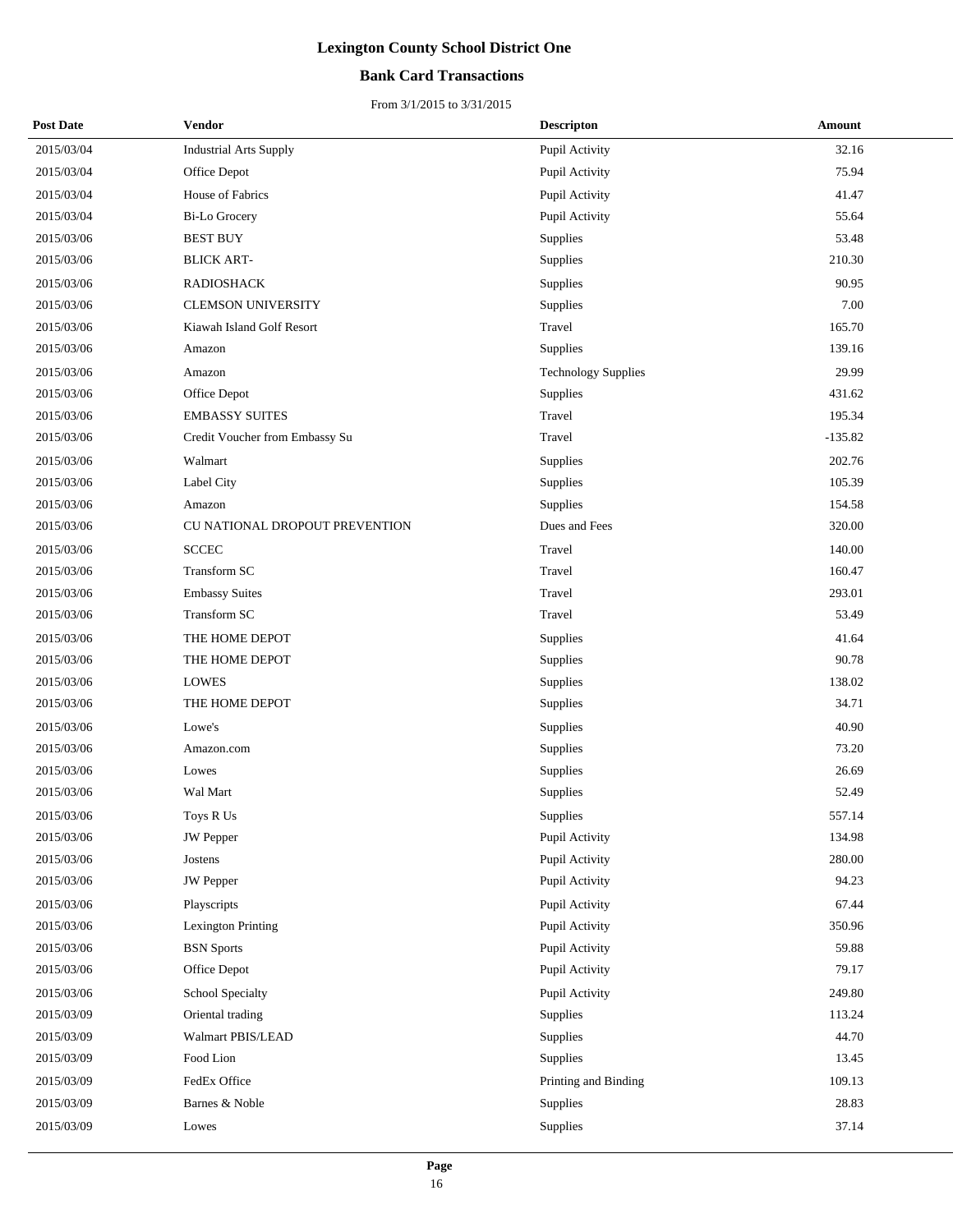### **Bank Card Transactions**

| <b>Post Date</b> | Vendor                      | <b>Descripton</b>   | Amount    |
|------------------|-----------------------------|---------------------|-----------|
| 2015/03/09       | Amazon                      | Supplies            | 12.29     |
| 2015/03/09       | <b>BBT</b>                  | Supplies            | 35.00     |
| 2015/03/09       | Office Depot                | Supplies            | $-38.50$  |
| 2015/03/09       | <b>S.C ASCD</b>             | Travel              | 206.72    |
| 2015/03/09       | <b>SCASA</b>                | Travel              | 195.00    |
| 2015/03/09       | Office Max                  | Supplies            | 98.27     |
| 2015/03/09       | Finance Charge              | Supplies            | 39.97     |
| 2015/03/09       | Walgreens                   | Supplies            | 24.02     |
| 2015/03/09       | Late Fee                    | Supplies            | 35.00     |
| 2015/03/09       | Overlimit Fee               | Supplies            | 35.00     |
| 2015/03/09       | <b>BBT</b>                  | Supplies            | 20.20     |
| 2015/03/09       | <b>UPS</b> Store            | Supplies            | 11.08     |
| 2015/03/09       | Hess                        | Supplies-Maintenace | 25.88     |
| 2015/03/09       | Lowe's                      | Supplies            | 5.54      |
| 2015/03/09       | Pitt Stop Exxon             | Supplies            | 18.77     |
| 2015/03/09       | Enlows                      | Supplies            | 26.70     |
| 2015/03/09       | Enlows                      | Supplies            | 33.05     |
| 2015/03/09       | ${\rm LR}$ Hook             | Supplies            | 340.15    |
| 2015/03/09       | <b>CARQUEST</b>             | Supplies            | 99.55     |
| 2015/03/09       | Enlows                      | Supplies            | 99.58     |
| 2015/03/09       | Jim Hudson Ford             | Supplies            | 29.68     |
| 2015/03/09       | Enlows                      | Supplies            | 30.28     |
| 2015/03/09       | Enlows                      | Supplies            | 169.85    |
| 2015/03/09       | Interstate                  | Supplies            | 86.28     |
| 2015/03/09       | Enlows                      | Supplies            | 84.94     |
| 2015/03/09       | SC Autism Annual Conference | Travel              | 207.96    |
| 2015/03/09       | Office Depot                | Supplies            | 39.42     |
| 2015/03/09       | Target                      | Supplies            | 28.95     |
| 2015/03/09       | Wal-Mart                    | Supplies            | 75.09     |
| 2015/03/09       | <b>SCOTA</b>                | Travel              | 120.00    |
| 2015/03/09       | Wal-Mart                    | Supplies            | 71.56     |
| 2015/03/09       | Wal-Mart                    | Supplies            | 41.48     |
| 2015/03/09       | Amazon                      | Supplies            | 65.53     |
| 2015/03/09       | Target                      | Supplies            | 26.47     |
| 2015/03/09       | Amazon                      | Supplies            | 169.00    |
| 2015/03/09       | <b>TheraPro</b>             | Supplies            | 92.75     |
| 2015/03/09       | Office Depot                | Supplies            | 4.80      |
| 2015/03/09       | Office Depot                | Supplies            | 50.85     |
| 2015/03/09       | Quill                       | Supplies            | 110.48    |
| 2015/03/09       | Office Depot                | Supplies            | 162.22    |
| 2015/03/09       | Office Depot                | Supplies            | 11.75     |
| 2015/03/09       | PRO-Parents of SC           | Travel              | $30.00\,$ |
| 2015/03/09       | Quirky Inc                  | Supplies            | 8.55      |
| 2015/03/09       | Quirky Inc                  | Supplies            | 8.56      |
| 2015/03/09       | Amazon                      | Supplies            | 34.80     |
|                  |                             |                     |           |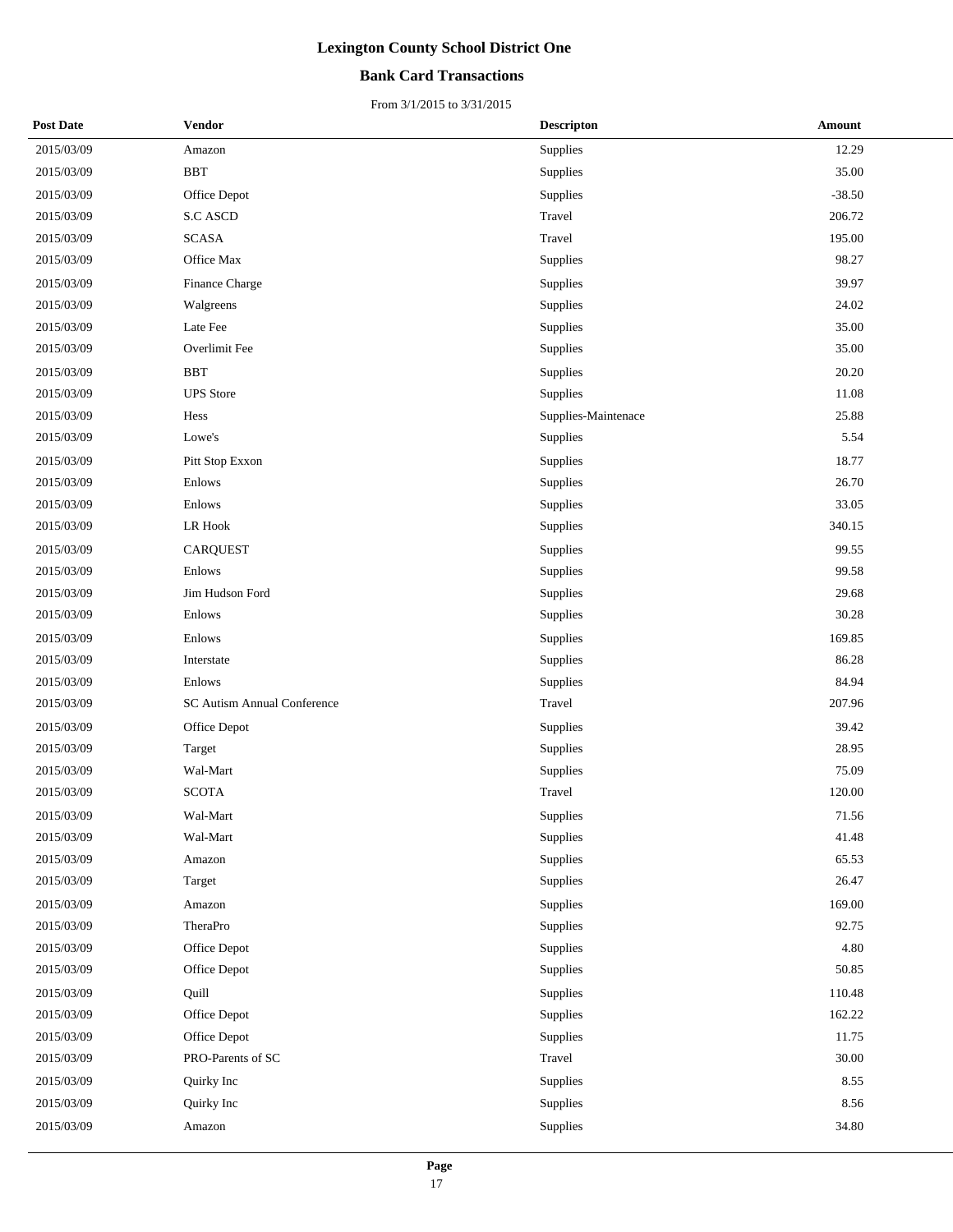### **Bank Card Transactions**

| <b>Post Date</b> | <b>Vendor</b>            | <b>Descripton</b> | Amount |
|------------------|--------------------------|-------------------|--------|
| 2015/03/09       | Barnes & Noble           | Supplies          | 747.93 |
| 2015/03/09       | Quirky Inc               | Supplies          | 8.55   |
| 2015/03/09       | Walmart                  | Pupil Activity    | 53.15  |
| 2015/03/09       | Office Depot Online      | Pupil Activity    | 13.32  |
| 2015/03/09       | Amazon                   | Pupil Activity    | 37.70  |
| 2015/03/09       | Office Depot             | Pupil Activity    | 154.42 |
| 2015/03/09       | Amazon                   | Pupil Activity    | 97.31  |
| 2015/03/09       | Walmart                  | Pupil Activity    | 9.84   |
| 2015/03/09       | Amazon                   | Pupil Activity    | 165.02 |
| 2015/03/09       | Raptor                   | Pupil Activity    | 196.00 |
| 2015/03/09       | Dollar Tree Stores, Inc. | Pupil Activity    | 14.98  |
| 2015/03/09       | Walmart                  | Pupil Activity    | 65.93  |
| 2015/03/09       | Scholastic Reading Club  | Pupil Activity    | 375.00 |
| 2015/03/09       | The Teacher Store        | Pupil Activity    | 102.42 |
| 2015/03/09       | Jones School Supply      | Pupil Activity    | 246.40 |
| 2015/03/09       | Office Depot             | Pupil Activity    | 15.59  |
| 2015/03/09       | Oriental Trading         | Pupil Activity    | 164.41 |
| 2015/03/09       | Barnes & Noble           | Supplies          | 31.59  |
| 2015/03/09       | Barnes & Noble           | Supplies          | 336.92 |
| 2015/03/09       | Amazon                   | Supplies          | 99.80  |
| 2015/03/10       | Lowes                    | Supplies          | 33.84  |
| 2015/03/10       | Walmart Supercenter      | Supplies          | 55.17  |
| 2015/03/10       | Lakeshore Learning       | Supplies          | 678.04 |
| 2015/03/10       | Walgreens                | Pupil Activity    | 16.83  |
| 2015/03/11       | OFFICE DEPOT             | Supplies          | 82.65  |
| 2015/03/11       | OFFICE DEPOT             | Supplies          | 94.01  |
| 2015/03/11       | <b>FOLLETT</b>           | Supplies          | 30.90  |
| 2015/03/11       | OFFICE DEPOT             | Supplies          | 286.13 |
| 2015/03/11       | OFFICE DEPOT             | Supplies          | 90.99  |
| 2015/03/11       | <b>LOWES</b>             | Supplies          | 38.12  |
| 2015/03/11       | <b>AMAZON</b>            | Supplies          | 93.84  |
| 2015/03/11       | <b>AMAZON</b>            | Supplies          | 12.64  |
| 2015/03/11       | <b>AMAZON</b>            | Supplies          | 30.08  |
| 2015/03/11       | <b>AMAZON</b>            | Supplies          | 12.59  |
| 2015/03/11       | <b>AMAZON</b>            | Supplies          | 17.82  |
| 2015/03/11       | PETSMART                 | Supplies          | 5.55   |
| 2015/03/11       | <b>AMAZON</b>            | Pupil Activity    | 13.47  |
| 2015/03/11       | <b>AMAZON</b>            | Pupil Activity    | 51.27  |
| 2015/03/11       | <b>AMAZON</b>            | Pupil Activity    | 21.48  |
| 2015/03/11       | <b>AMAZON</b>            | Pupil Activity    | 34.75  |
| 2015/03/11       | <b>AMAZON</b>            | Pupil Activity    | 32.40  |
| 2015/03/11       | AMAZON                   | Pupil Activity    | 41.04  |
| 2015/03/11       | <b>AMAZON</b>            | Pupil Activity    | 65.36  |
| 2015/03/11       | <b>AMAZON</b>            | Pupil Activity    | 55.93  |
| 2015/03/11       | <b>AMAZON</b>            | Pupil Activity    | 304.26 |
|                  |                          |                   |        |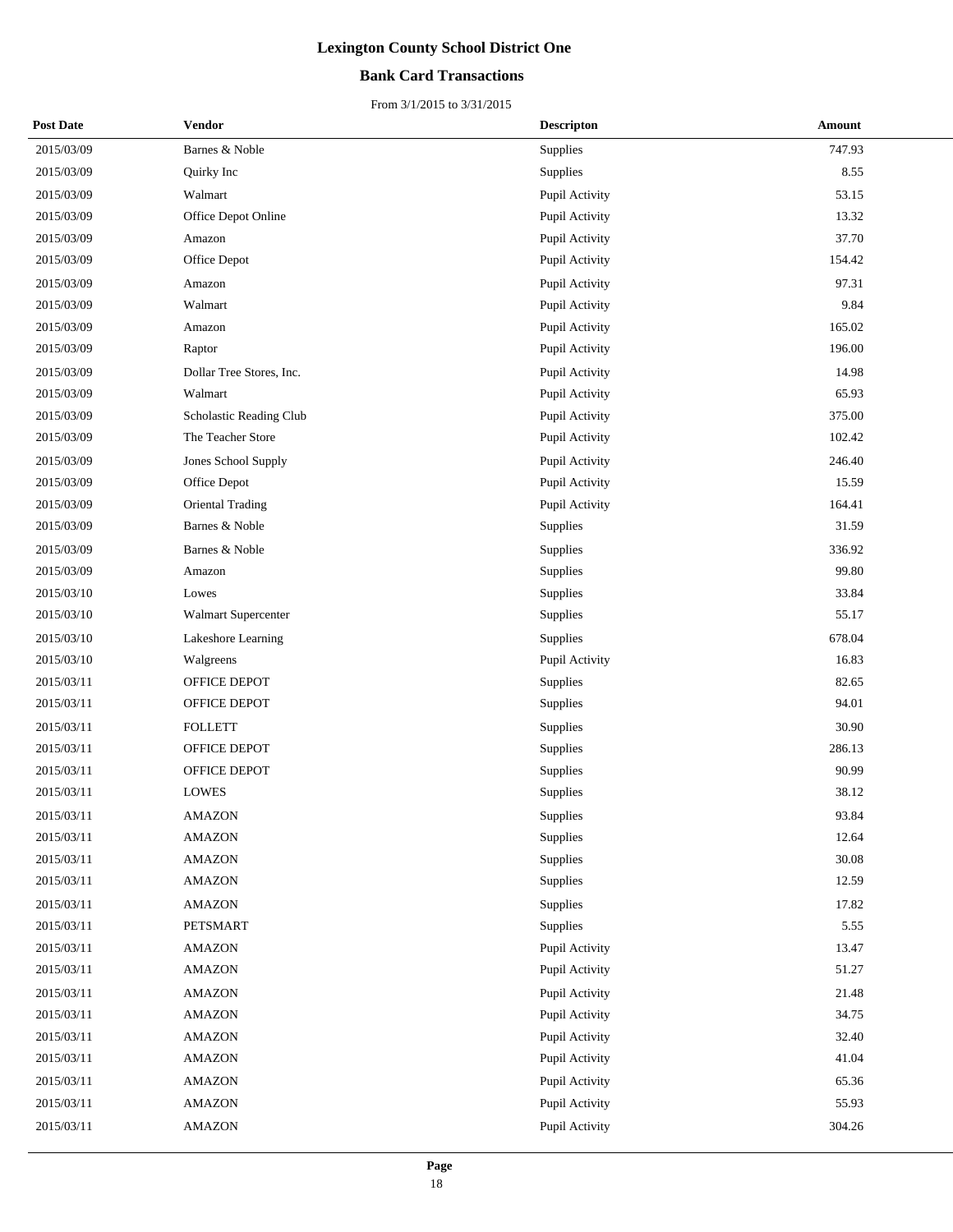### **Bank Card Transactions**

| <b>Post Date</b> | Vendor                      | <b>Descripton</b>          | Amount |
|------------------|-----------------------------|----------------------------|--------|
| 2015/03/11       | Netbrands                   | Pupil Activity             | 252.50 |
| 2015/03/17       | <b>Batteries Plus Bulbs</b> | Supplies-Maintenace        | 23.01  |
| 2015/03/17       | True Value                  | Supplies-Maintenace        | 6.74   |
| 2015/03/25       | Amazon.com                  | Supplies                   | 31.65  |
| 2015/03/25       | Office Depot                | Supplies                   | 140.14 |
| 2015/03/25       | Amsterdam Printing          | Supplies                   | 150.37 |
| 2015/03/25       | Amazon.com                  | Supplies                   | 314.45 |
| 2015/03/25       | <b>USPS</b>                 | Supplies                   | 343.00 |
| 2015/03/25       | <b>Amsterdam Printing</b>   | Supplies                   | 32.87  |
| 2015/03/25       | <b>USPS</b>                 | Supplies                   | 6.49   |
| 2015/03/25       | Dollar General              | Supplies                   | 6.42   |
| 2015/03/25       | Walmart                     | Supplies                   | 70.29  |
| 2015/03/25       | Teacher Pay Teachers        | <b>Technology Supplies</b> | 18.00  |
| 2015/03/25       | Ocean Drive Beach           | Travel                     | 214.54 |
| 2015/03/25       | Office Depot                | Supplies                   | 13.08  |
| 2015/03/25       | Office Depot                | Supplies                   | 55.60  |
| 2015/03/25       | Office Depot                | Supplies                   | 1.82   |
| 2015/03/25       | Office Depot                | Supplies                   | 68.14  |
| 2015/03/25       | Dollar Tree                 | Supplies                   | 51.36  |
| 2015/03/25       | <b>UPS</b> Store            | Supplies                   | 140.35 |
| 2015/03/25       | Unibind - Pelman            | Supplies                   | 224.82 |
| 2015/03/25       | Amazon                      | <b>Technology Supplies</b> | 150.00 |
| 2015/03/25       | <b>UPS</b> Store            | Printing and Binding       | 300.00 |
| 2015/03/25       | <b>JW</b> Pepper            | Supplies                   | 43.50  |
| 2015/03/25       | <b>JW</b> Pepper            | Supplies                   | 56.25  |
| 2015/03/25       | Amazon                      | Supplies                   | 398.81 |
| 2015/03/25       | Walmart                     | Supplies                   | 35.86  |
| 2015/03/25       | Lowes                       | Supplies                   | 9.66   |
| 2015/03/25       | Gilbert IGA                 | Supplies                   | 23.97  |
| 2015/03/25       | Walmart                     | Supplies                   | 17.96  |
| 2015/03/25       | Walmart                     | Supplies                   | 35.75  |
| 2015/03/25       | Amazon.com                  | Supplies                   | 74.28  |
| 2015/03/25       | Morgan's Pharmacy           | Supplies                   | 20.00  |
| 2015/03/25       | Morgan's Pharmacy           | Supplies                   | 6.85   |
| 2015/03/25       | <b>SCSBA</b>                | Travel                     | 150.00 |
| 2015/03/25       | Walmart                     | Supplies                   | 87.76  |
| 2015/03/25       | <b>CVS Pharmacy</b>         | Supplies                   | 25.32  |
| 2015/03/25       | Walmart                     | Supplies                   | 23.44  |
| 2015/03/25       | Walmart                     | Supplies                   | 43.11  |
| 2015/03/25       | APL *ITunes                 | <b>Technology Supplies</b> | 10.99  |
| 2015/03/25       | Adobe Systems               | <b>Technology Supplies</b> | 19.99  |
| 2015/03/25       | <b>AMAZON</b>               | Supplies                   | 0.88   |
| 2015/03/25       | <b>AMAZON</b>               | Supplies                   | 35.01  |
| 2015/03/25       | 4 All Promos                | Supplies                   | 323.33 |
| 2015/03/25       | Amazon                      | Supplies                   | 125.32 |
|                  |                             |                            |        |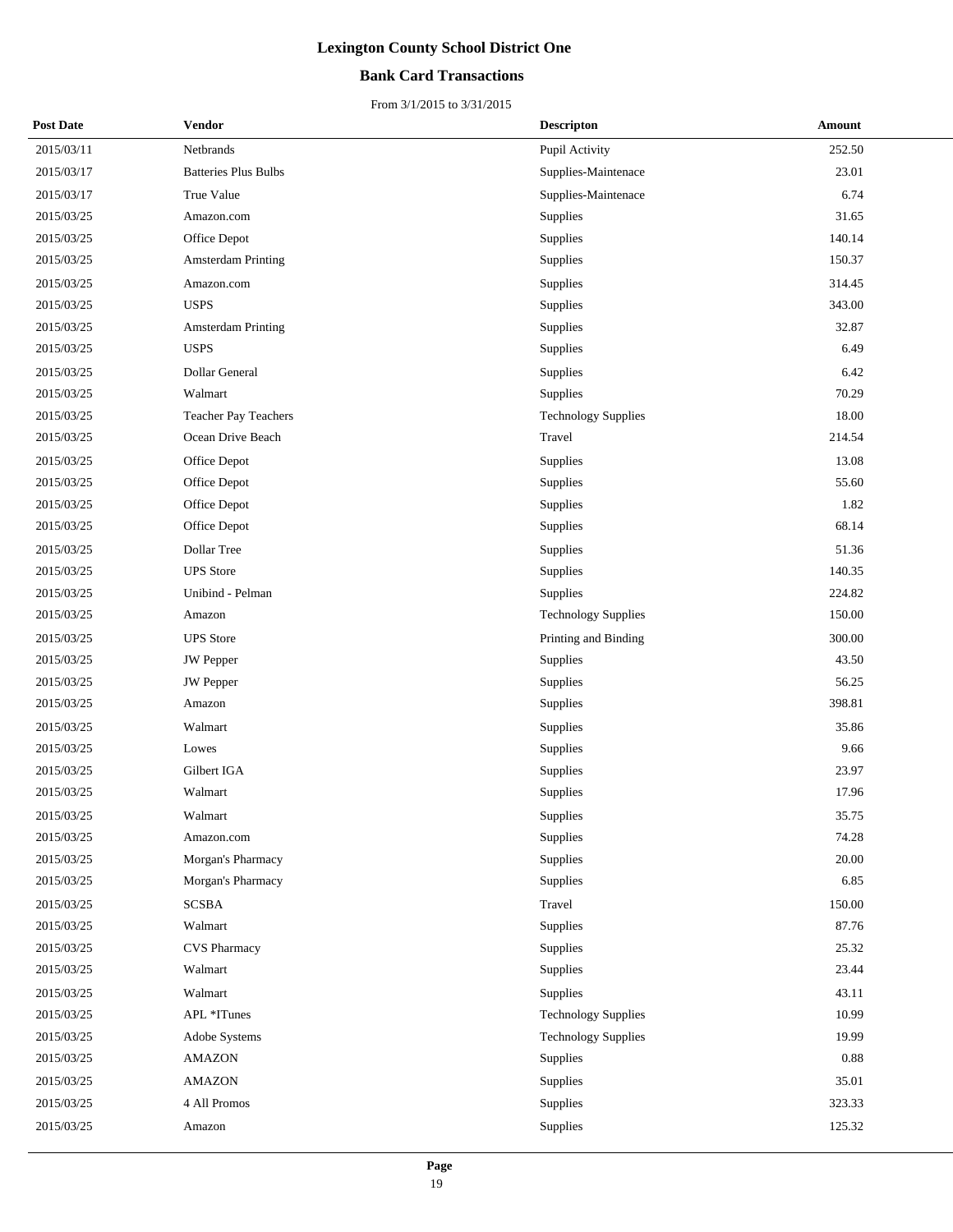### **Bank Card Transactions**

| <b>Post Date</b> | Vendor                  | <b>Descripton</b>         | Amount   |
|------------------|-------------------------|---------------------------|----------|
| 2015/03/25       | <b>GATTIS PRO AUDIO</b> | Supplies                  | 17.12    |
| 2015/03/25       | Dollar General          | Supplies                  | 42.80    |
| 2015/03/25       | Ed Smith Lumber, Inc.   | Supplies                  | 181.17   |
| 2015/03/25       | Lowes                   | Supplies                  | 173.70   |
| 2015/03/25       | Dollar General          | Supplies                  | 33.44    |
| 2015/03/25       | Harbor Freight          | Supplies                  | 76.96    |
| 2015/03/25       | Lowes                   | Supplies                  | 29.65    |
| 2015/03/25       | <b>Survey Monkey</b>    | Software Renewal/Agreemen | 250.00   |
| 2015/03/25       | <b>NSPRA</b>            | Supplies                  | 48.00    |
| 2015/03/25       | Walmart                 | Supplies                  | 20.72    |
| 2015/03/25       | <b>B&amp;H</b> Photo    | Supplies                  | 1,623.69 |
| 2015/03/25       | <b>Best Buy</b>         | Supplies                  | 94.12    |
| 2015/03/25       | Walmart                 | Supplies                  | 9.60     |
| 2015/03/25       | BestBuy.com             | Supplies                  | 213.76   |
| 2015/03/25       | Press Plus              | Periodicals               | 8.95     |
| 2015/03/25       | Just Fo U By Lu         | Other Objects             | 319.40   |
| 2015/03/25       | Tim's Touch             | Other Objects             | 267.49   |
| 2015/03/25       | Tim's Touch             | Other Objects             | 53.50    |
| 2015/03/25       | Kitty's Hallmark        | Other Objects             | $-42.20$ |
| 2015/03/25       | Paper Mart              | Other Objects             | 27.52    |
| 2015/03/25       | Envato                  | Other Objects             | 20.00    |
| 2015/03/25       | <b>BIG LOTS</b>         | Supplies                  | 15.02    |
| 2015/03/25       | Publix                  | Supplies                  | 26.95    |
| 2015/03/25       | <b>AMAZON</b>           | Supplies                  | 17.36    |
| 2015/03/25       | <b>AMAZON</b>           | Supplies                  | 35.99    |
| 2015/03/25       | DOLLAR TREE STORES      | Supplies                  | 35.31    |
| 2015/03/25       | WALMART                 | Supplies                  | 64.53    |
| 2015/03/25       | <b>AMAZON</b>           | Supplies                  | 5.97     |
| 2015/03/25       | <b>AMAZON</b>           | Supplies                  | 57.82    |
| 2015/03/25       | <b>PUBLIX</b>           | Supplies                  | 22.91    |
| 2015/03/25       | <b>OBDK.COM</b>         | Supplies                  | 256.80   |
| 2015/03/25       | Walmart                 | Supplies                  | 11.03    |
| 2015/03/25       | <b>AMAZON</b>           | Supplies                  | 53.96    |
| 2015/03/25       | WALMART                 | Supplies                  | 33.11    |
| 2015/03/25       | <b>WALMART</b>          | Supplies                  | 59.21    |
| 2015/03/25       | Displays2Go             | Supplies                  | 127.90   |
| 2015/03/25       | <b>AMAZON</b>           | Pupil Activity            | 9.54     |
| 2015/03/25       | <b>AMAZON</b>           | Pupil Activity            | 30.72    |
| 2015/03/25       | MSU SOCIOLOGY           | Pupil Activity            | 54.95    |
| 2015/03/25       | <b>AMAZON</b>           | Pupil Activity            | 7.81     |
| 2015/03/25       | <b>AMAZON</b>           | Pupil Activity            | 14.21    |
| 2015/03/25       | Lowe's                  | Pupil Activity            | 47.33    |
| 2015/03/25       | <b>AMAZON</b>           | Pupil Activity            | 376.86   |
| 2015/03/25       | <b>GMS</b>              | Pupil Activity            | 194.00   |
| 2015/03/25       | <b>AMAZON</b>           | Pupil Activity            | 54.55    |
|                  |                         |                           |          |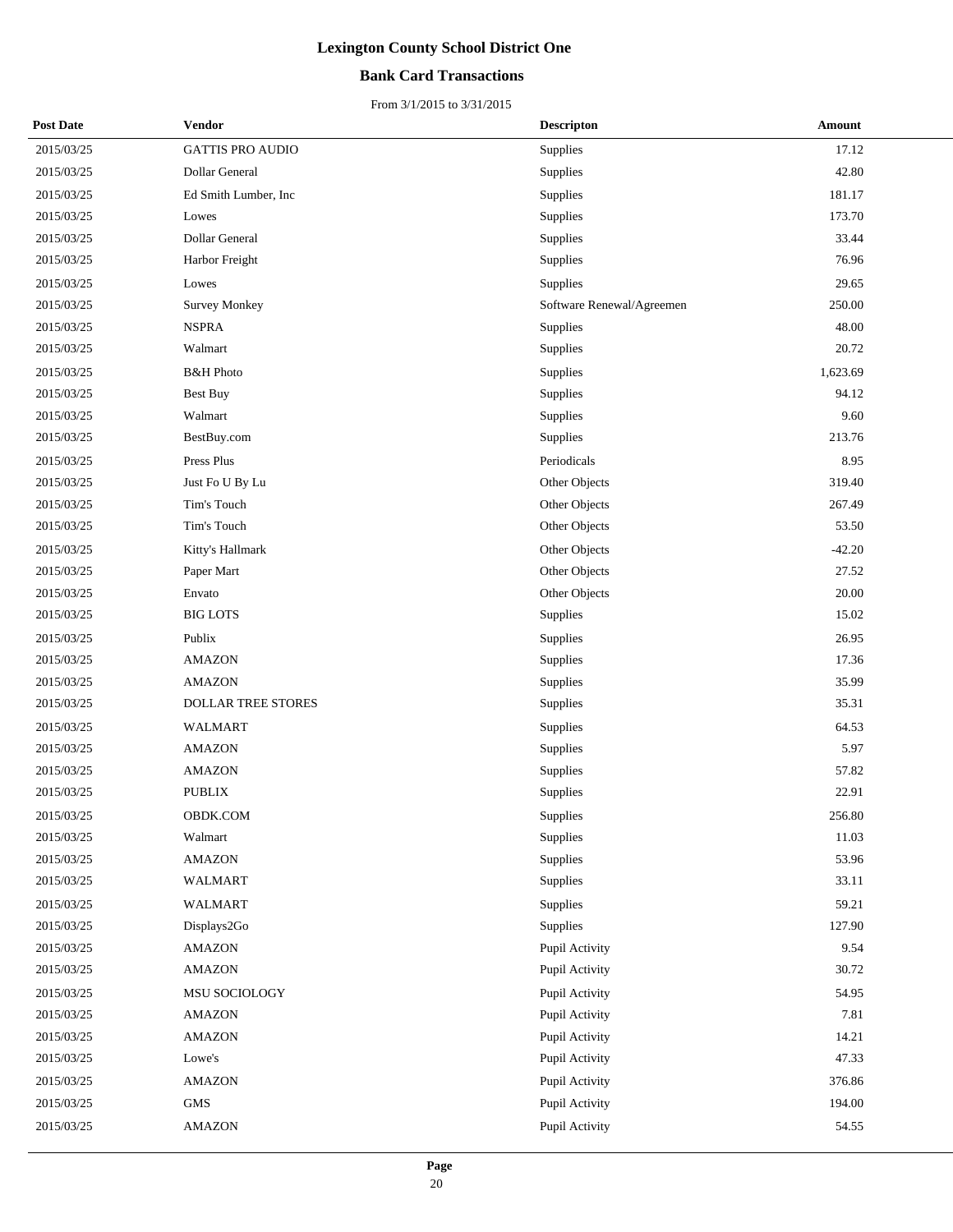### **Bank Card Transactions**

| <b>Post Date</b> | Vendor                    | <b>Descripton</b>  | Amount |
|------------------|---------------------------|--------------------|--------|
| 2015/03/25       | Amazon.com                | Pupil Activity     | 71.53  |
| 2015/03/25       | Amazon.com                | Pupil Activity     | 13.40  |
| 2015/03/25       | Amazon.com                | Pupil Activity     | 28.97  |
| 2015/03/25       | Amazon.com                | Pupil Activity     | 35.10  |
| 2015/03/25       | Walgreens                 | Pupil Activity     | 11.98  |
| 2015/03/25       | Walgreens                 | Pupil Activity     | 6.26   |
| 2015/03/25       | Walmart                   | Pupil Activity     | 42.51  |
| 2015/03/25       | Amazon                    | Pupil Activity     | 56.95  |
| 2015/03/25       | Walmart                   | Pupil Activity     | 26.26  |
| 2015/03/25       | Exxon Mobile              | Pupil Activity     | 34.57  |
| 2015/03/25       | Exxon Mobile              | Pupil Activity     | 20.00  |
| 2015/03/25       | Amazon                    | Pupil Activity     | 105.83 |
| 2015/03/25       | A - Z Lawnmower Parts     | Pupil Activity     | 124.38 |
| 2015/03/25       | Walmart                   | Pupil Activity     | 22.24  |
| 2015/03/25       | Shell Oil                 | Pupil Activity     | 13.16  |
| 2015/03/25       | <b>OReilly Auto</b>       | Pupil Activity     | 50.14  |
| 2015/03/25       | Office Depot              | Pupil Activity     | 34.20  |
| 2015/03/25       | <b>OReilly Auto</b>       | Pupil Activity     | 63.50  |
| 2015/03/25       | Shell Oil                 | Pupil Activity     | 14.61  |
| 2015/03/25       | Carolina Wings            | Pupil Activity     | 137.73 |
| 2015/03/25       | McDonalds                 | Pupil Activity     | 49.75  |
| 2015/03/25       | Fatz Cafe                 | Pupil Activity     | 293.35 |
| 2015/03/25       | Office Depot              | Pupil Activity     | 54.56  |
| 2015/03/25       | <b>Brunches Too</b>       | Pupil Activity     | 65.00  |
| 2015/03/25       | Benitos Brick Oven        | Pupil Activity     | 41.00  |
| 2015/03/25       | Lowes                     | Pupil Activity     | 26.39  |
| 2015/03/25       | JC's Lexington Bowl       | Pupil Activity     | 42.00  |
| 2015/03/25       | JC's Lexington Bowl       | Pupil Activity     | 60.00  |
| 2015/03/25       | JC's Lexington Bowl       | Pupil Activity     | 72.00  |
| 2015/03/25       | JC's Lexington Bowl       | Pupil Activity     | 52.00  |
| 2015/03/26       | Walmart                   | Supplies           | 35.92  |
| 2015/03/26       | Amazon                    | Supplies           | 23.96  |
| 2015/03/26       | AMAZON.COM AMZN.COMBILL   | Supplies           | 53.44  |
| 2015/03/26       | SPEECH CORNER 888-5592544 | Supplies           | 60.94  |
| 2015/03/26       | Walmart                   | Supplies           | 90.24  |
| 2015/03/26       | Walmart                   | Supplies           | 94.34  |
| 2015/03/26       | Walmart                   | Supplies           | 119.54 |
| 2015/03/26       | Kaeden Books              | Supplies-Immersion | 176.00 |
| 2015/03/26       | Walmart                   | Supplies           | 33.83  |
| 2015/03/26       | <b>Staples</b>            | Supplies           | 53.49  |
| 2015/03/26       | Office Depot              | Supplies           | 90.66  |
| 2015/03/26       | Amazon.com                | Supplies           | 99.53  |
| 2015/03/26       | Walmart                   | Supplies           | 31.84  |
| 2015/03/26       | Walmart                   | Supplies           | 31.56  |
| 2015/03/26       | <b>USPS</b>               | Supplies           | 191.70 |
|                  |                           |                    |        |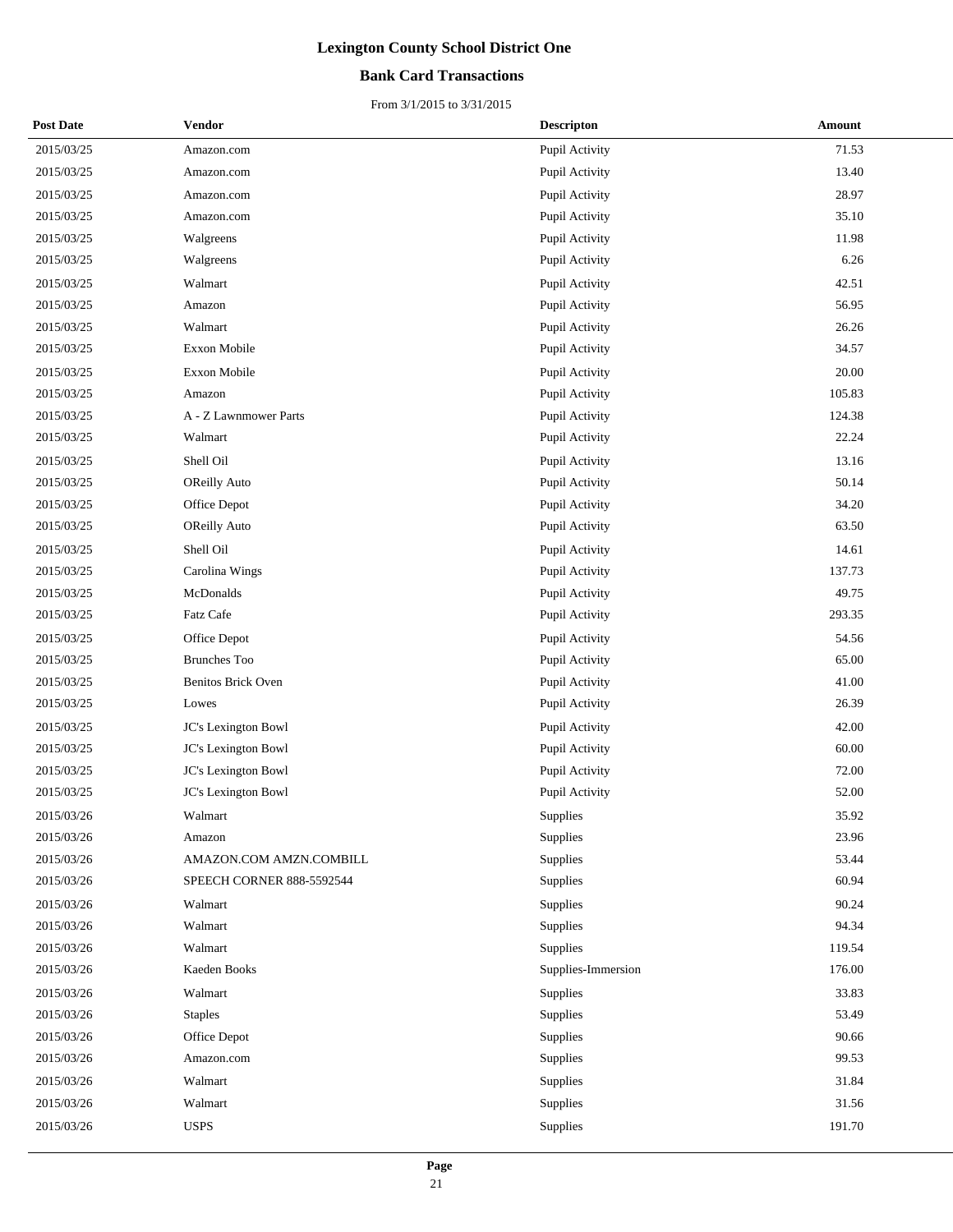### **Bank Card Transactions**

| <b>Post Date</b> | Vendor                             | <b>Descripton</b>          | Amount   |
|------------------|------------------------------------|----------------------------|----------|
| 2015/03/26       | $2015$ Tranasform $\cal{SC}$       | Travel                     | 53.49    |
| 2015/03/26       | EB 2015 Transform SC               | Travel                     | 160.47   |
| 2015/03/26       | Amazon                             | Supplies                   | 12.49    |
| 2015/03/26       | crossroads center                  | Supplies                   | 12.98    |
| 2015/03/26       | Lowe's                             | Supplies                   | 28.83    |
| 2015/03/26       | <b>Staples</b>                     | Supplies                   | 4.16     |
| 2015/03/26       | Monoprice                          | Supplies                   | 23.38    |
| 2015/03/26       | Office Max                         | Supplies                   | 53.49    |
| 2015/03/26       | Office Depot                       | Supplies                   | 102.82   |
| 2015/03/26       | Amazon                             | Supplies                   | 123.99   |
| 2015/03/26       | Lowes                              | Supplies                   | 18.05    |
| 2015/03/26       | <b>Staples</b>                     | Supplies                   | 12.49    |
| 2015/03/26       | Amazon                             | Supplies                   | 26.90    |
| 2015/03/26       | Amazon                             | Supplies                   | 39.74    |
| 2015/03/26       | Office Depot                       | Supplies                   | 143.35   |
| 2015/03/26       | crossroads center                  | Supplies                   | 6.52     |
| 2015/03/26       | Lowe's                             | Supplies                   | 40.56    |
| 2015/03/26       | <b>Best Buy</b>                    | <b>Technology Supplies</b> | 106.99   |
| 2015/03/26       | Walmart                            | Supplies                   | 36.12    |
| 2015/03/26       | <b>Stamping Place</b>              | Supplies                   | 20.87    |
| 2015/03/26       | Center for Education & Employm     | Supplies                   | 46.44    |
| 2015/03/26       | Dollar Tree                        | Supplies                   | 3.21     |
| 2015/03/26       | Walmart                            | Supplies                   | 50.94    |
| 2015/03/26       | Amazon.com                         | Supplies                   | 18.28    |
| 2015/03/26       | <b>Quality Logo Products</b>       | Supplies                   | 64.49    |
| 2015/03/26       | GuitarCenter                       | Supplies                   | 500.00   |
| 2015/03/26       | Amazon.com                         | Supplies                   | 20.57    |
| 2015/03/26       | Amazon.com                         | Supplies                   | 266.24   |
| 2015/03/26       | Office Depot                       | Supplies                   | 78.12    |
| 2015/03/26       | Amazon.com                         | Supplies                   | 41.14    |
| 2015/03/26       | <b>MARTINELLI &amp; ASSOCIATES</b> | Software Renewal/Agreemen  | 99.00    |
| 2015/03/26       | THE HOME DEPOT                     | Supplies                   | 376.88   |
| 2015/03/26       | J.W. PEPPER                        | Supplies                   | 15.00    |
| 2015/03/26       | PLAYSCRIPTS.COM                    | Supplies                   | 50.00    |
| 2015/03/26       | Newegg.com                         | Supplies                   | 6.98     |
| 2015/03/26       | Walker Hardware                    | Supplies                   | 11.12    |
| 2015/03/26       | CDW Government                     | Supplies                   | 1,306.26 |
| 2015/03/26       | Walker Hardware                    | Supplies                   | 68.54    |
| 2015/03/26       | LaQuinta Inn                       | Travel                     | 218.98   |
| 2015/03/26       | Amazon                             | Supplies                   | 41.92    |
| 2015/03/26       | Walmart                            | Supplies                   | 18.00    |
| 2015/03/26       | Amazon                             | Supplies                   | 80.07    |
| 2015/03/26       | Amazon                             | Supplies                   | 131.89   |
| 2015/03/26       | Amazon                             | Supplies                   | 101.35   |
| 2015/03/26       | Amazon                             | Supplies                   | 250.19   |
|                  |                                    |                            |          |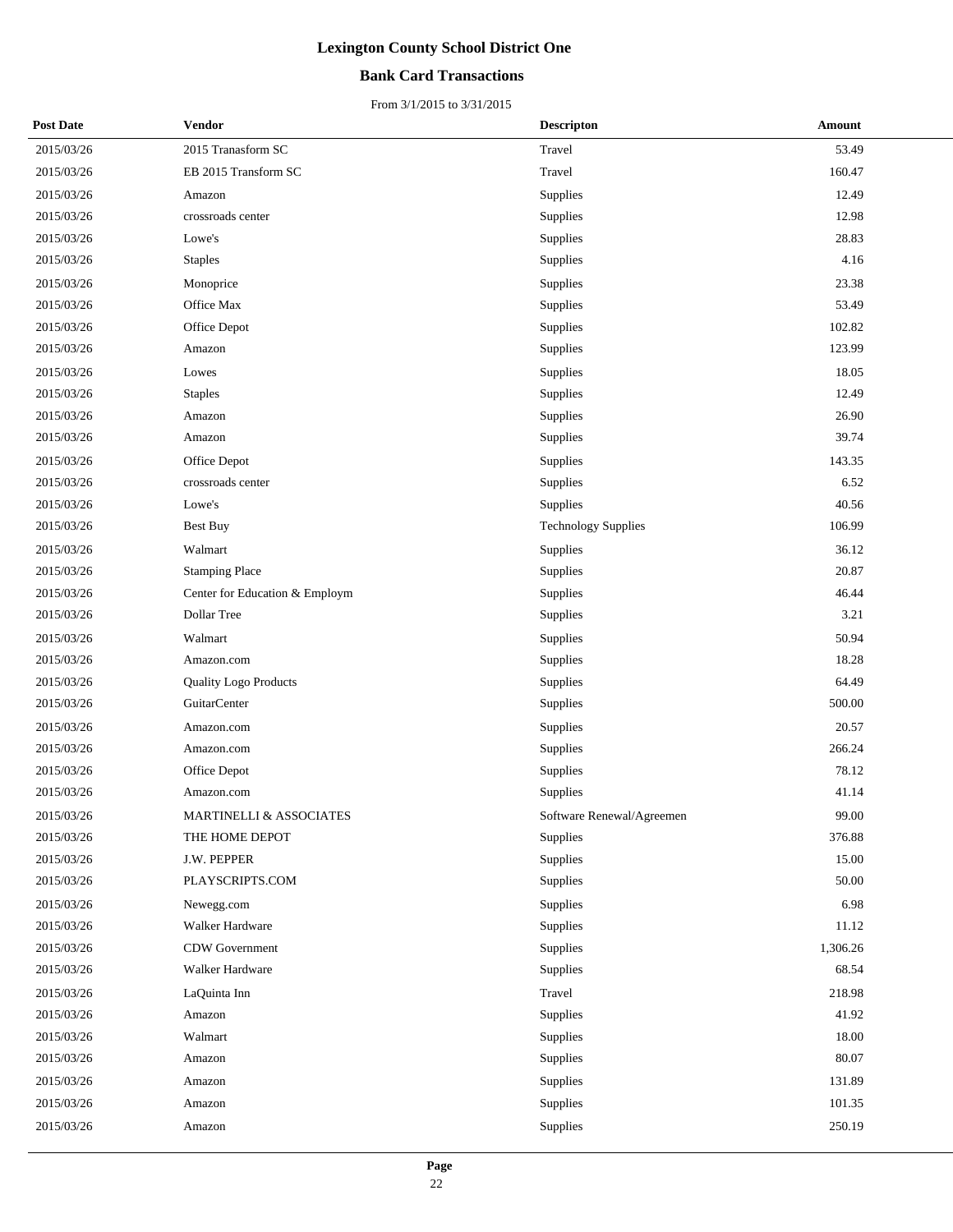### **Bank Card Transactions**

| <b>Post Date</b> | Vendor                 | <b>Descripton</b>    | Amount |
|------------------|------------------------|----------------------|--------|
| 2015/03/26       | Amazon                 | Supplies             | 7.26   |
| 2015/03/26       | Office Depot           | Supplies             | 317.03 |
| 2015/03/26       | Amazon                 | Supplies             | 121.35 |
| 2015/03/26       | BB&T                   | Supplies             | 28.11  |
| 2015/03/26       | Amazon                 | Supplies             | 39.99  |
| 2015/03/26       | <b>UPS</b> Store       | Supplies             | 49.24  |
| 2015/03/26       | <b>JW</b> Pepper       | Supplies             | 9.23   |
| 2015/03/26       | <b>CFL</b>             | Supplies             | 190.12 |
| 2015/03/26       | AMAZON.COM             | Supplies             | 99.94  |
| 2015/03/26       | AMAZON MKTPLACE PMTS   | Supplies             | 8.52   |
| 2015/03/26       | SOCIAL STUDIES SCH SRV | Supplies             | 225.08 |
| 2015/03/26       | Barnes & Noble         | Supplies             | 210.58 |
| 2015/03/26       | Amazon                 | Supplies             | 66.89  |
| 2015/03/26       | Amazon                 | Supplies             | 53.42  |
| 2015/03/26       | Amazon                 | Supplies             | 163.83 |
| 2015/03/26       | Amazon                 | Supplies             | 39.99  |
| 2015/03/26       | Amazon.com             | Supplies             | 107.57 |
| 2015/03/26       | Oriental trading       | Supplies             | 72.74  |
| 2015/03/26       | Amazon                 | Supplies             | 96.98  |
| 2015/03/26       | Amazon.com             | Supplies             | 141.76 |
| 2015/03/26       | <b>PUBLIX</b>          | Supplies             | 10.58  |
| 2015/03/26       | walmart                | Supplies             | 40.38  |
| 2015/03/26       | Walmart                | Supplies             | 41.94  |
| 2015/03/26       | Dollar General Store   | Supplies             | 12.44  |
| 2015/03/26       | <b>State Gardening</b> | Periodicals          | 24.95  |
| 2015/03/26       | brodart supplies       | Supplies             | 68.67  |
| 2015/03/26       | Oriental trading co.   | Supplies             | 70.21  |
| 2015/03/26       | Amazon                 | Supplies             | 97.99  |
| 2015/03/26       | Amazon                 | Library Books        | 8.99   |
| 2015/03/26       | Amazon                 | <b>Library Books</b> | 9.78   |
| 2015/03/26       | Amazon                 | Library Books        | 6.64   |
| 2015/03/26       | Amazon                 | Library Books        | 13.69  |
| 2015/03/26       | Amazon                 | Library Books        | 5.70   |
| 2015/03/26       | Amazon                 | Library Books        | 14.54  |
| 2015/03/26       | Amazon                 | Library Books        | 9.78   |
| 2015/03/26       | Amazon                 | <b>Library Books</b> | 9.14   |
| 2015/03/26       | Amazon                 | Library Books        | 6.64   |
| 2015/03/26       | Amazon                 | Library Books        | 8.99   |
| 2015/03/26       | Amazon                 | <b>Library Books</b> | 9.78   |
| 2015/03/26       | Amazon                 | <b>Library Books</b> | 12.62  |
| 2015/03/26       | Amazon                 | Library Books        | 10.99  |
| 2015/03/26       | Amazon                 | Library Books        | 10.62  |
| 2015/03/26       | Amazon                 | Library Books        | 9.59   |
| 2015/03/26       | Amazon                 | Library Books        | 5.98   |
| 2015/03/26       | Amazon                 | Library Books        | 12.16  |
|                  |                        |                      |        |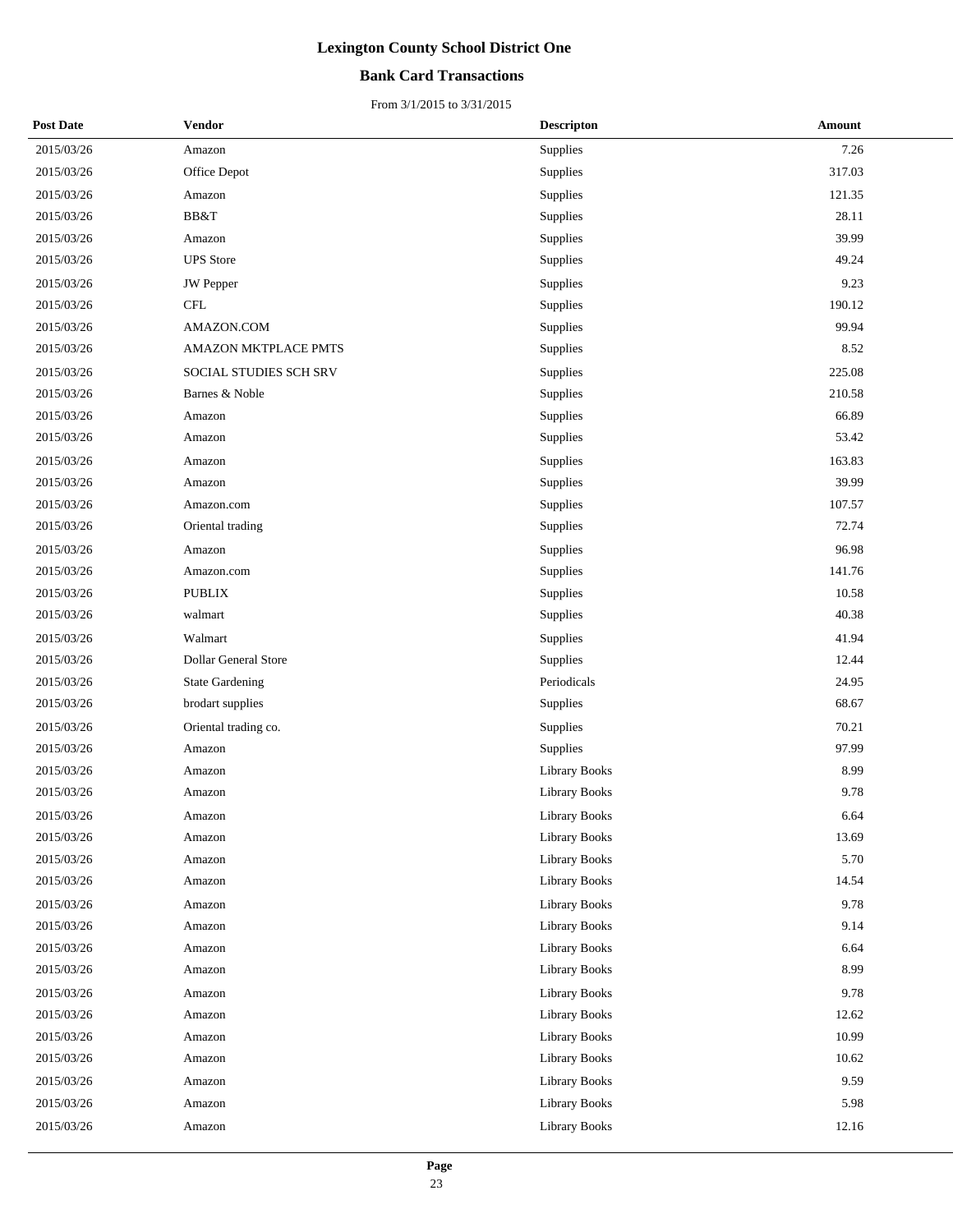### **Bank Card Transactions**

| <b>Post Date</b> | <b>Vendor</b>                    | <b>Descripton</b>          | Amount |
|------------------|----------------------------------|----------------------------|--------|
| 2015/03/26       | Amazon.Com                       | <b>Library Books</b>       | 15.30  |
| 2015/03/26       | Amazon.Com                       | <b>Library Books</b>       | 52.25  |
| 2015/03/26       | AP ONLINE PROFESSIONAL DEVELOP   | Travel                     | 150.00 |
| 2015/03/26       | USC EMall                        | Travel                     | 110.00 |
| 2015/03/26       | LECC Safe School registration    | Travel                     | 30.00  |
| 2015/03/26       | Michael's                        | Supplies                   | 35.28  |
| 2015/03/26       | Office Depot                     | Supplies                   | 128.36 |
| 2015/03/26       | Amazon                           | Supplies                   | 27.48  |
| 2015/03/26       | <b>USPS</b>                      | Supplies                   | 5.14   |
| 2015/03/26       | Center for Education & Employm   | Supplies                   | 88.51  |
| 2015/03/26       | finance charge                   | Supplies                   | 4.65   |
| 2015/03/26       | <b>US Postal Service</b>         | Supplies                   | 16.79  |
| 2015/03/26       | Office Depot                     | Supplies                   | 164.72 |
| 2015/03/26       | Office Depot                     | Supplies                   | 6.60   |
| 2015/03/26       | Office Depot                     | Supplies                   | 51.66  |
| 2015/03/26       | Walker Hardware                  | Supplies                   | 121.57 |
| 2015/03/26       | Shell Oil / Corner Pantry        | Supplies                   | 6.41   |
| 2015/03/26       | Shell Oil Corner Pantry          | Supplies                   | 38.21  |
| 2015/03/26       | Lowes                            | Supplies                   | 231.19 |
| 2015/03/26       | Walker Hardware                  | Supplies                   | 3.58   |
| 2015/03/26       | Walker Hardware                  | Supplies                   | 5.30   |
| 2015/03/26       | Walker Hardware                  | Supplies                   | 25.03  |
| 2015/03/26       | Lowe's                           | Supplies                   | 32.07  |
| 2015/03/26       | Lowes                            | Supplies                   | 81.23  |
| 2015/03/26       | finance charge                   | Supplies                   | 8.52   |
| 2015/03/26       | Ed Smith Lumber                  | Supplies                   | 15.18  |
| 2015/03/26       | Geerpres                         | Supplies                   | 113.91 |
| 2015/03/26       | Lowes                            | Supplies                   | 76.75  |
| 2015/03/26       | Lowes                            | Supplies                   | 28.19  |
| 2015/03/26       | ExxonMobile                      | Supplies                   | 21.10  |
| 2015/03/26       | Lowe's                           | Supplies                   | 273.52 |
| 2015/03/26       | Digital River GmbH               | Software Renewal/Agreemen  | 79.00  |
| 2015/03/26       | On-Line Labels.com               | Supplies                   | 54.90  |
| 2015/03/26       | Sunny's Story, LLC               | Supplies                   | 16.95  |
| 2015/03/26       | Label/Value.com                  | Supplies                   | 33.73  |
| 2015/03/26       | Walmart                          | Supplies                   | 37.23  |
| 2015/03/26       | Walmart                          | Supplies                   | 148.90 |
| 2015/03/26       | Pelion Elementary Cafeteria      | Supplies                   | 195.63 |
| 2015/03/26       | <b>Presentation System South</b> | Supplies                   | 174.29 |
| 2015/03/26       | TeachersPayTeachers              | <b>Technology Supplies</b> | 20.00  |
| 2015/03/26       | TeachersPayTeachers              | <b>Technology Supplies</b> | 27.00  |
| 2015/03/26       | Sweet Magnolia's                 | Supplies                   | 160.50 |
| 2015/03/26       | <b>Classroom Supply Mart</b>     | Supplies                   | 606.82 |
| 2015/03/26       | Walmart                          | Supplies                   | 39.14  |
| 2015/03/26       | <b>Family First</b>              | Supplies                   | 110.00 |
|                  |                                  |                            |        |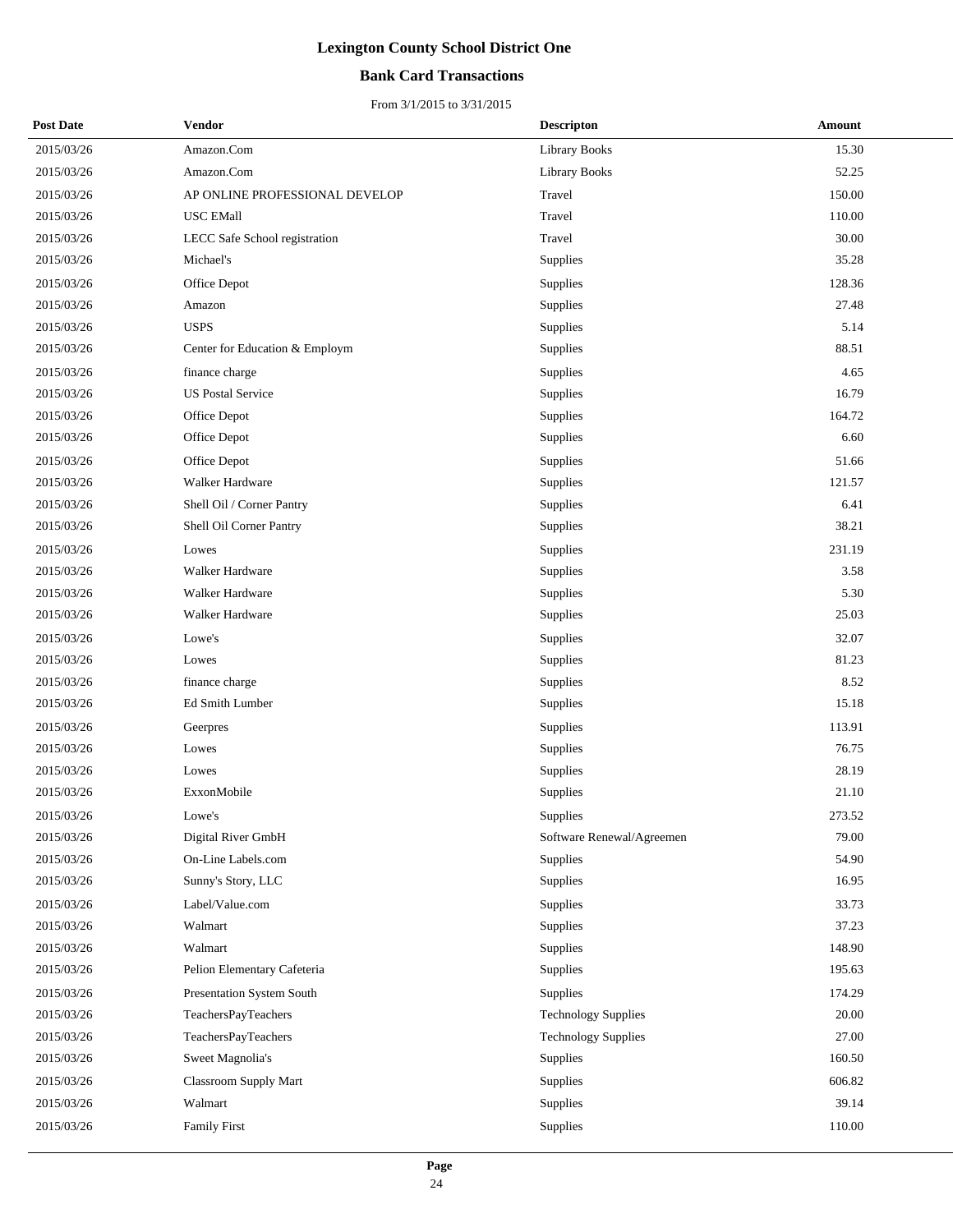### **Bank Card Transactions**

| <b>Post Date</b> | <b>Vendor</b>                   | <b>Descripton</b> | Amount |
|------------------|---------------------------------|-------------------|--------|
| 2015/03/26       | Walmart                         | Supplies          | 40.83  |
| 2015/03/26       | Fairfield Inn                   | Travel            | 202.04 |
| 2015/03/26       | Marriott                        | Travel            | 492.75 |
| 2015/03/26       | Fairfield Inn                   | Travel            | 202.04 |
| 2015/03/26       | Fairfield Inn                   | Travel            | 202.04 |
| 2015/03/26       | Fairfield Inn Charleston, SC    | Travel            | 224.74 |
| 2015/03/26       | Fairfield Inn Charleston, SC    | Travel            | 202.04 |
| 2015/03/26       | Farifield Inn Charleston, SC    | Travel            | 202.04 |
| 2015/03/26       | Fairfield Inn Charleston, SC    | Travel            | 224.74 |
| 2015/03/26       | Sundance                        | Supplies          | 162.97 |
| 2015/03/26       | Amazon.Com                      | Supplies          | 37.48  |
| 2015/03/26       | WALMART #4420                   | Supplies          | 249.52 |
| 2015/03/26       | WM SUPERCENTER #4521            | Supplies          | 66.05  |
| 2015/03/26       | Walmart                         | Supplies          | 153.02 |
| 2015/03/26       | Target                          | Supplies          | 12.70  |
| 2015/03/26       | Lowe's                          | Supplies          | 52.28  |
| 2015/03/26       | Walmart                         | Supplies          | 114.49 |
| 2015/03/26       | Diplays2go                      | Supplies          | 127.90 |
| 2015/03/26       | AMAZON.COM                      | Pupil Activity    | 427.08 |
| 2015/03/26       | <b>American Button Machines</b> | Pupil Activity    | 106.18 |
| 2015/03/26       | <b>Staples Direct</b>           | Pupil Activity    | 176.52 |
| 2015/03/26       | Bed bath and beyond             | Pupil Activity    | 154.06 |
| 2015/03/26       | Ebay/Paypal                     | Pupil Activity    | 401.88 |
| 2015/03/26       | Candy Apple Costumes            | Pupil Activity    | 62.93  |
| 2015/03/26       | <b>Big Lots</b>                 | Pupil Activity    | 84.69  |
| 2015/03/26       | <b>IGA</b>                      | Pupil Activity    | 5.96   |
| 2015/03/26       | Bilo                            | Pupil Activity    | 42.07  |
| 2015/03/26       | WM SUPERCENTER                  | Pupil Activity    | 130.39 |
| 2015/03/26       | WM SUPERCENTER                  | Pupil Activity    | 74.62  |
| 2015/03/26       | WALMART                         | Pupil Activity    | 54.71  |
| 2015/03/26       | <b>WAL-MART</b>                 | Pupil Activity    | 58.19  |
| 2015/03/26       | <b>BI-LO</b>                    | Pupil Activity    | 176.85 |
| 2015/03/26       | <b>CHEFSTORE</b>                | Pupil Activity    | 218.52 |
| 2015/03/26       | BiLo                            | Pupil Activity    | 19.95  |
| 2015/03/26       | Office Depot                    | Pupil Activity    | 93.60  |
| 2015/03/26       | <b>Lexington Station</b>        | Pupil Activity    | 116.72 |
| 2015/03/26       | ORIENTAL TRADING                | Pupil Activity    | 88.80  |
| 2015/03/26       | USPS 45500000729800364          | Pupil Activity    | 249.00 |
| 2015/03/26       | Walmart                         | Pupil Activity    | 9.44   |
| 2015/03/26       | Target                          | Pupil Activity    | 39.59  |
| 2015/03/26       | Caughman meat plant             | Pupil Activity    | 79.00  |
| 2015/03/26       | Walmart                         | Pupil Activity    | 52.88  |
| 2015/03/26       | Walmart                         | Pupil Activity    | 29.64  |
| 2015/03/26       | Kroger                          | Pupil Activity    | 22.75  |
| 2015/03/26       | <b>JW</b> Pepper                | Pupil Activity    | 27.77  |
|                  |                                 |                   |        |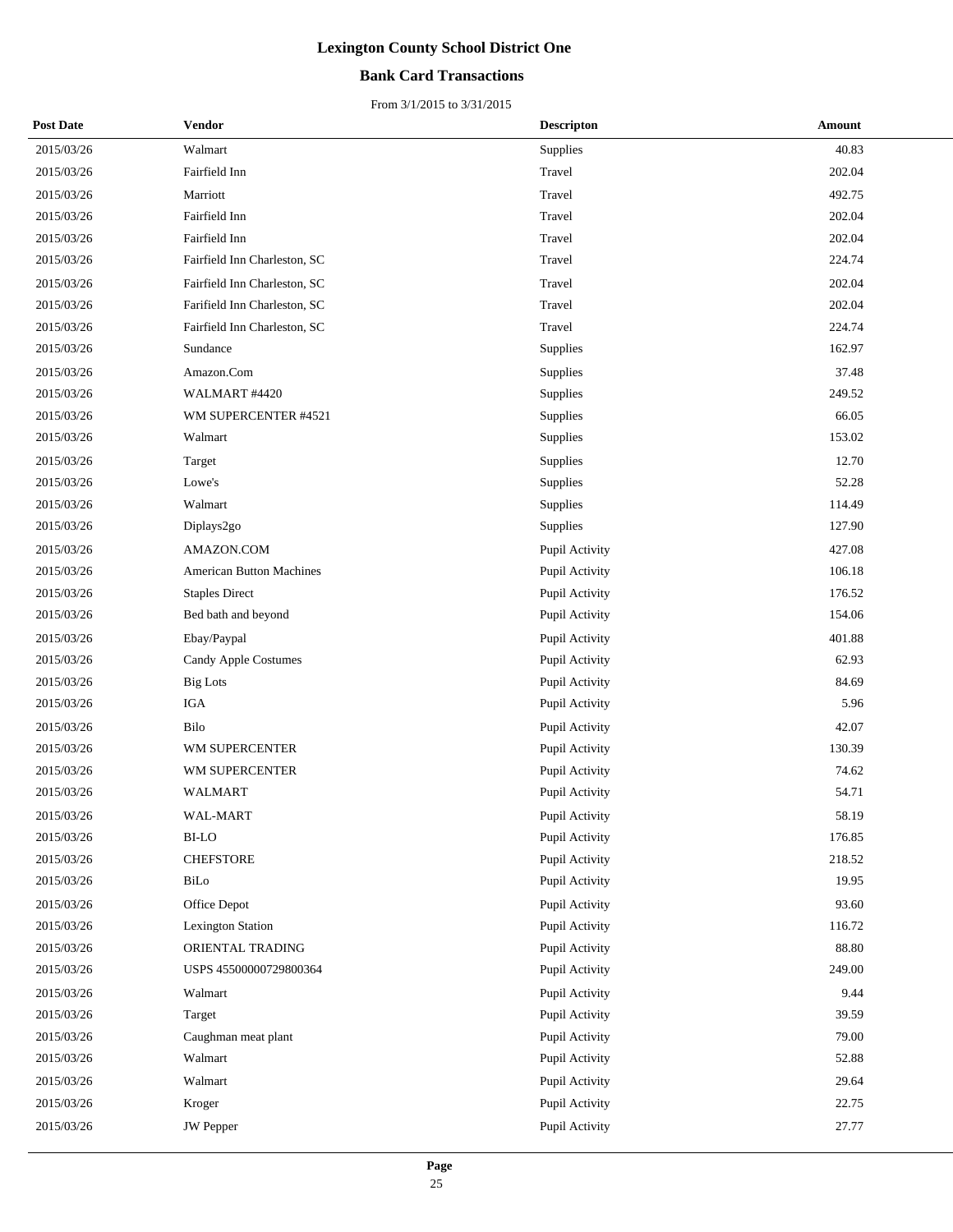### **Bank Card Transactions**

| <b>Post Date</b> | <b>Vendor</b>                  | <b>Descripton</b>         | Amount  |
|------------------|--------------------------------|---------------------------|---------|
| 2015/03/26       | GuitarCenter                   | Pupil Activity            | 90.64   |
| 2015/03/26       | DANCEWEAR SOLUTIONS            | Pupil Activity            | 472.24  |
| 2015/03/26       | 2-UNISEX ADULT "ZOOM" SHORT SL | Pupil Activity            | 179.48  |
| 2015/03/26       | <b>AllHeart Scrubs</b>         | Pupil Activity            | 282.57  |
| 2015/03/26       | <b>Awards Unlimited</b>        | Pupil Activity            | 90.50   |
| 2015/03/26       | <b>US</b> Food                 | Pupil Activity            | 131.34  |
| 2015/03/26       | walmart                        | Pupil Activity            | 94.33   |
| 2015/03/26       | Target                         | Pupil Activity            | 50.00   |
| 2015/03/26       | Amazon                         | Pupil Activity            | 309.99  |
| 2015/03/26       | Office Depot                   | Pupil Activity            | 97.50   |
| 2015/03/26       | Northern Tool & Equipment      | Pupil Activity            | 89.85   |
| 2015/03/26       | Todd & Moore                   | Pupil Activity            | 29.14   |
| 2015/03/26       | Howard Johnson Anderson        | Pupil Activity            | 82.50   |
| 2015/03/26       | Comfort Inn Clemson            | Pupil Activity            | 80.98   |
| 2015/03/26       | Comfort Inn Clemson            | Pupil Activity            | 80.98   |
| 2015/03/26       | Comfort Inn Clemson            | Pupil Activity            | 80.98   |
| 2015/03/26       | Howard Johnson Anderson        | Pupil Activity            | 82.50   |
| 2015/03/26       | Cook-Out                       | Pupil Activity            | 52.88   |
| 2015/03/26       | Beach Ball World               | Pupil Activity            | 56.95   |
| 2015/03/27       | Office Depot                   | Supplies                  | 25.23   |
| 2015/03/27       | Learning A-Z                   | Software Renewal/Agreemen | 16.95   |
| 2015/03/27       | U.S. School Supply             | Supplies                  | 17.18   |
| 2015/03/27       | Raymond Geddes                 | Supplies                  | 111.15  |
| 2015/03/27       | U.S. School Supply             | Supplies                  | 73.65   |
| 2015/03/27       | Party City                     | Supplies                  | 52.36   |
| 2015/03/27       | <b>Staples</b>                 | Supplies                  | 26.60   |
| 2015/03/27       | Dollar General                 | Supplies                  | 34.60   |
| 2015/03/27       | <b>Button Boy</b>              | Supplies                  | 418.00  |
| 2015/03/27       | Crossroads Center              | Supplies                  | 154.57  |
| 2015/03/27       | <b>Staples</b>                 | Supplies                  | 205.31  |
| 2015/03/27       | Learning A-Z                   | Software Renewal/Agreemen | 50.79   |
| 2015/03/27       | Amazon                         | <b>Supplies</b>           | 97.98   |
| 2015/03/27       | Credit - AbeBooks              | Supplies-Immersion        | $-3.75$ |
| 2015/03/27       | AbeBooks                       | Supplies-Immersion        | 7.30    |
| 2015/03/27       | AbeBooks                       | Supplies-Immersion        | 6.38    |
| 2015/03/27       | Credit AbeBooks                | Supplies-Immersion        | $-3.75$ |
| 2015/03/27       | AbeBooks                       | Supplies-Immersion        | 6.98    |
| 2015/03/27       | AbeBooks                       | Supplies-Immersion        | 20.27   |
| 2015/03/27       | AbeBooks                       | Supplies-Immersion        | 18.78   |
| 2015/03/27       | AbeBooks                       | Supplies-Immersion        | 3.85    |
| 2015/03/27       | <b>Better World Books</b>      | Supplies-Immersion        | 47.83   |
| 2015/03/27       | OFFICE DEPOT                   | Supplies                  | 42.48   |
| 2015/03/27       | <b>JW PEPPER</b>               | Supplies                  | 9.84    |
| 2015/03/27       | <b>JW PEPPER</b>               | Supplies                  | 31.24   |
| 2015/03/27       | <b>AMAZON</b>                  | Supplies                  | 99.99   |
|                  |                                |                           |         |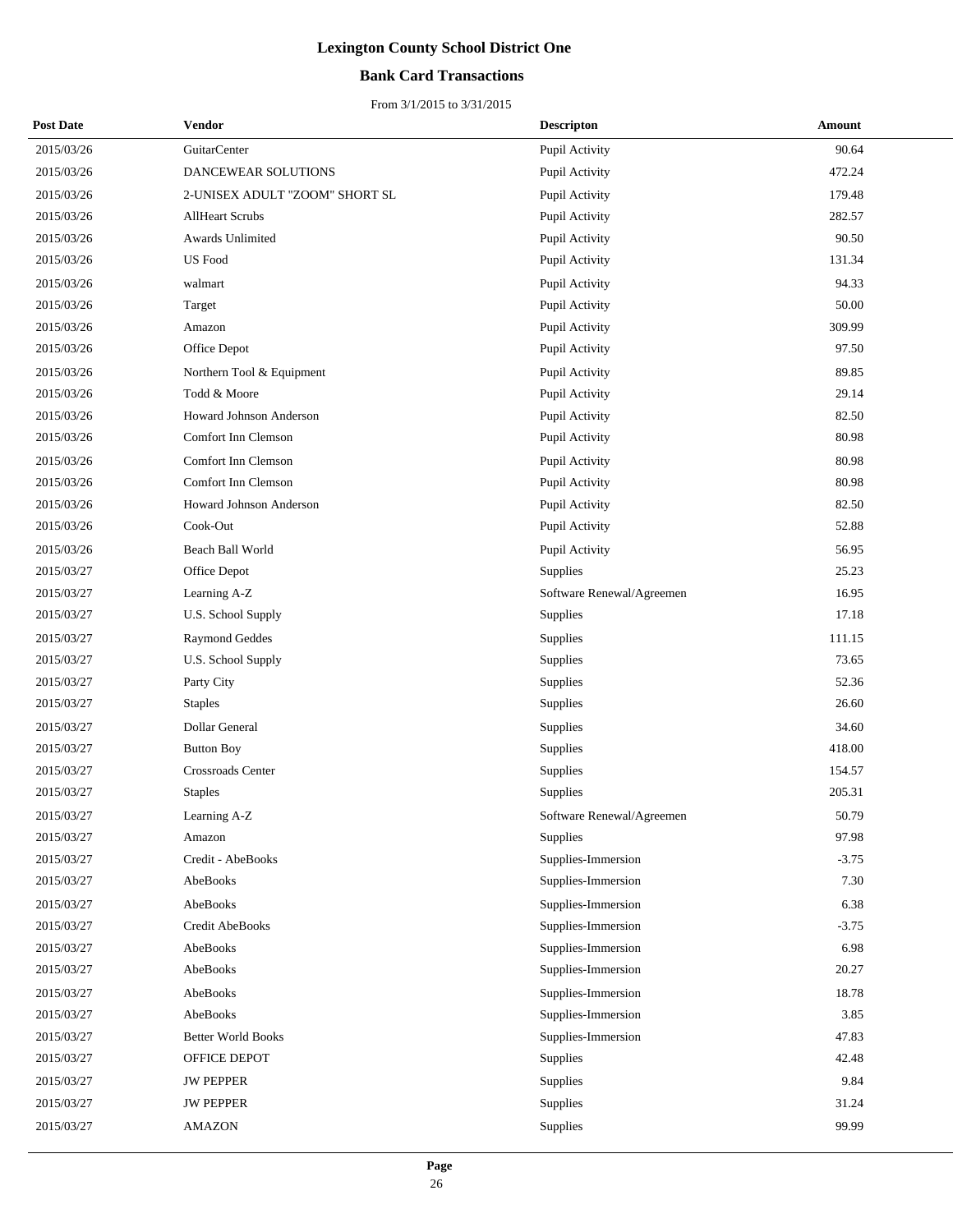### **Bank Card Transactions**

| <b>Post Date</b> | Vendor                        | <b>Descripton</b>         | Amount   |
|------------------|-------------------------------|---------------------------|----------|
| 2015/03/27       | OFFICE DEPOT                  | Supplies                  | 503.77   |
| 2015/03/27       | <b>JW PEPPER</b>              | Supplies                  | 90.42    |
| 2015/03/27       | <b>Hobby Lobby</b>            | Supplies                  | 125.05   |
| 2015/03/27       | Learning A-Z                  | Software Renewal/Agreemen | 33.86    |
| 2015/03/27       | <b>USPS-Lexington Station</b> | Supplies                  | 588.00   |
| 2015/03/27       | Wal-Mart                      | <b>Supplies</b>           | 53.84    |
| 2015/03/27       | Wal-Mart                      | Supplies                  | 183.54   |
| 2015/03/27       | <b>Best Buy</b>               | Supplies                  | 84.49    |
| 2015/03/27       | Target                        | Supplies                  | 7.12     |
| 2015/03/27       | Lowe's                        | Supplies                  | 8.37     |
| 2015/03/27       | <b>Staples</b>                | Supplies                  | 63.52    |
| 2015/03/27       | Amazon                        | Supplies                  | 14.64    |
| 2015/03/27       | Amazon                        | Supplies                  | 12.78    |
| 2015/03/27       | <b>BLANKS Usa</b>             | <b>Supplies</b>           | $-44.30$ |
| 2015/03/27       | THE CENTER FOR LEARNING       | Software Renewal/Agreemen | 79.95    |
| 2015/03/27       | HOME DEPOT.COM                | Supplies                  | 138.03   |
| 2015/03/27       | Amazon.com                    | Supplies                  | 13.50    |
| 2015/03/27       | AMAZON.COM                    | Supplies                  | 315.72   |
| 2015/03/27       | AMAZON.COM                    | Supplies                  | 26.46    |
| 2015/03/27       | U.S. School Supply            | Supplies                  | 54.67    |
| 2015/03/27       | Amazon                        | Supplies                  | 262.87   |
| 2015/03/27       | William Macgill & Co          | Supplies                  | 140.84   |
| 2015/03/27       | WalMart                       | Supplies                  | 49.19    |
| 2015/03/27       | Amazon                        | Supplies                  | 12.95    |
| 2015/03/27       | <b>SCASA</b>                  | Dues and Fees             | 195.00   |
| 2015/03/27       | EB 2015 Transform SC          | Dues and Fees             | 53.49    |
| 2015/03/27       | At-A-Glance                   | Supplies                  | 172.84   |
| 2015/03/27       | <b>Pine Press Printing</b>    | Supplies                  | 42.09    |
| 2015/03/27       | Office Depot                  | Supplies                  | 84.46    |
| 2015/03/27       | <b>EB SC Association</b>      | Travel                    | 206.72   |
| 2015/03/27       | Karl Crapps Tire              | Repairs and Maintenance   | 43.00    |
| 2015/03/27       | Home Depot                    | Supplies-Maintenace       | 88.94    |
| 2015/03/27       | Service Center                | Supplies-Maintenace       | 64.62    |
| 2015/03/27       | True Value Hardware           | Supplies-Maintenace       | 24.39    |
| 2015/03/27       | Home Depot                    | Supplies-Maintenace       | 8.00     |
| 2015/03/27       | Lowes                         | Supplies-Maintenace       | 112.15   |
| 2015/03/27       | <b>Tractor Parts ASAP</b>     | Supplies-Maintenace       | 124.00   |
| 2015/03/27       | Home Depot                    | Supplies-Maintenace       | 118.74   |
| 2015/03/27       | Northern Tool                 | Supplies-Maintenace       | 504.02   |
| 2015/03/27       | Enlows                        | Supplies-Maintenace       | 150.92   |
| 2015/03/27       | LR Hook                       | Supplies-Maintenace       | 62.49    |
| 2015/03/27       | AutoZone                      | Supplies-Maintenace       | 102.03   |
| 2015/03/27       | <b>Best Buy</b>               | Supplies-Maintenace       | 128.38   |
| 2015/03/27       | LOWE'S                        | Supplies                  | 177.71   |
| 2015/03/27       | HARBOR FREIGHT TOOLS          | Supplies                  | 262.71   |
|                  |                               |                           |          |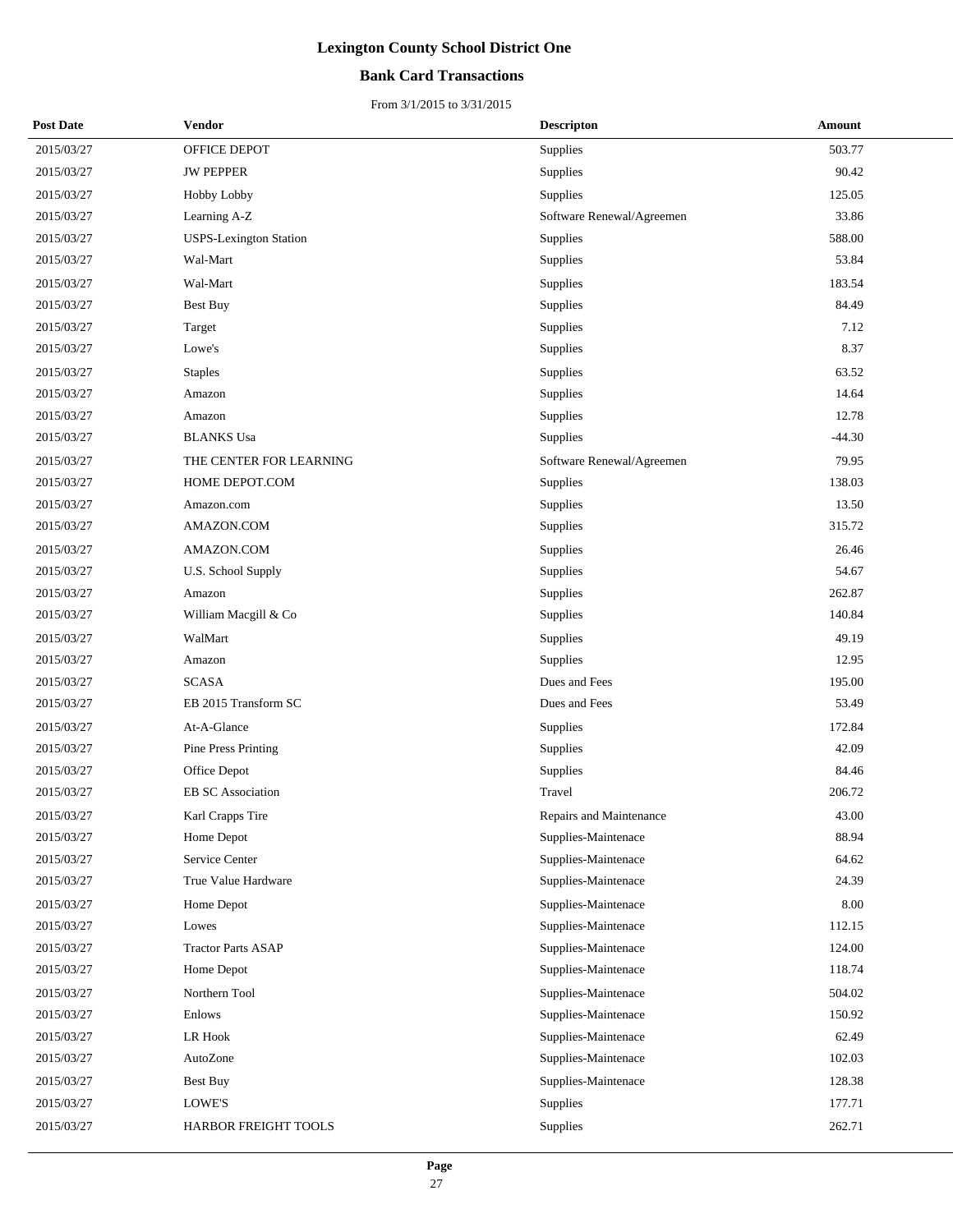### **Bank Card Transactions**

| <b>Post Date</b> | Vendor               | <b>Descripton</b>   | Amount |
|------------------|----------------------|---------------------|--------|
| 2015/03/27       | PITT STOP            | Supplies            | 23.42  |
| 2015/03/27       | Sox Fence            | Supplies-Maintenace | 7.77   |
| 2015/03/27       | Lowe's               | Supplies-Maintenace | 25.39  |
| 2015/03/27       | TPI Corp.            | Supplies-Maintenace | 190.00 |
| 2015/03/27       | Ed Smith Lumber      | Supplies-Maintenace | 23.53  |
| 2015/03/27       | Lowe's               | Supplies-Maintenace | 102.48 |
| 2015/03/27       | Ferguson             | Supplies-Maintenace | 74.84  |
| 2015/03/27       | City Electric        | Supplies-Maintenace | 26.04  |
| 2015/03/27       | Lowe's               | Supplies-Maintenace | 19.29  |
| 2015/03/27       | <b>Boral Brick</b>   | Supplies-Maintenace | 196.61 |
| 2015/03/27       | WP Law               | Supplies-Maintenace | 55.34  |
| 2015/03/27       | Ed Smith Lumber      | Supplies-Maintenace | 34.02  |
| 2015/03/27       | True Value Hardware  | Supplies-Maintenace | 85.58  |
| 2015/03/27       | Lowe's               | Supplies-Maintenace | 40.17  |
| 2015/03/27       | City Electric        | Supplies-Maintenace | 48.98  |
| 2015/03/27       | Walker Hardware      | Supplies-Maintenace | 9.08   |
| 2015/03/27       | Lowe's               | Supplies-Maintenace | 39.58  |
| 2015/03/27       | Ferguson             | Supplies-Maintenace | 57.71  |
| 2015/03/27       | Ed Smith Lumber      | Supplies-Maintenace | 18.30  |
| 2015/03/27       | Gateway              | Supplies-Maintenace | 57.49  |
| 2015/03/27       | City Electric        | Supplies-Maintenace | 131.04 |
| 2015/03/27       | City Electric        | Supplies-Maintenace | 72.75  |
| 2015/03/27       | City Electric        | Supplies-Maintenace | 40.90  |
| 2015/03/27       | City Electric        | Supplies-Maintenace | 26.97  |
| 2015/03/27       | City Electric        | Supplies-Maintenace | 125.39 |
| 2015/03/27       | Ed Smith Lumber      | Supplies-Maintenace | 26.77  |
| 2015/03/27       | ExxonMobil           | Supplies            | 32.01  |
| 2015/03/27       | Harbor Freight Tools | Supplies            | 41.68  |
| 2015/03/27       | City Electric        | Supplies-Maintenace | 7.61   |
| 2015/03/27       | Johnstone Supply     | Supplies-Maintenace | 151.34 |
| 2015/03/27       | Triangle Safe& Lock  | Supplies            | 79.72  |
| 2015/03/27       | Lowe's               | Supplies            | 38.26  |
| 2015/03/27       | Lowes                | Supplies            | 120.52 |
| 2015/03/27       | A-Z Lawnmower        | Supplies-Maintenace | 22.96  |
| 2015/03/27       | Ed Smith Lumber      | Supplies-Maintenace | 23.53  |
| 2015/03/27       | Smith & Jones        | Supplies-Maintenace | 117.84 |
| 2015/03/27       | Home Depot           | Supplies-Maintenace | 88.94  |
| 2015/03/27       | City Electric        | Supplies-Maintenace | 40.45  |
| 2015/03/27       | Lowe's               | Supplies-Maintenace | 14.10  |
| 2015/03/27       | Lowe's               | Supplies-Maintenace | 24.44  |
| 2015/03/27       | Home Depot           | Supplies-Maintenace | 24.47  |
| 2015/03/27       | Ferguson             | Supplies-Maintenace | 97.43  |
| 2015/03/27       | Ed Smith Lumber      | Supplies-Maintenace | 8.03   |
| 2015/03/27       | True Value Hardware  | Supplies-Maintenace | 21.79  |
| 2015/03/27       | Home Depot           | Supplies-Maintenace | 37.31  |
|                  |                      |                     |        |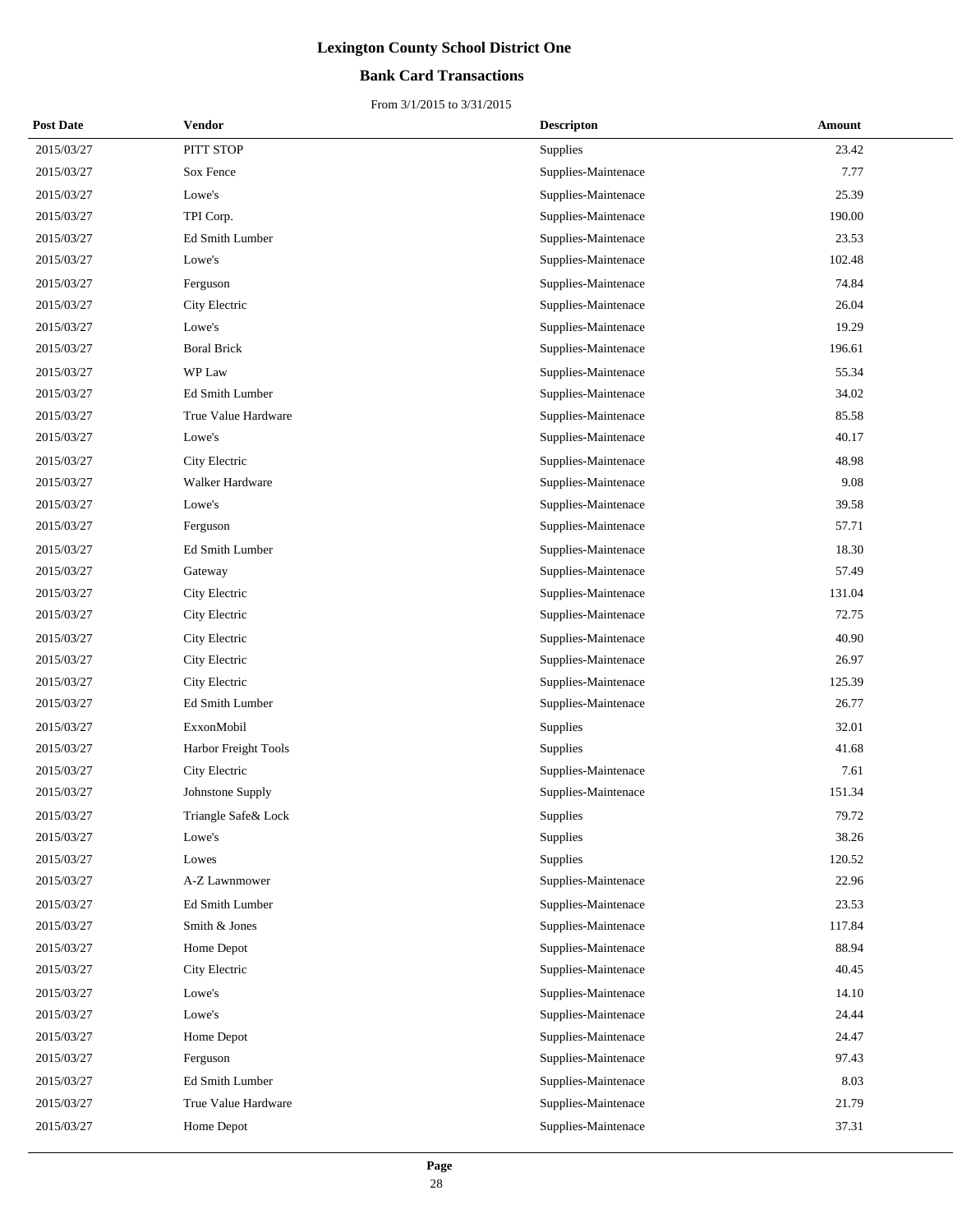### **Bank Card Transactions**

| <b>Post Date</b> | Vendor                  | <b>Descripton</b>   | Amount |
|------------------|-------------------------|---------------------|--------|
| 2015/03/27       | Lowe's                  | Supplies-Maintenace | 10.88  |
| 2015/03/27       | Walmart                 | Supplies            | 69.55  |
| 2015/03/27       | Home Depot              | Supplies            | 42.67  |
| 2015/03/27       | <b>LOWES</b>            | Supplies            | 12.78  |
| 2015/03/27       | OFFICE DEPOT            | Supplies            | 43.86  |
| 2015/03/27       | Lowe's                  | Supplies            | 33.66  |
| 2015/03/27       | Murphy Express          | Supplies            | 25.67  |
| 2015/03/27       | Lowe's                  | Supplies            | 48.50  |
| 2015/03/27       | CarQuest                | Supplies-Maintenace | 57.48  |
| 2015/03/27       | City Electric           | Supplies-Maintenace | 42.75  |
| 2015/03/27       | AutoZone                | Supplies-Maintenace | 139.30 |
| 2015/03/27       | Lowe's                  | Supplies-Maintenace | 35.01  |
| 2015/03/27       | Lowe's                  | Supplies-Maintenace | 41.66  |
| 2015/03/27       | Jim Hudson Ford         | Supplies-Maintenace | 11.33  |
| 2015/03/27       | Lowe's                  | Supplies-Maintenace | 13.09  |
| 2015/03/27       | City Electric           | Supplies-Maintenace | 183.21 |
| 2015/03/27       | City Electric           | Supplies-Maintenace | 87.55  |
| 2015/03/27       | <b>OSWALD</b>           | Supplies            | 50.93  |
| 2015/03/27       | PALMETTO WINNELSON      | Supplies            | 123.60 |
| 2015/03/27       | <b>OSWALD</b>           | Supplies            | 465.64 |
| 2015/03/27       | ED SMITH LUMBER         | Supplies            | 23.52  |
| 2015/03/27       | Wal-Mart                | Supplies            | 199.23 |
| 2015/03/27       | Trash Can Warehouse     | Supplies            | 767.53 |
| 2015/03/27       | ExxonMobil              | Supplies            | 67.97  |
| 2015/03/27       | Wal Mart #4521          | Supplies            | 85.43  |
| 2015/03/27       | Shell Oil               | Supplies            | 72.00  |
| 2015/03/27       | WalMart #0881           | Supplies            | 42.71  |
| 2015/03/27       | Office Depot            | Pupil Activity      | 130.45 |
| 2015/03/27       | Office Depot            | Pupil Activity      | 37.44  |
| 2015/03/27       | West Music              | Pupil Activity      | 195.95 |
| 2015/03/27       | Amazon                  | Pupil Activity      | 19.33  |
| 2015/03/27       | Amazon                  | Pupil Activity      | 12.97  |
| 2015/03/27       | Walmart                 | Pupil Activity      | 30.25  |
| 2015/03/27       | Jones School Supply     | Pupil Activity      | 155.68 |
| 2015/03/27       | Amazon.com              | Pupil Activity      | 241.61 |
| 2015/03/27       | Amazon.com              | Pupil Activity      | 31.53  |
| 2015/03/27       | Amazon.com              | Pupil Activity      | 62.79  |
| 2015/03/27       | Buildasign.com          | Pupil Activity      | 240.24 |
| 2015/03/27       | Amazon                  | Pupil Activity      | 56.40  |
| 2015/03/27       | <b>US School Supply</b> | Pupil Activity      | 94.75  |
| 2015/03/27       | C.A. Harler Trophies    | Pupil Activity      | 13.00  |
| 2015/03/27       | Rhode Island Novelty    | Pupil Activity      | 144.70 |
| 2015/03/27       | Arvato Systems Avid     | Pupil Activity      | 149.95 |
| 2015/03/27       | SIGNMART                | Pupil Activity      | 101.70 |
| 2015/03/27       | <b>LOWES</b>            | Pupil Activity      | 20.97  |
|                  |                         |                     |        |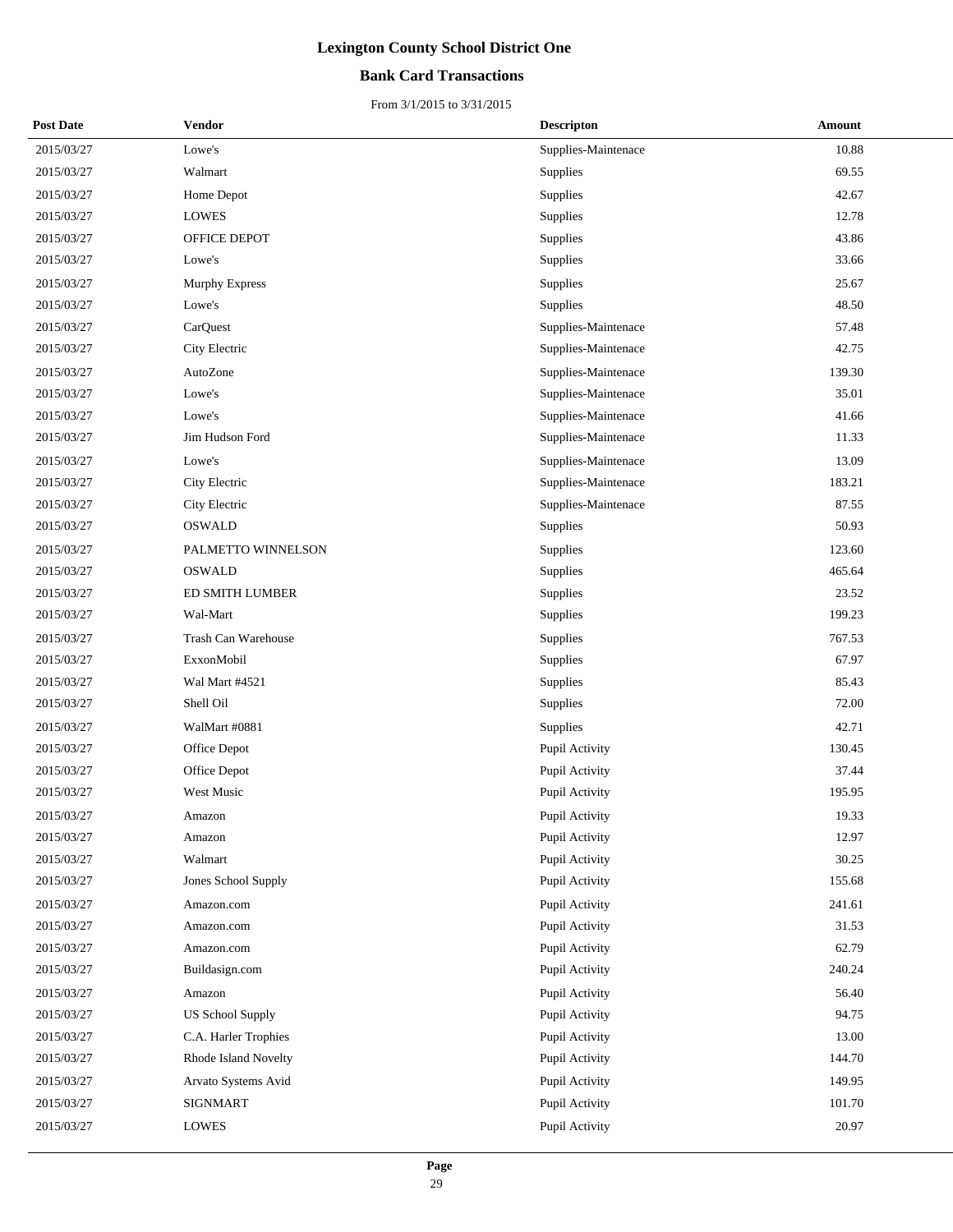### **Bank Card Transactions**

| <b>Post Date</b> | Vendor                         | <b>Descripton</b>          | Amount |
|------------------|--------------------------------|----------------------------|--------|
| 2015/03/27       | OFFICE DEPOT                   | Pupil Activity             | 31.50  |
| 2015/03/27       | <b>EDUCA VISION</b>            | Pupil Activity             | 80.85  |
| 2015/03/27       | Wal-Mart                       | Pupil Activity             | 24.74  |
| 2015/03/27       | Wal-Mart                       | Pupil Activity             | 11.67  |
| 2015/03/27       | Target                         | Pupil Activity             | 4.82   |
| 2015/03/27       | Frenzy                         | Pupil Activity             | 247.10 |
| 2015/03/27       | Pet Smart                      | Pupil Activity             | 37.64  |
| 2015/03/27       | Weissman                       | Pupil Activity             | 149.55 |
| 2015/03/27       | Publix                         | Pupil Activity             | 13.79  |
| 2015/03/27       | Wal-Mart                       | Pupil Activity             | 18.59  |
| 2015/03/27       | 88 Oriental Market             | Pupil Activity             | 19.56  |
| 2015/03/27       | <b>NASP</b>                    | Pupil Activity             | 113.00 |
| 2015/03/30       | Heinemann                      | Supplies                   | 594.09 |
| 2015/03/30       | <b>Battery Junction</b>        | Supplies                   | 58.80  |
| 2015/03/30       | Ocean Drive Beach & Golf Resor | Travel                     | 236.74 |
| 2015/03/30       | Walmart                        | Supplies                   | 35.99  |
| 2015/03/30       | Target.com                     | Supplies                   | 24.59  |
| 2015/03/30       | Forever 21                     | Supplies                   | 269.55 |
| 2015/03/30       | Channing Bete Co               | Supplies                   | 57.95  |
| 2015/03/30       | Dollar Tree                    | Supplies                   | 13.91  |
| 2015/03/30       | Jones School Supply            | Supplies                   | 221.02 |
| 2015/03/30       | Texas Instruments (            | Supplies                   | 79.03  |
| 2015/03/30       | Pro Ed/Linguisystems           | Supplies                   | 103.29 |
| 2015/03/30       | <b>USPS</b>                    | Supplies                   | 245.00 |
| 2015/03/30       | Amazon                         | Supplies                   | 27.15  |
| 2015/03/30       | Amazon                         | Supplies                   | 74.24  |
| 2015/03/30       | Office Depot                   | Supplies                   | 93.08  |
| 2015/03/30       | Creative Tile                  | Supplies                   | 7.93   |
| 2015/03/30       | Creative Tile                  | Supplies                   | 36.84  |
| 2015/03/30       | Wal-Mart                       | Supplies                   | 67.97  |
| 2015/03/30       | Office Depot                   | Supplies                   | 68.46  |
| 2015/03/30       | Office Depot                   | Supplies                   | 68.23  |
| 2015/03/30       | Office Depot                   | <b>Supplies</b>            | 52.37  |
| 2015/03/30       | Walgreens                      | Supplies                   | 37.44  |
| 2015/03/30       | Monoprice                      | Supplies                   | 18.04  |
| 2015/03/30       | Enterprise Rent a Car          | Pupil Transportation       | 429.54 |
| 2015/03/30       | RPS Columbia                   | Pupil Transportation       | 36.00  |
| 2015/03/30       | Amazon                         | Supplies                   | 166.85 |
| 2015/03/30       | Walmart                        | Supplies                   | 27.83  |
| 2015/03/30       | Stu*Shindigz                   | Supplies                   | 22.94  |
| 2015/03/30       | Trophy and Awards Center       | Supplies                   | 8.83   |
| 2015/03/30       | Walmart                        | Supplies                   | 32.06  |
| 2015/03/30       | Walmart                        | Supplies                   | 69.13  |
| 2015/03/30       | Amazon Mktplace Pmts           | <b>Technology Supplies</b> | 41.44  |
| 2015/03/30       | Sheraton Hotel                 | Travel                     | 251.22 |
|                  |                                |                            |        |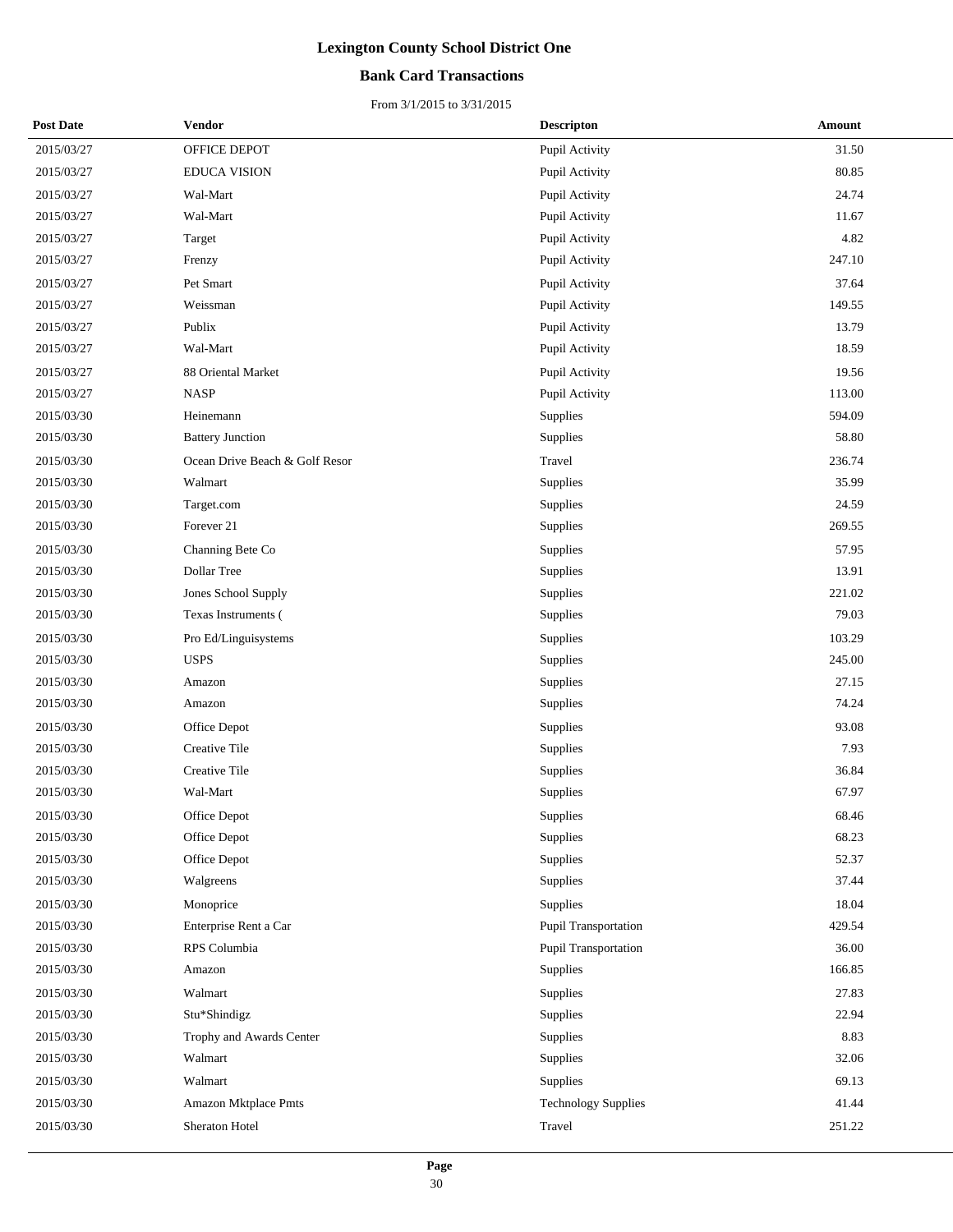### **Bank Card Transactions**

| <b>Post Date</b> | Vendor                         | <b>Descripton</b>   | Amount |
|------------------|--------------------------------|---------------------|--------|
| 2015/03/30       | Hilton Myrtle Beach            | Travel              | 392.34 |
| 2015/03/30       | Sheraton Hotel                 | Travel              | 251.22 |
| 2015/03/30       | Sheraton Hotel                 | Travel              | 251.22 |
| 2015/03/30       | Courtyard by Marriott          | Travel              | 593.08 |
| 2015/03/30       | Southeastern Theatre Conferenc | Travel              | 317.00 |
| 2015/03/30       | Delta Airlines                 | Travel              | 128.60 |
| 2015/03/30       | Delta Airlines                 | Travel              | 128.60 |
| 2015/03/30       | EB Controlling Asthma Conferen | Travel              | 60.00  |
| 2015/03/30       | Travelocity                    | Travel              | 94.35  |
| 2015/03/30       | <b>US Airways</b>              | Travel              | 158.60 |
| 2015/03/30       | Travelocity                    | Travel              | 114.80 |
| 2015/03/30       | Travelocity                    | Travel              | 129.56 |
| 2015/03/30       | <b>US Airways</b>              | Travel              | 158.60 |
| 2015/03/30       | Hilton Hotels Myrtle Myrtle Be | Travel              | 672.06 |
| 2015/03/30       | SOUTH CAROLINA ASSOCIA 803-920 | Travel              | 150.00 |
| 2015/03/30       | Hilton Hotels Myrtle Myrtle Be | Travel              | 672.06 |
| 2015/03/30       | WAL-MART #0881 LEXINGTON, SC   | Other Objects       | 16.60  |
| 2015/03/30       | FATZ CAFE #181 Lexington, SC   | Other Objects       | 81.61  |
| 2015/03/30       | <b>Exxon Mobile</b>            | Supplies-Maintenace | 26.50  |
| 2015/03/30       | Northern Tool                  | Supplies-Maintenace | 79.15  |
| 2015/03/30       | Price's                        | Supplies-Maintenace | 51.30  |
| 2015/03/30       | Exxon Mobile                   | Supplies-Maintenace | 58.24  |
| 2015/03/30       | Shell Oil                      | Supplies-Maintenace | 70.70  |
| 2015/03/30       | Enlows                         | Supplies-Maintenace | 71.95  |
| 2015/03/30       | Jim Hudson Ford                | Supplies-Maintenace | 58.75  |
| 2015/03/30       | Pitt Stop                      | Supplies-Maintenace | 53.00  |
| 2015/03/30       | CarQuest                       | Supplies-Maintenace | 24.70  |
| 2015/03/30       | Exxon Mobile                   | Supplies-Maintenace | 51.00  |
| 2015/03/30       | JT's Chrysler                  | Supplies-Maintenace | 230.26 |
| 2015/03/30       | Enlows                         | Supplies-Maintenace | 160.10 |
| 2015/03/30       | Finance Charge                 | Supplies-Maintenace | 9.52   |
| 2015/03/30       | Ferguson                       | Supplies-Maintenace | 6.94   |
| 2015/03/30       | Home Depot                     | Supplies-Maintenace | 19.23  |
| 2015/03/30       | Ferguson                       | Supplies-Maintenace | 11.63  |
| 2015/03/30       | Home Depot                     | Supplies-Maintenace | 138.03 |
| 2015/03/30       | A-Z Lawnmower                  | Supplies-Maintenace | 147.27 |
| 2015/03/30       | Ed Smith Lumber                | Supplies-Maintenace | 62.76  |
| 2015/03/30       | CarQuest                       | Supplies-Maintenace | 19.05  |
| 2015/03/30       | Ferguson                       | Supplies-Maintenace | 42.49  |
| 2015/03/30       | Epting Dist.                   | Supplies-Maintenace | 14.80  |
| 2015/03/30       | Ferguson                       | Supplies-Maintenace | 20.78  |
| 2015/03/30       | Gateway                        | Supplies-Maintenace | 7.62   |
| 2015/03/30       | Ferguson                       | Supplies-Maintenace | 19.81  |
| 2015/03/30       | Lowe's                         | Supplies-Maintenace | 84.85  |
| 2015/03/30       | Sherwin Williams               | Supplies-Maintenace | 52.86  |
|                  |                                |                     |        |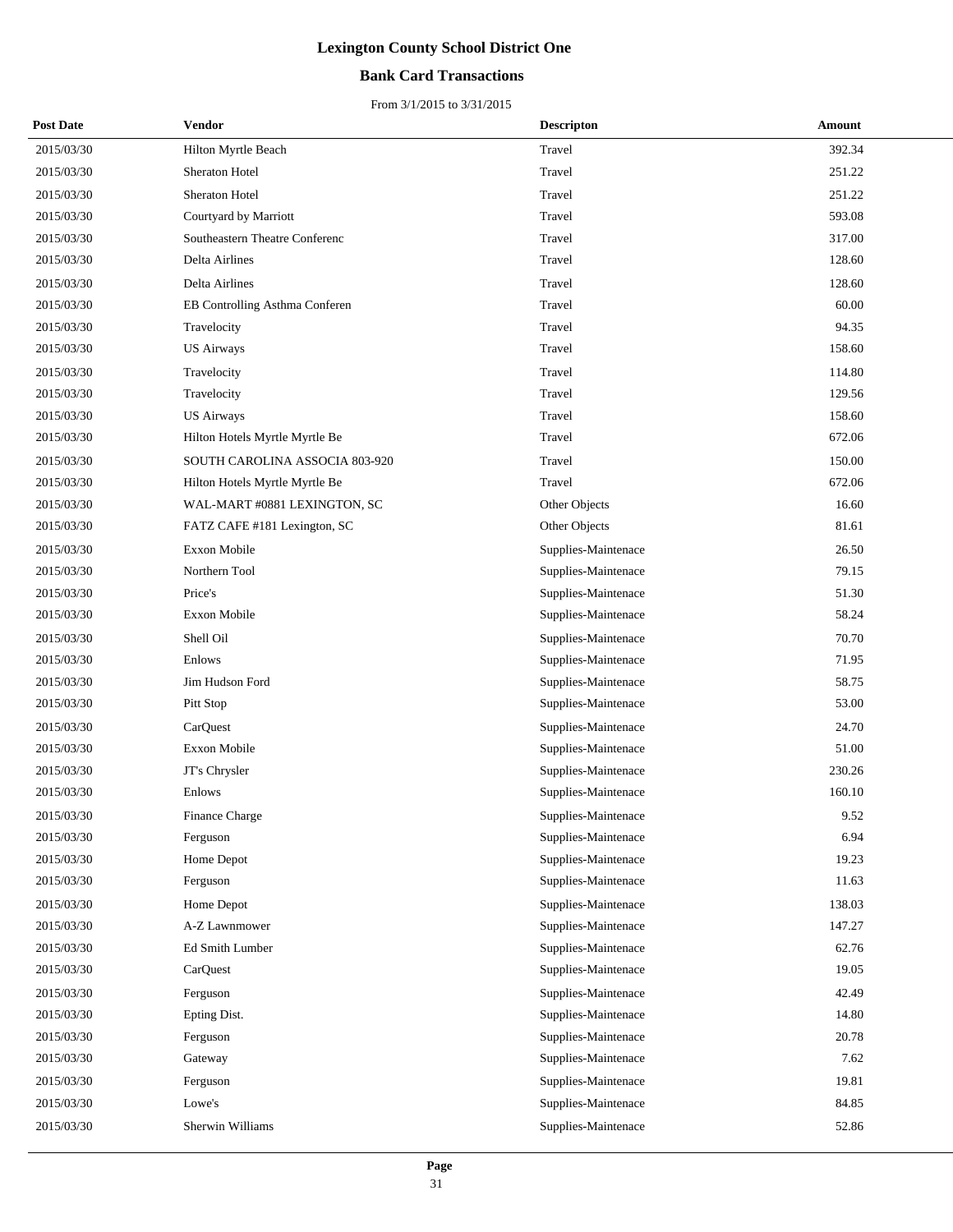### **Bank Card Transactions**

| <b>Post Date</b> | Vendor                 | <b>Descripton</b>   | Amount   |
|------------------|------------------------|---------------------|----------|
| 2015/03/30       | Lowe's                 | Supplies-Maintenace | 42.75    |
| 2015/03/30       | CarQuest               | Supplies-Maintenace | 36.45    |
| 2015/03/30       | Ferguson               | Supplies-Maintenace | 154.68   |
| 2015/03/30       | Gateway                | Supplies-Maintenace | 12.64    |
| 2015/03/30       | Ferguson               | Supplies-Maintenace | 21.79    |
| 2015/03/30       | Lowe's                 | Supplies            | 78.56    |
| 2015/03/30       | Lowe's                 | Supplies            | 45.40    |
| 2015/03/30       | City Electric          | Supplies-Maintenace | 14.59    |
| 2015/03/30       | WP Law                 | Supplies-Maintenace | 46.12    |
| 2015/03/30       | WP Law                 | Supplies-Maintenace | 176.48   |
| 2015/03/30       | Sherwin Williams       | Supplies-Maintenace | 71.14    |
| 2015/03/30       | Gateway                | Supplies-Maintenace | 49.91    |
| 2015/03/30       | United Refrigeration   | Supplies-Maintenace | 64.56    |
| 2015/03/30       | Gateway                | Supplies-Maintenace | 68.91    |
| 2015/03/30       | Amazon                 | Supplies-Maintenace | 100.42   |
| 2015/03/30       | Shiffler               | Supplies-Maintenace | 64.65    |
| 2015/03/30       | CarQuest               | Supplies-Maintenace | 37.03    |
| 2015/03/30       | Ferguson               | Supplies-Maintenace | 47.70    |
| 2015/03/30       | Sherwin Williams       | Supplies-Maintenace | 52.86    |
| 2015/03/30       | Ferguson               | Supplies-Maintenace | 50.90    |
| 2015/03/30       | Kmart                  | <b>Supplies</b>     | 84.82    |
| 2015/03/30       | Gateway                | Supplies-Maintenace | 49.91    |
| 2015/03/30       | Ferguson               | Supplies-Maintenace | 48.19    |
| 2015/03/30       | Enlows                 | Supplies-Maintenace | 77.83    |
| 2015/03/30       | Lowes                  | Supplies            | 12.41    |
| 2015/03/30       | Amazon                 | Supplies-Maintenace | 100.42   |
| 2015/03/30       | Home Depot             | Supplies-Maintenace | 138.03   |
| 2015/03/30       | Gateway                | Supplies-Maintenace | 43.71    |
| 2015/03/30       | Dillon Supply          | Supplies            | 144.66   |
| 2015/03/30       | Lowe's                 | Supplies            | 38.21    |
| 2015/03/30       | Lowe's                 | Supplies            | 9.19     |
| 2015/03/30       | Lowe's                 | Supplies            | $-15.64$ |
| 2015/03/30       | Palmetto Winnelson     | Supplies            | 44.49    |
| 2015/03/30       | Lowe's                 | Supplies            | 82.20    |
| 2015/03/30       | <b>USPS</b>            | Supplies            | 98.00    |
| 2015/03/30       | Courtyard by Marriott  | Travel              | 408.36   |
| 2015/03/30       | Courtyard by Marriott  | Travel              | 362.96   |
| 2015/03/30       | Courtyard by Marriott  | Travel              | 408.36   |
| 2015/03/30       | Courtyard by Marriott  | Travel              | 408.36   |
| 2015/03/30       | Marriott Orlando Hotel | Travel              | 246.38   |
| 2015/03/30       | Amazon                 | Supplies            | 31.73    |
| 2015/03/30       | JC's Lexington bowl    | Supplies            | 71.68    |
| 2015/03/30       | 2015 TRANSFORM SC      | Travel              | 53.49    |
| 2015/03/30       | Walmart                | Supplies            | 88.36    |
| 2015/03/30       | The UPS Store          | Supplies            | 140.35   |
|                  |                        |                     |          |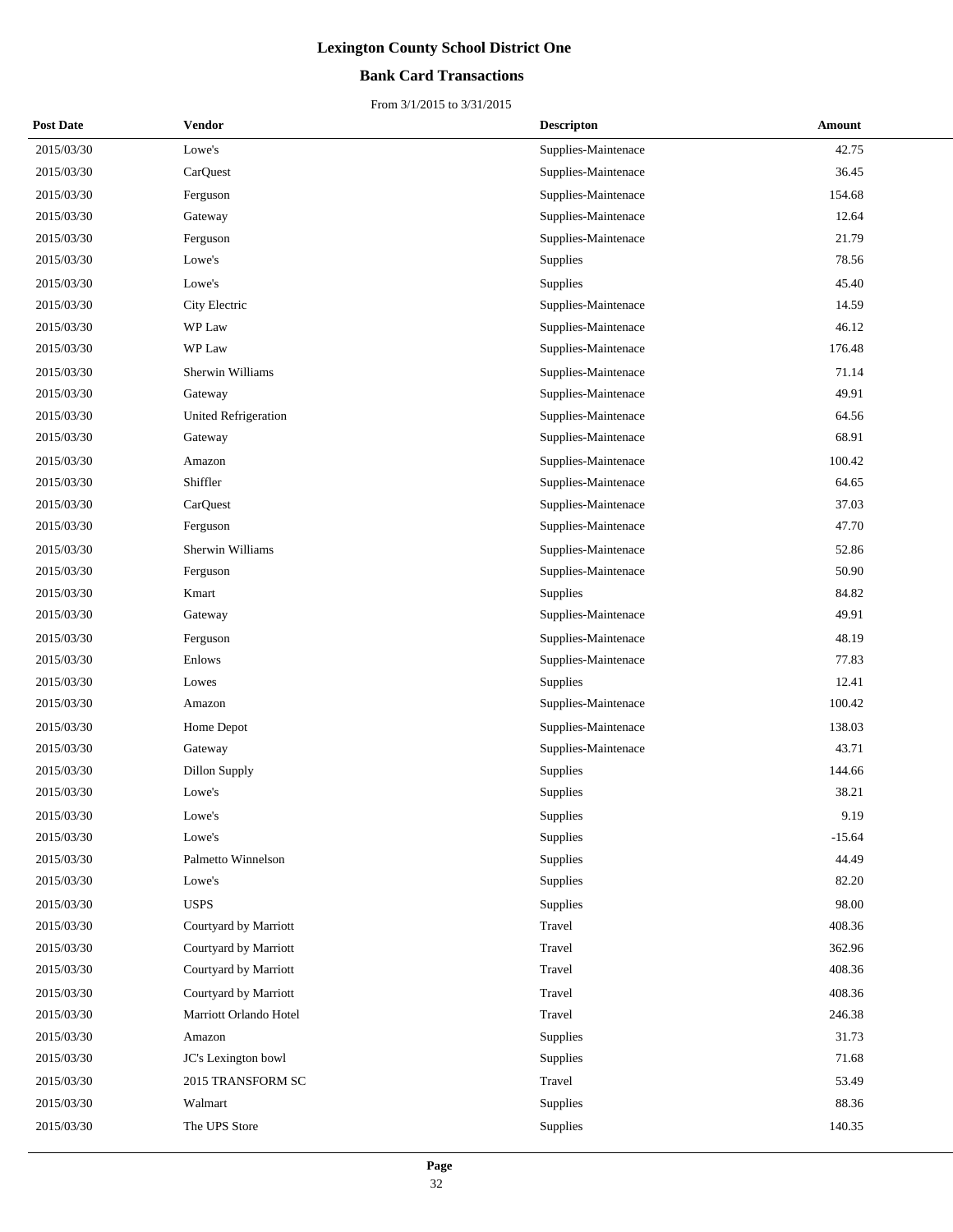### **Bank Card Transactions**

| <b>Post Date</b> | Vendor                              | <b>Descripton</b> | Amount   |
|------------------|-------------------------------------|-------------------|----------|
| 2015/03/30       | Southern Regional EducBD            | Travel            | 1,040.00 |
| 2015/03/30       | <b>Charleston Harbor Resort</b>     | Travel            | 269.26   |
| 2015/03/30       | Sunoco                              | Supplies          | 60.01    |
| 2015/03/30       | Lowe's                              | Supplies          | 75.79    |
| 2015/03/30       | Walmart                             | Supplies          | 40.02    |
| 2015/03/30       | Lowe's                              | Supplies          | 19.24    |
| 2015/03/30       | <b>School Nutrition Association</b> | Dues and Fees     | 40.00    |
| 2015/03/30       | Lowe's                              | Supplies          | 33.13    |
| 2015/03/30       | Lowe's                              | Supplies          | 46.20    |
| 2015/03/30       | <b>School Nutrition Association</b> | Dues and Fees     | 40.00    |
| 2015/03/30       | Hagemeyer                           | Supplies          | 53.98    |
| 2015/03/30       | CC Dickson Company                  | Supplies          | 348.84   |
| 2015/03/30       | Lowe's                              | Supplies          | 66.86    |
| 2015/03/30       | Whaley Parts & Supply               | Supplies          | 182.64   |
| 2015/03/30       | Whaley Parts & Supply               | Supplies          | 288.17   |
| 2015/03/30       | <b>School Nutrition Association</b> | Dues and Fees     | 40.00    |
| 2015/03/30       | Lowe's                              | Supplies          | 15.18    |
| 2015/03/30       | Whaley Parts & Supply               | Supplies          | 21.82    |
| 2015/03/30       | Progress Publications               | Pupil Activity    | 319.00   |
| 2015/03/30       | Earthsongs                          | Pupil Activity    | 37.50    |
| 2015/03/30       | JW Pepper                           | Pupil Activity    | 56.49    |
| 2015/03/30       | Choristers Guild                    | Pupil Activity    | 56.75    |
| 2015/03/30       | <b>JW</b> Pepper                    | Pupil Activity    | 138.74   |
| 2015/03/30       | Quia Web                            | Pupil Activity    | 49.00    |
| 2015/03/30       | Play (Wonder Workshop)              | Pupil Activity    | 279.99   |
| 2015/03/30       | Amazon Mktplace Pmts.               | Pupil Activity    | 45.01    |
| 2015/03/30       | <b>Brooklyn Publishing</b>          | Pupil Activity    | 119.21   |
| 2015/03/30       | IN N2Y                              | Pupil Activity    | 159.00   |
| 2015/03/30       | Joann Fabrics                       | Pupil Activity    | 108.89   |
| 2015/03/30       | Amazon                              | Pupil Activity    | 39.65    |
| 2015/03/30       | Amazon                              | Pupil Activity    | 6.00     |
| 2015/03/30       | Amazon                              | Pupil Activity    | 35.50    |
| 2015/03/30       | Hobby Lobby                         | Pupil Activity    | 35.89    |
| 2015/03/30       | Cyanotype Store                     | Pupil Activity    | 120.40   |
| 2015/03/30       | Amazon                              | Pupil Activity    | 104.00   |
| 2015/03/30       | Amazon                              | Pupil Activity    | 44.44    |
| 2015/03/30       | WalMart                             | Pupil Activity    | 131.79   |
| 2015/03/30       | Little Caesars                      | Pupil Activity    | 33.80    |
| 2015/03/30       | Amazon.com                          | Pupil Activity    | 256.44   |
| 2015/03/30       | Lowe's                              | Pupil Activity    | 19.20    |
| 2015/03/30       | Minuteman Press                     | Pupil Activity    | 241.81   |
| 2015/03/30       | House of Fabric                     | Pupil Activity    | 82.94    |
| 2015/03/30       | Crystals2Love                       | Pupil Activity    | 220.00   |
| 2015/03/30       | <b>SCAAA</b>                        | Pupil Activity    | 165.00   |
| 2015/03/30       | <b>SCAAA</b>                        | Pupil Activity    | 410.00   |
|                  |                                     |                   |          |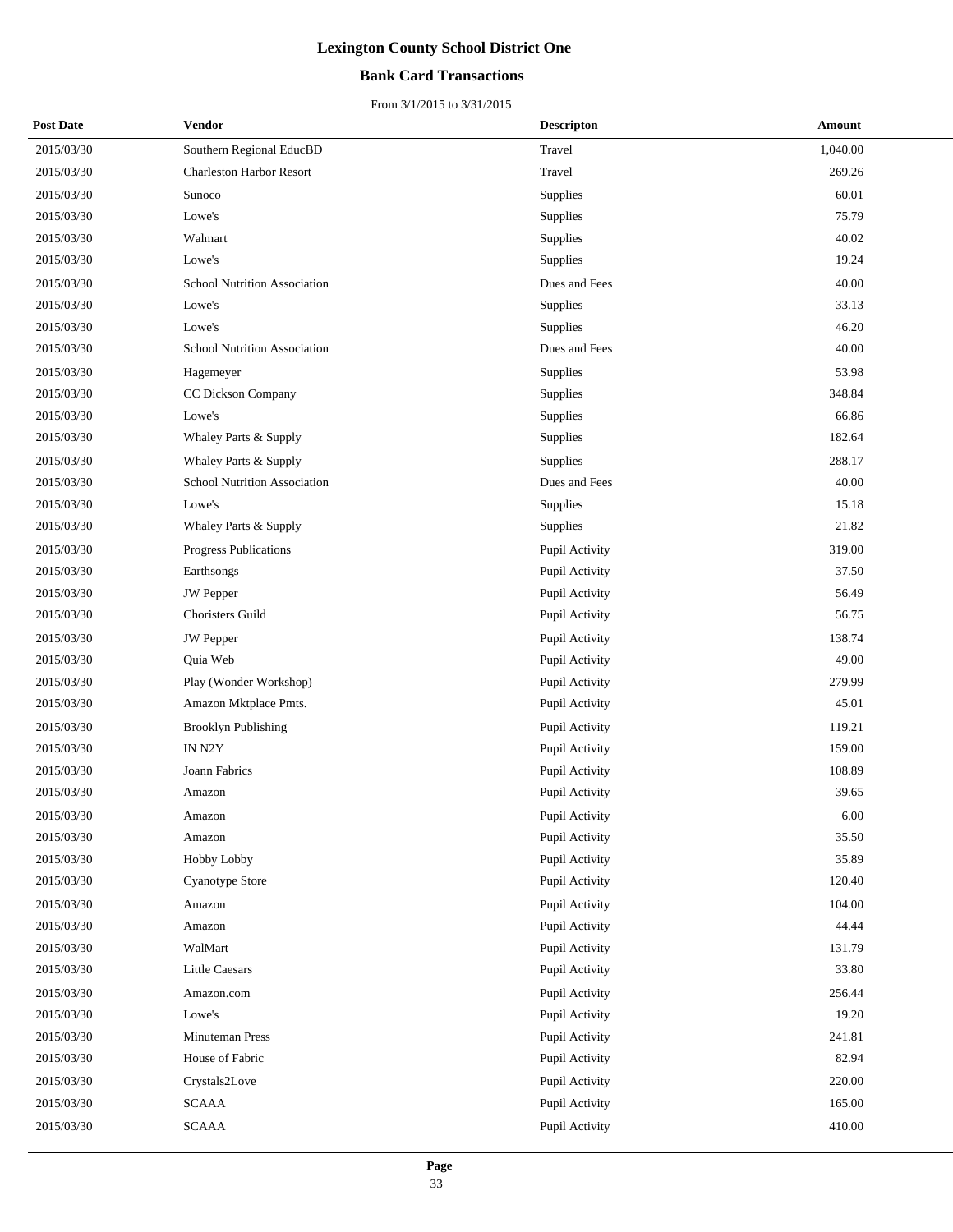### **Bank Card Transactions**

| <b>Post Date</b> | Vendor                        | <b>Descripton</b>     | Amount    |
|------------------|-------------------------------|-----------------------|-----------|
| 2015/03/30       | Office Depot                  | Pupil Activity        | 39.57     |
| 2015/03/30       | True Value                    | Pupil Activity        | 29.93     |
| 2015/03/30       | True Value                    | Pupil Activity        | 7.48      |
| 2015/03/30       | <b>Atlas Outdoors</b>         | Pupil Activity        | 137.30    |
| 2015/03/30       | Home Depot                    | Pupil Activity        | 39.55     |
| 2015/03/30       | Walmart                       | Pupil Activity        | 30.49     |
| 2015/03/30       | Publix                        | Pupil Activity        | 11.98     |
| 2015/03/30       | Publix                        | Pupil Activity        | 11.98     |
| 2015/03/30       | Publix                        | Pupil Activity        | 127.62    |
| 2015/03/30       | Marcos                        | Pupil Activity        | 192.60    |
| 2015/03/30       | <b>Best Buy</b>               | Pupil Activity        | 208.62    |
| 2015/03/31       | <b>AMAZON</b>                 | Supplies              | 82.89     |
| 2015/03/31       | <b>USPS</b>                   | Supplies              | 294.00    |
| 2015/03/31       | <b>Hyatt Hotels</b>           | Pupil Transportation  | 1,814.70  |
| 2015/03/31       | <b>Hyatt Hotels</b>           | Travel                | 1,088.82  |
| 2015/03/31       | Amazon                        | <b>Supplies</b>       | 68.32     |
| 2015/03/31       | Amazon                        | Supplies              | 19.67     |
| 2015/03/31       | Amazon                        | Supplies              | 351.28    |
| 2015/03/31       | <b>JW Pepper Exton</b>        | <b>Supplies</b>       | $-26.25$  |
| 2015/03/31       | OFFICE DEPOT/ OFFICE MAX      | Supplies              | 46.00     |
| 2015/03/31       | Best Buy                      | Supplies              | 90.94     |
| 2015/03/31       | <b>US Airways</b>             | Travel                | 639.70    |
| 2015/03/31       | Omni Hotel                    | Travel                | 271.03    |
| 2015/03/31       | <b>US Airways</b>             | Travel                | 639.70    |
| 2015/03/31       | Eventbrite/Leadercast/Radius  | Travel                | 459.00    |
| 2015/03/31       | <b>US Airways</b>             | Travel                | 639.70    |
| 2015/03/31       | 2015 Transform SC             | Travel                | 53.49     |
| 2015/03/31       | <b>Sheraton Seattle Hotel</b> | Travel                | 974.40    |
| 2015/03/31       | American Library Association  | Travel                | 99.00     |
| 2015/03/31       | Embassy Kingston Plantation   | Travel                | $-253.08$ |
| 2015/03/31       | <b>US Airways</b>             | Travel                | 639.70    |
| 2015/03/31       | Keurig Green Mountain         | Supplies              | 61.61     |
| 2015/03/31       | <b>B&amp;H</b> Photo          | Supplies              | 76.99     |
| 2015/03/31       | BB&T                          | Dues and Fees         | 35.00     |
| 2015/03/31       | <b>ISTE</b>                   | Dues and Fees         | 105.00    |
| 2015/03/31       | Community School of Naples    | Inst Prog Improvement | 625.00    |
| 2015/03/31       | EMBASSY SUITES/KINGSTON PLANT | Travel                | 472.86    |
| 2015/03/31       | Expedia                       | Travel                | 109.01    |
| 2015/03/31       | <b>Symplicity Corp</b>        | Travel                | 250.00    |
| 2015/03/31       | Winthrop University           | Travel                | 85.00     |
| 2015/03/31       | <b>United Airlines</b>        | Travel                | 222.60    |
| 2015/03/31       | Symplicity-                   | Travel                | 200.00    |
| 2015/03/31       | Registration for Presbyterian | Travel                | 75.00     |
| 2015/03/31       | Symplicity-                   | Travel                | 155.00    |
| 2015/03/31       | Hilton                        | Travel                | 114.30    |
|                  |                               |                       |           |